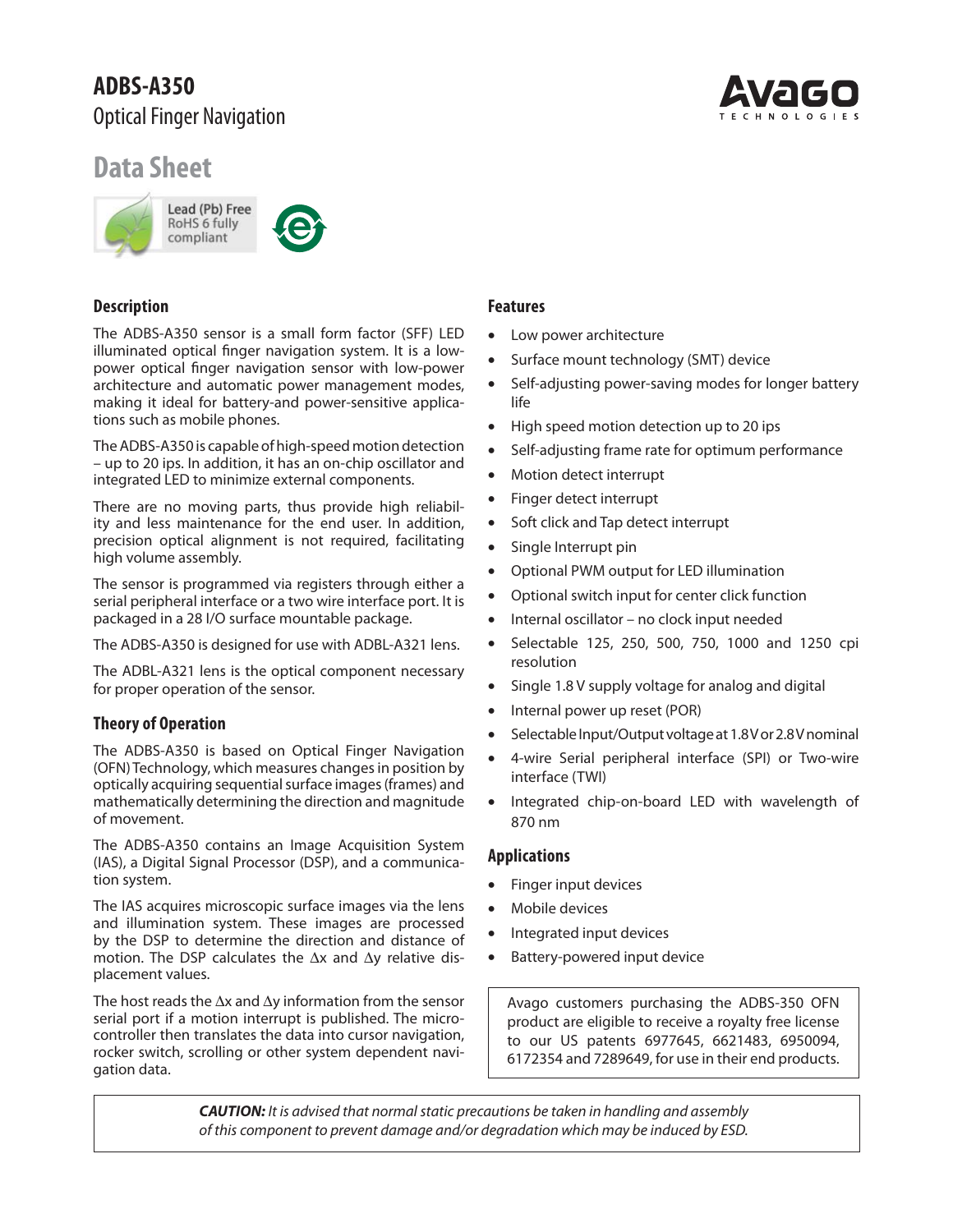# **Pinout of ADBS-A350 Optical Sensor**

| Pin | <b>Name</b>      | <b>Description</b>                        | Input/Output pin                                 | <b>Function</b>                                                                                                                  |
|-----|------------------|-------------------------------------------|--------------------------------------------------|----------------------------------------------------------------------------------------------------------------------------------|
| 1   | <b>GND</b>       | Ground                                    |                                                  |                                                                                                                                  |
| 2   | XY_LED           | XY LED driver connection                  |                                                  | Must connect to LED-<br>(see schematics Figure 7a, 7b)                                                                           |
| 3   | EVENT_INT        | Event Interrupt<br>(active low output)    | O (CMOS output)                                  | Open when not used<br>Default active low signal, can be changed in<br>Event control register 0x1d                                |
| 4   | <b>GPIO</b>      | General Purpose Input/<br>Output          | I (Schmitt trigger input)/<br>O (CMOS output)    | Pin can be used for FPD output, PWM output<br>or Dome/ Button click input. If configure as<br>input do not leave pin unconnected |
| 5   | <b>VDDIO</b>     | Voltage supply for Input/<br>Output pins  |                                                  | Supply 1.8 V or 2.8 V                                                                                                            |
| 6   | IO_MOSI_A0       | TWI address set or<br>Master Out Slave In | I (Schmitt trigger input)                        | SPI: MOSI (Master Out Slave In) signal<br>TWI Address Select, A0<br>Do no leave pin unconnected                                  |
| 7   | IO_CLK           | Serial clock input                        | I (Schmitt trigger input)                        | Serial clock signal                                                                                                              |
| 8   | IO_MISO_SDA      | TWI serial data or<br>Master In Slave Out | In SPI - CMOS output.<br>In TWI - open drain I/O | SPI: MISO (Master Input Slave Out) signal<br>TWI: serial data signal                                                             |
| 9   | IO_NCS_A1        | TWI address set or<br>Chip Select         | I (Schmitt trigger input)                        | SPI: NCS (chip select) active low signal<br>TWI Address Select, A1<br>Do no leave pin unconnected                                |
| 10  | <b>NRST</b>      | Hardware Chip Reset                       | I (Schmitt trigger input)                        | Set to high when not used<br>Active low signal                                                                                   |
| 11  | <b>GND</b>       | Ground                                    |                                                  |                                                                                                                                  |
| 12  | <b>NC</b>        | No Connect                                |                                                  | No connection                                                                                                                    |
| 13  | <b>SHTDWN</b>    | Shutdown<br>(active high input)           | I (Schmitt trigger input)                        | Set to low when not used<br>Active high signal                                                                                   |
| 14  | <b>VDDIO</b>     | Voltage supply for I/O                    |                                                  | Sets I/O voltage                                                                                                                 |
| 15  | <b>IO_SELECT</b> | SPI/TWI Select                            | I (Schmitt trigger input)                        | TWI: GND or SPI: High                                                                                                            |
| 16  | <b>NC</b>        | No Connect                                |                                                  | No connection                                                                                                                    |
| 17  | <b>NC</b>        | No Connect                                |                                                  | No connection                                                                                                                    |
| 18  | <b>NC</b>        | No Connect                                |                                                  | No connection                                                                                                                    |
| 19  | <b>NC</b>        | No Connect                                |                                                  | No connection                                                                                                                    |
| 20  | <b>VDD</b>       | Voltage supply                            |                                                  | Supply 1.8 V                                                                                                                     |
| 21  | <b>GND</b>       | Ground                                    |                                                  |                                                                                                                                  |
| 22  | <b>GND</b>       | Ground                                    |                                                  |                                                                                                                                  |
| 23  | <b>NC</b>        | No Connect                                |                                                  | No connection                                                                                                                    |
| 24  | LED-             | <b>LED Cathode</b>                        |                                                  | Must connect to XY_LED                                                                                                           |
| 25  | LED-             | <b>LED Cathode</b>                        |                                                  | Must connect to XY_LED                                                                                                           |
| 26  | LED-             | <b>LED Cathode</b>                        |                                                  | Must connect to XY_LED                                                                                                           |
| 27  | LED+             | <b>LED Anode</b>                          |                                                  | Provide 1.8 V supply voltage                                                                                                     |
| 28  | <b>GND</b>       | Ground                                    |                                                  |                                                                                                                                  |

Note:

1. NC pins can be tied to VDD, GND or left open/ unconnected.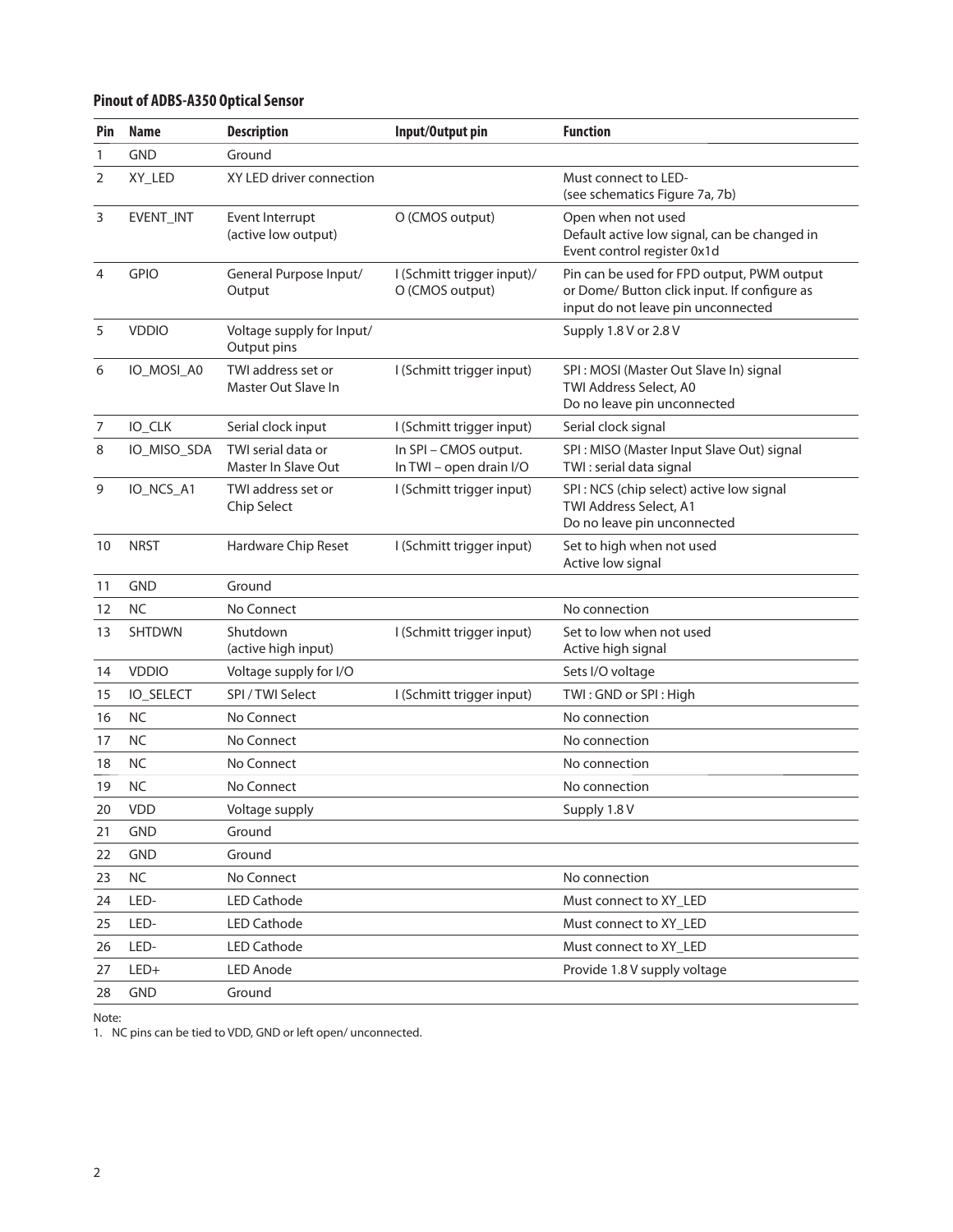



Note:  $X350 = A350$  $XYYWWZ$ , where  $YY =$  last 2 digits of year,  $WW =$  work week

**Figure 1. Package outline drawing**



**Figure 2. Package outline drawing**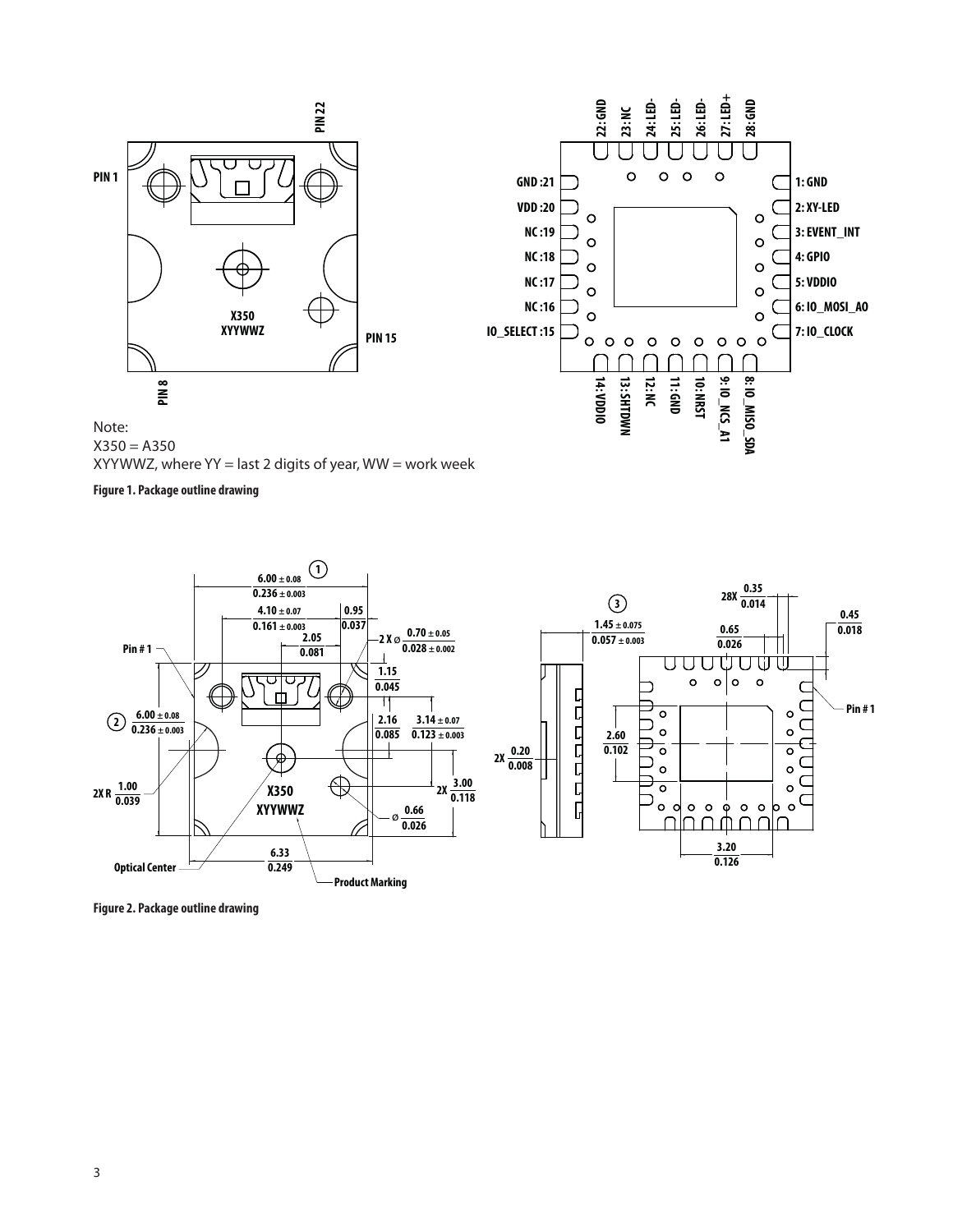#### **Overview of Optical Sensor Assembly**

Avago Technologies provides an IGES file drawing describing the cover plate molding features.

The components interlock as they are mounted onto defined features on the cover plate.

The ADBS-A350 sensor is designed for surface mounting on a PCB, looking up. There is an aperture stop and features on the package that align to the lens.

The lens provides optics for the imaging of the surface as well as illumination of the surface at the optimum angle. Features on the lens align it to the sensor and cover plate. Contamination must be kept away from the lens. During assembly process, it is recommended to use a minimum of a 10K clean room environment or equivalent laminar flow workbench.

#### **PCB Assembly Considerations**

- 1. Surface mount the sensor and all other electrical components into PCB.
- 2. Reflow the entire assembly in a no-wash solder process.
- 3. Remove the protective kapton tape from optical aperture of the sensor and LED. Care must be taken to keep contaminants from entering the aperture. Recommend not to place the PCB facing up during the entire assembly process. Recommend to hold the PCB first vertically for the kapton removal process.
- 4. Press fit the lens onto the sensor until there is no gap between the lens and sensor, with force up to maximum 2.2 kgf. Care must be taken to avoid contaminating or staining the lens. The lens piece has alignment posts which will mate with the alignment holes on the sensor package.
- 5. Place and secure the optical navigation cover onto the lens to ensure the sensor and lens components are always interlocked to the correct vertical height. The cover design has a foolproof feature to avoid wrong orientation of the cover.
- 6. The optical position reference for the PCB is set by the navigation cover and lens.
- 7. Install device top casing. There MUST be a feature in either top casing or bottom casing to press onto the sensor to ensure the sensor and lens components are always interlocked to the correct vertical height.

#### **Profiling Information**

| Max rising slope                        | $0.0^{\circ}$ C/sec to $3^{\circ}$ C/sec |
|-----------------------------------------|------------------------------------------|
| Preheat time $150 - 200^\circ$ C, ts    | $60 - 90$ sec                            |
| Time above Reflow $(T_1 = 220^\circ C)$ | $50 - 100$ sec                           |
| Peak Temperature                        | $225 - 260$ °C                           |

#### **Soldering Profile**

The recommended soldering profile is shown below.



**Figure 3a. Recommended reflow profile** 







**Figure 3c. Recommended Customer's PCB PADOUT and spacing**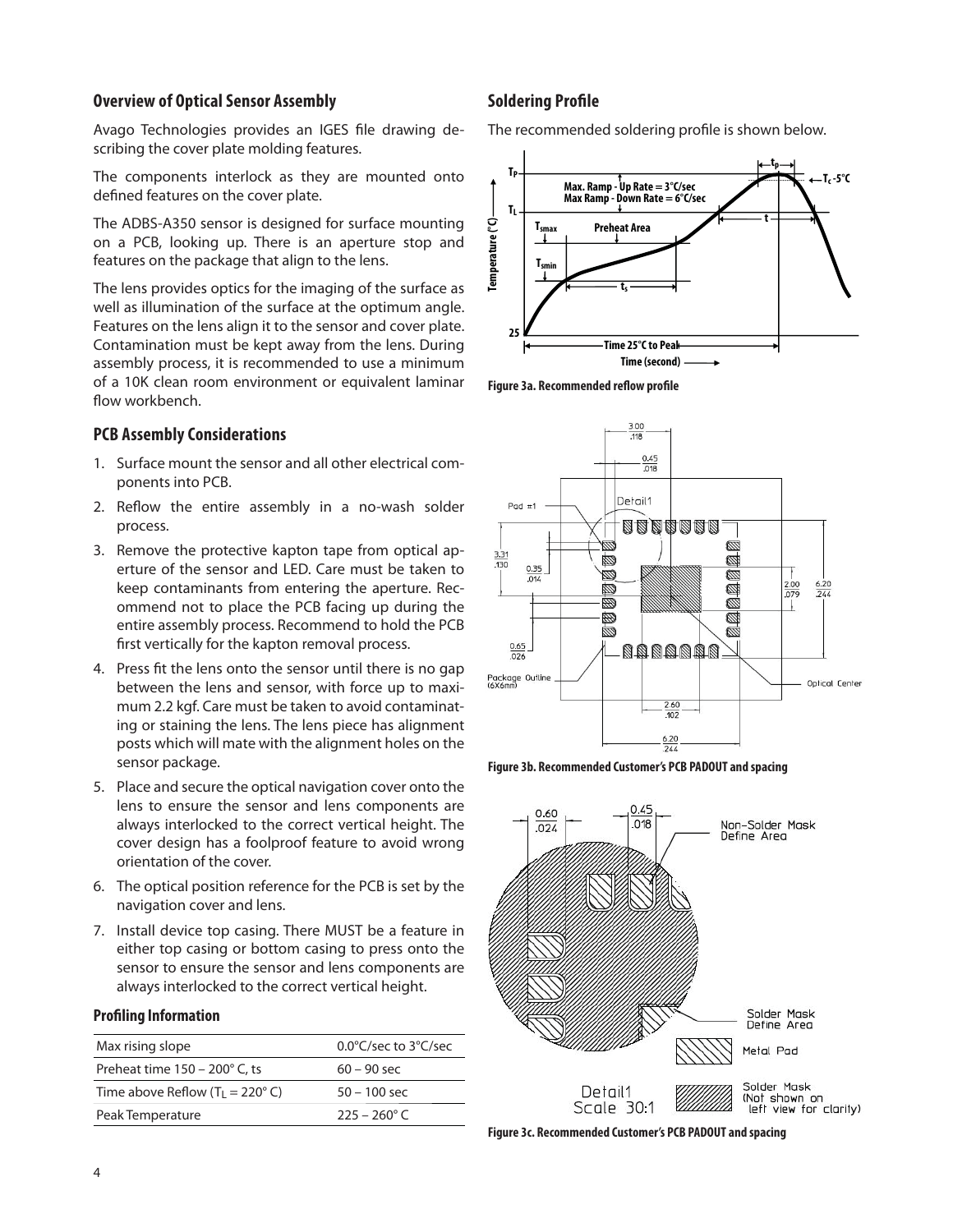As ADBS-A350 is a QFN package, it is meant to be a contactdown package. The critical area for soldering ADBS-A350 is on the terminal undersides, while the terminal sides are deemed as non-critical area, and thus not intended to be wet-table. The non-wetting of the terminal sides is due to exposed copper on the package side (which is expected and accepted), occurred after the singulation step, which is a standard process in QFN assembly. This is in line with the Industry Standard (for more information, please refer to IPC-A-610D: Acceptability of Electronics Assemblies).







**Figure 3e. Cross sectional views of A350**

#### **Critical and Non-critical areas of QFN soldering in Figure 3d and 3e**

| <b>Feature</b>            | <b>Dimension</b> | Class 1       | Class 2       | Class 3       |
|---------------------------|------------------|---------------|---------------|---------------|
| Maximum Side Overhang     | A                | 50% W, Note 1 | 25% W, Note 1 | 25% W, Note 1 |
| Minimum End Joint Width   |                  | 50% W         | 75% W         | 75% W         |
| Minimum Side Joint Length |                  | Note 4        | Note 4        | Note 4        |
| Minimum Fillet Height     | F                | Notes 2, 5    | Notes 2, 5    | Notes 2, 5    |
| Solder Fillet Thickness   | G                | Note 3        | Note 3        | Note 3        |
| <b>Termination Height</b> | Н                | Note 5        | Note 5        | Note 5        |
| Land Width                | P                | Note 2        | Note 2        | Note 2        |
| <b>Termination Width</b>  | W                | Note 2        | Note 2        | Note 2        |

Notes

1. Should not violate minimum electrical clearance.

2. Unspecified parameter. Variable in size as determined by design.

3. Good wetting is evident.

4. Is not a visual attribute for inspection.

5. Terminal sides are not required to be solderable. Toe fillets are not required.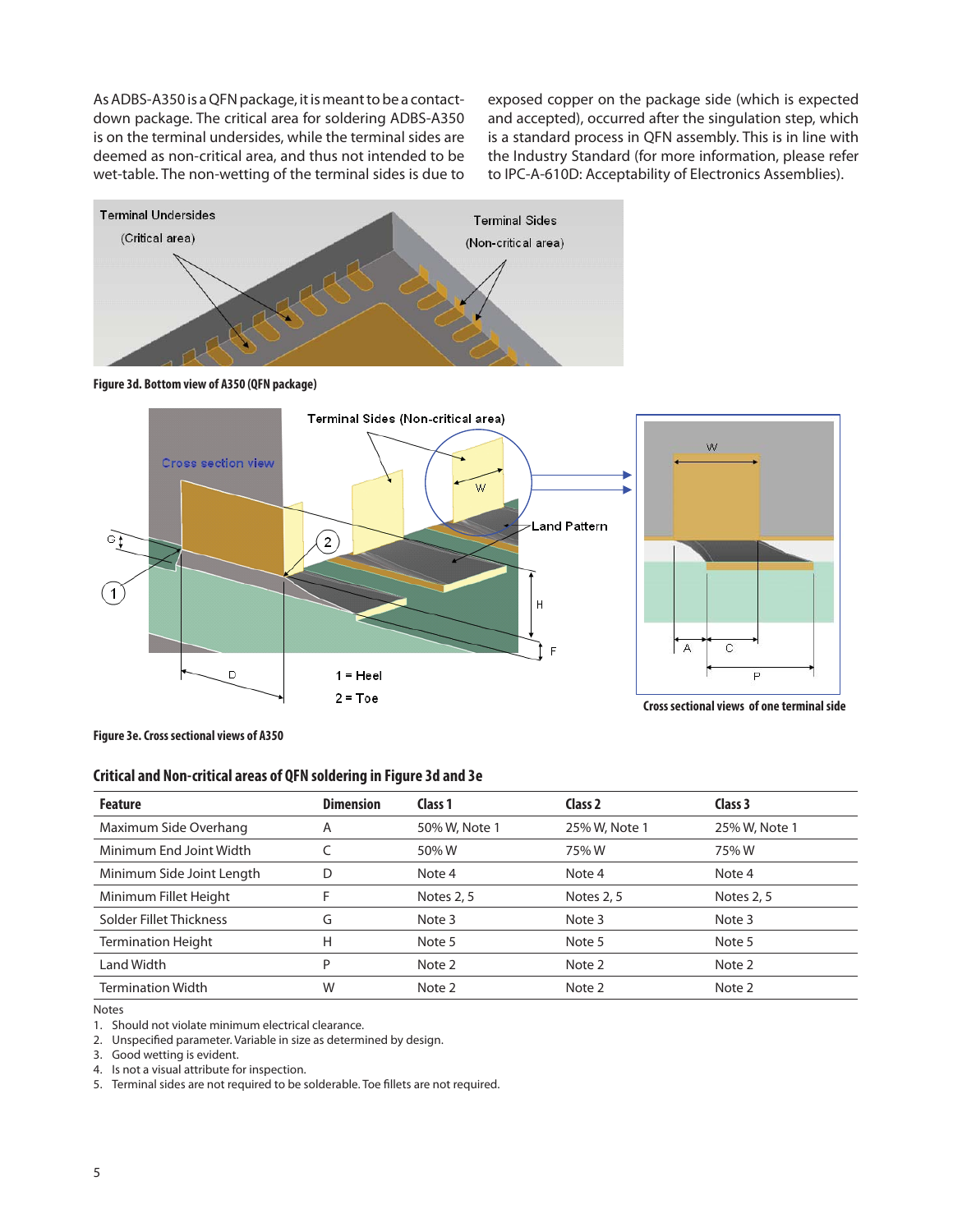

**Figure 4. 2D Assembly drawing of ADBS-A350**

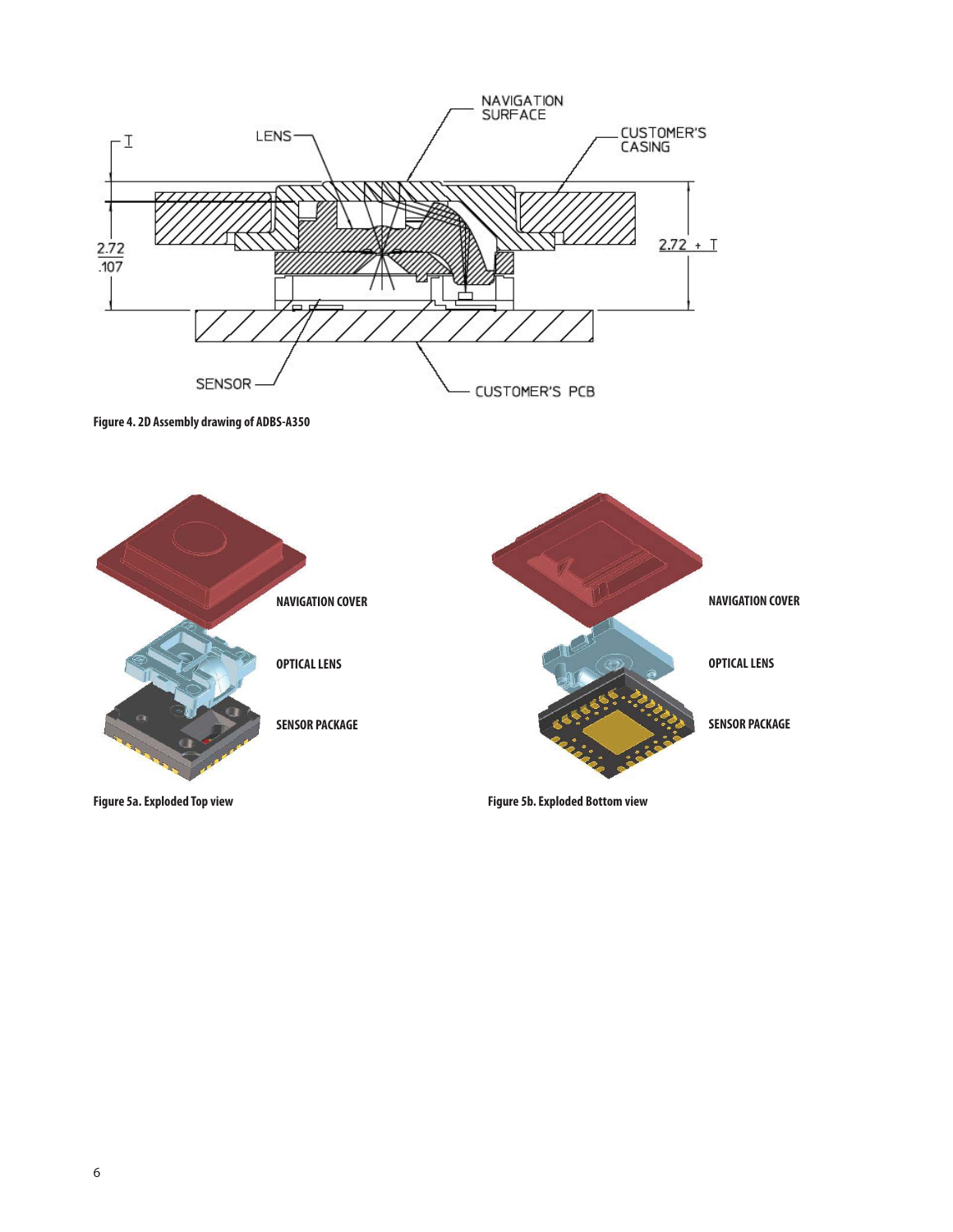

**Figure 6a. Top cover drawing design**

#### **Important notes for top cover designs:**

- 1. The recommended transmissivity of top cover window is between 86%-92% from 800nm to 940nm with worst case minimum of 80% and maximum of 97% across this range of light spectrum.
- 2. The Assert/ Deassert thresholds must be recalculated and set in the sensor accordingly during initialization to address variation of surface reflection and transmissivity for custom cover designs. (See OFN firmware application note and OFN mechanical guide application note for further details).





**Figure 6b. Example of Transmissivity vs. Wavelength curve for standard Avago cover material**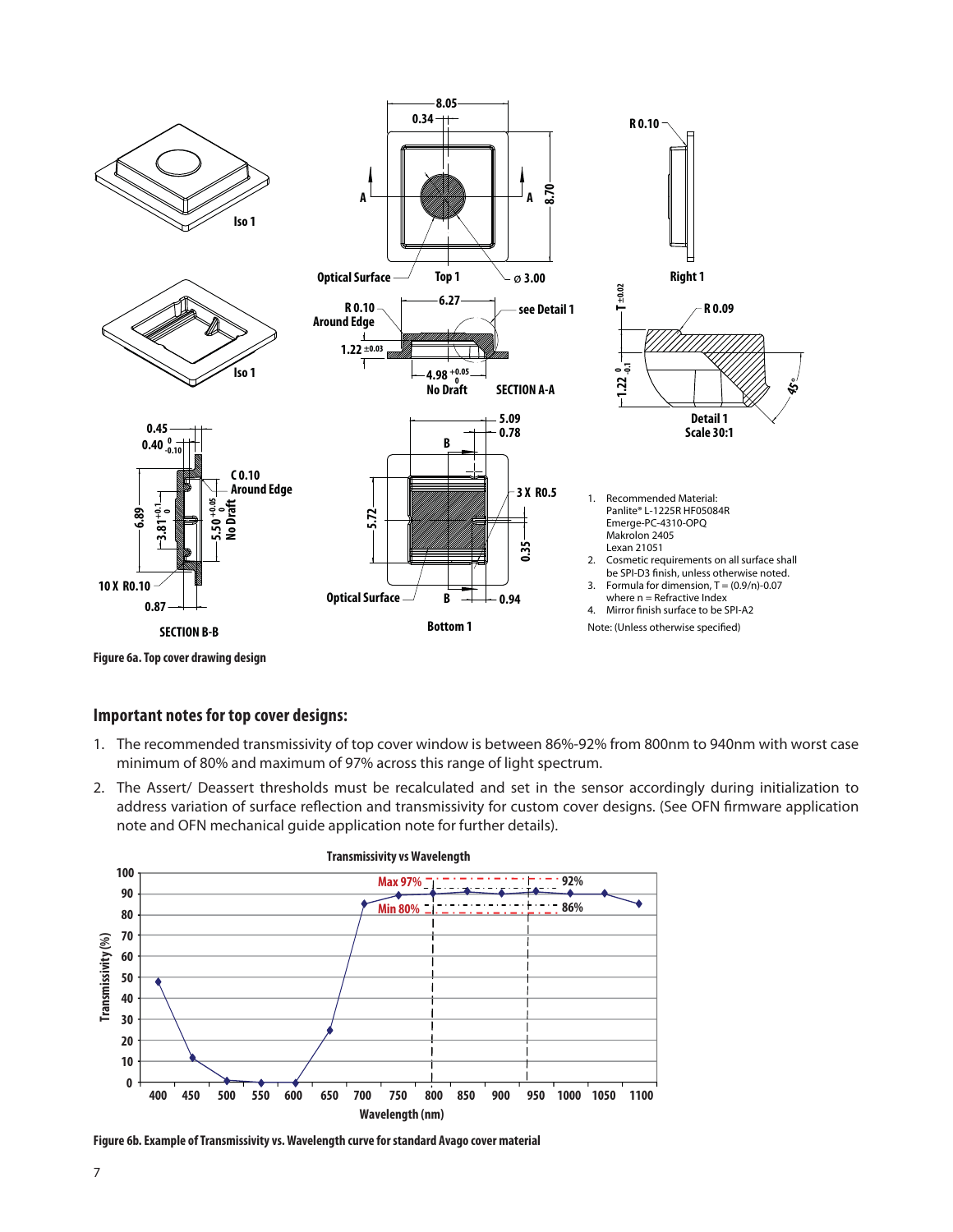

Note: Dome + must be connected to MCU to detect button change state and Dome - can be connected to GND. Note: Dome + must be connected to MCU to detect button change state and Dome – can be connected to GND.

Figure 7. Schematic diagram for interface between ADBS-A350 and 1.8 V microcontroller via SPI **Figure 7. Schematic diagram for interface between ADBS-A350 and 1.8 V microcontroller via SPI**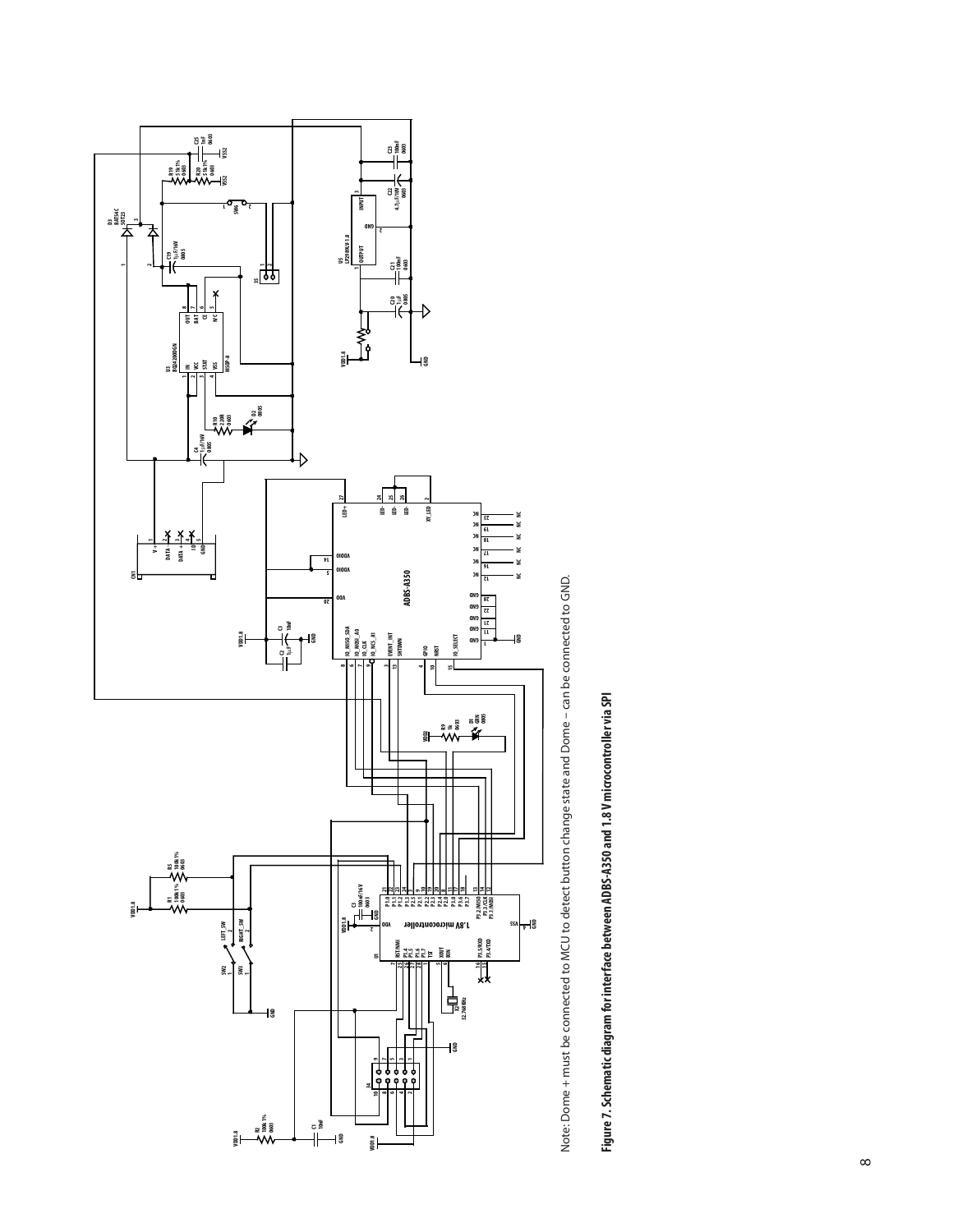#### **Regulatory Requirements**

- Passes FCC or CISPR 22 Class B emission limits when assembled following Avago Technologies recom-mendations.
- Passes IEC 61000-4-3 and IEC61000-4-6 Class A Immunity limits when assembled following Avago Technologies recommendation.

#### **Absolute Maximum Ratings**

| <b>Parameter</b>                  | <b>Symbol</b>     | <b>Minimum</b> | <b>Maximum</b> | <b>Units</b> | <b>Notes</b>                                |
|-----------------------------------|-------------------|----------------|----------------|--------------|---------------------------------------------|
| Storage Temperature               | Τs                | $-40$          | 85             | °C           |                                             |
| Lead Solder Temp                  |                   |                | 260            | °C           | For 1.4 seconds                             |
| Moisture Sensitivity Level        | <b>MSL</b>        |                |                |              | Referring to JEDEC-J-STD-020                |
| Analog and Digital Supply Voltage | <b>VDD</b>        | $-0.5$         | 2.1            |              |                                             |
| I/O Supply Voltage                | V <sub>DDIO</sub> | $-0.5$         | 3.7            | V            |                                             |
| LED Supply Voltage                | $V_{LED+}$        | $-0.5$         | 2.1            |              |                                             |
| ESD (sensor only)                 |                   |                | 2              | kV           | All pins, human body model<br>JESD22-A114-E |
| Input Voltage                     | V <sub>IN</sub>   | $-0.5$         | $VDDIO+0.5$    | V            |                                             |
| Latchup Current                   | lout              |                | 20             | mA           | All Pins                                    |

Note: Stresses greater than those listed under "Absolute Maximum Ratings" may cause permanent damage to the device. These are the stress ratings only and functional operation of the device at these or any other condition beyond those indicated may affect device reliability.

#### **Recommended Operating Conditions**

| <b>Parameter</b>                                          | Symbol                | <b>Minimum</b> | <b>Typical</b> | <b>Maximum</b> | <b>Units</b> | <b>Notes</b>                                                                        |
|-----------------------------------------------------------|-----------------------|----------------|----------------|----------------|--------------|-------------------------------------------------------------------------------------|
| <b>Operating Temperature</b>                              | Т <sub>А</sub>        | $-20$          |                | 70             | °C           |                                                                                     |
| Analog and Digital<br>Supply Voltage <sup>[1]</sup>       | <b>V<sub>DD</sub></b> | 1.7            | 1.8            | 2.1            | Volts        | Including V <sub>NA</sub> noise.                                                    |
| I/O Supply Voltage <sup>[2]</sup>                         | V <sub>DDIO</sub>     | 1.65           | 1.8 or 2.8     | 3.6            | Volts        | Including V <sub>NA</sub> noise. Sets I/O<br>voltages. See fig 7.                   |
| LED Supply Voltage                                        | $V_{LED+}$            | 1.7            | 1.8            | $\overline{2}$ | Volts        | Including V <sub>NA</sub> noise.                                                    |
| Power Supply Rise Time                                    | t <sub>VRT</sub>      | 0.001          |                | 10             | ms           | 0 to VDD. At minimum rise time, s/'                                                 |
| Power Supply Off Time for<br>Valid POR (Power on Reset)   | $t_{\text{OFF}}$      | 10             |                |                | ms           | Refer to section "POR During Power<br>Cycling"                                      |
| Power Off Voltage Level for<br>Valid POR (Power on Reset) | <b>VOFF</b>           | 0              |                | 300            | mV           | Refer to section "POR During Power<br>Cycling"                                      |
| Supply Noise (Sinusoidal)                                 | <b>V<sub>NA</sub></b> |                |                | 100            | $mV p-p$     | 10 kHz - 50 MHz                                                                     |
| Speed                                                     | S                     |                |                | 20             | in/sec       | Using prosthetic finger as surface                                                  |
| <b>Transient Supply Current</b>                           | <b>I</b> DDT          |                |                | 80             | mA           | Max supply current for 500 usec<br>for each supply voltages ramp from<br>0 to 1.8 V |

Notes:

1. For operating temperature of less than -20°C down to -30°C, minimum  $V_{DD}$  of 1.8V must be met.

2. To ensure minimum leakage current, VDDIO should be greater than or equal to VDD.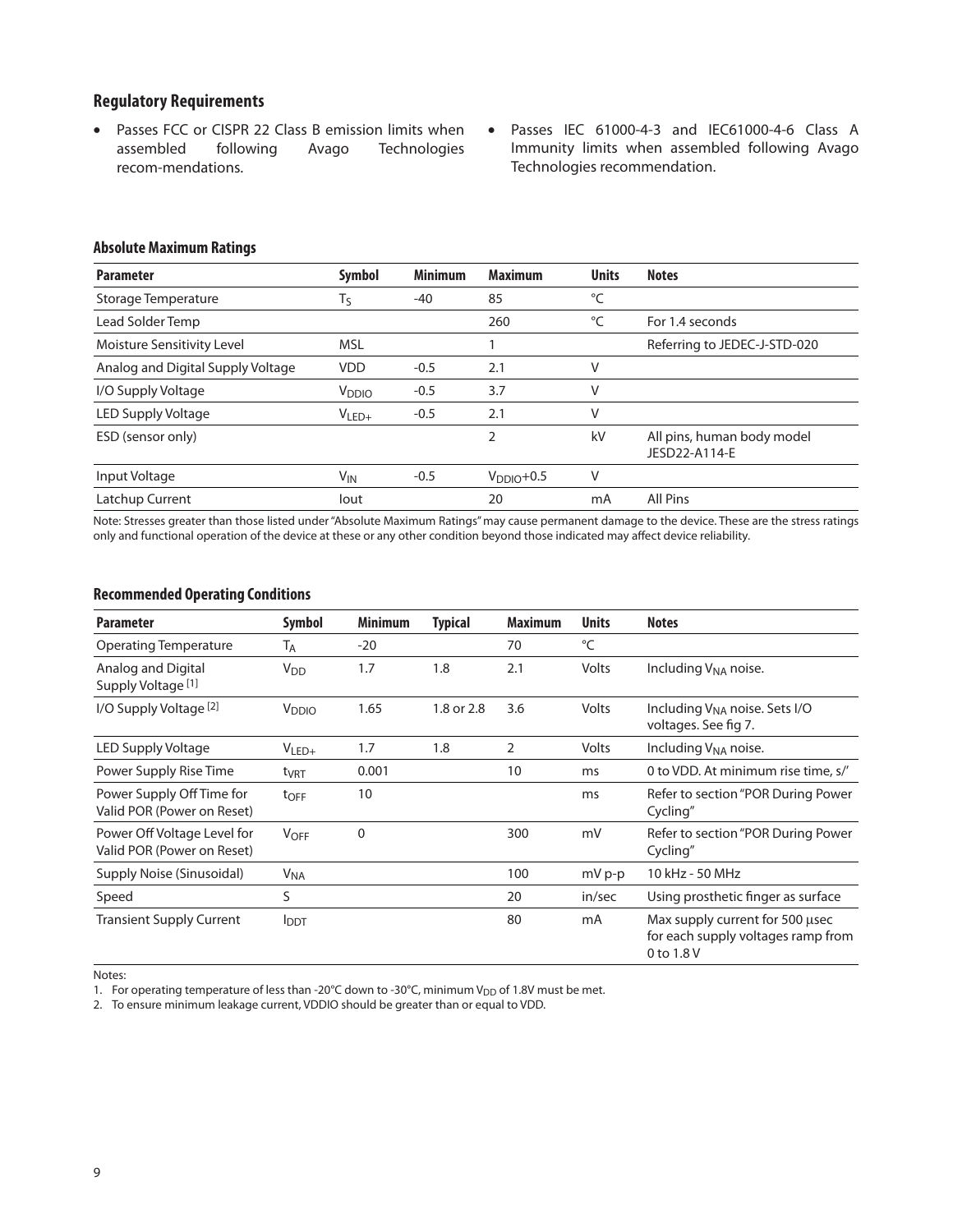# **Timing Specifications**

Electrical Characteristics at 25° C, VDD=VDDIO=1.8V.

| <b>Parameter</b>                               | <b>Symbol</b>            | <b>Minimum</b> | <b>Typical</b> | <b>Maximum</b> | <b>Units</b> | <b>Notes</b>                                                                                                               |
|------------------------------------------------|--------------------------|----------------|----------------|----------------|--------------|----------------------------------------------------------------------------------------------------------------------------|
| Motion Delay After Reset                       | <b>TMOT-RST</b>          | 3.5            |                | 23             | ms           | From Hard reset or SOFT RESET<br>register write to valid register write/<br>read and motion, assuming motion<br>is present |
| Shutdown                                       | <b>t</b> shtown          |                |                | 50             | ms           | From SHTDWN pin active to low<br>current                                                                                   |
| Wake from Shutdown                             | <b>t</b> WAKEUP          | 100            |                |                | ms           | From SHTDWN pin inactive to valid<br>motion. Refer to section "Notes on<br>Shutdown", also note t <sub>MOT-RST</sub>       |
| <b>EVENT INT Rise Time</b>                     | t <sub>r-EVENT</sub> INT |                | 150            | 300            | ns           | $C_1 = 100 pF$                                                                                                             |
| <b>EVENT INT Fall Time</b>                     | t <sub>f-EVENT</sub> INT |                | 150            | 300            | ns           | $C_1 = 100 pF$                                                                                                             |
| <b>SHTDWN Pulse Width</b>                      | t <sub>P-SHTDWN</sub>    | 150            |                |                | ms           |                                                                                                                            |
| NRST Pulse Width                               | t <sub>NRST</sub>        | 20             |                |                | μs           | From edge of valid NRST pulse                                                                                              |
| Reset Wait Time After Stable<br>Supply Voltage | t <sub>VRT-NRST</sub>    | 100            |                |                | ms           |                                                                                                                            |

# **DC Electrical Specifications**

Electrical Characteristics at 25° C, VDD=VDDIO=1.8V at default LED setting 13 mA.

| <b>Parameter</b>                        |                                | <b>Typical</b> | Max   | <b>Units</b> | <b>Notes</b>                                  |
|-----------------------------------------|--------------------------------|----------------|-------|--------------|-----------------------------------------------|
| DC average supply cur-                  | <b>IVDD</b>                    | 1.56           | 2.13  | mA           | GPIO=SHTDWN=pull low, IO_MISO=NRST=pull high. |
| rent in Run mode                        | IDD_LED+                       | 1.34           | 1.90  | mA           | GPIO=SHTDWN=pull low, IO_MISO=NRST=pull high. |
|                                         | Total                          | 2.90           | 4.03  | mA           |                                               |
| DC average supply cur-                  | <b>IVDD</b>                    | 0.2            | 0.3   | mA           | GPIO=SHTDWN=pull low, IO_MISO=NRST=pull high. |
| rent in Rest1<br>mode                   | IDD LED+                       | 0.15           | 0.20  | mA           | GPIO=SHTDWN=pull low, IO_MISO=NRST=pull high. |
|                                         | Total                          | 0.35           | 0.50  | mA           |                                               |
| DC average supply cur-<br>rent in Rest2 | <b>IVDD</b>                    | 0.04           | 0.07  | mA           | GPIO=SHTDWN=pull low, IO_MISO=NRST=pull high. |
|                                         | IDD LED+                       | 0.03           | 0.05  | mA           | GPIO=SHTDWN=pull low, IO_MISO=NRST=pull high. |
| mode                                    | Total                          | 0.07           | 0.12  | mA           |                                               |
| DC average supply cur-                  | <b>IVDD</b>                    | 0.02           | 0.04  | mA           | GPIO=SHTDWN=pull low, IO_MISO=NRST=pull high. |
| rent in Rest3<br>mode                   | IDD_LED+                       | 0.01           | 0.02  | mA           | GPIO=SHTDWN=pull low, IO MISO=NRST=pull high. |
|                                         | Total                          | 0.03           | 0.06  | mA           |                                               |
| Supply current<br>during shutdown       | <b>IDDSHTDWN</b><br><b>VDD</b> | 1.54           | 26.00 | μA           | GPIO=pull low, SHTDWN=IO_MISO=NRST=pull high. |
| <b>LED</b> current<br>during shutdown   | <b>IDDSHTDWN 0</b><br>VLED+    |                | 0.70  | μA           | GPIO=pull low, SHTDWN=IO MISO=NRST=pull high. |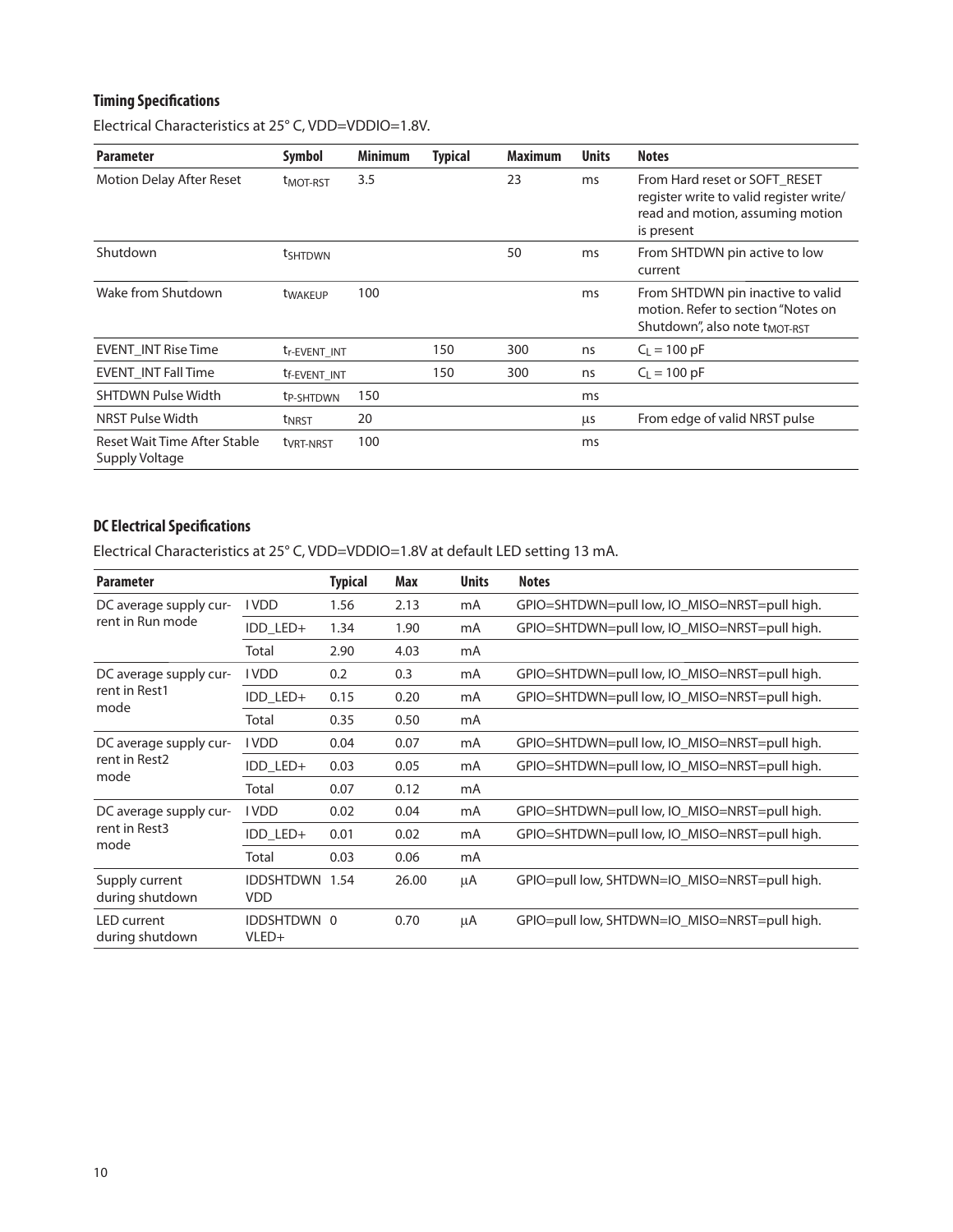#### **DC Electrical Specifications**

| <b>Parameter</b>                    | Symbol                 | <b>Minimum</b>            | <b>Typical</b>    | <b>Maximum</b>            | <b>Units</b> | <b>Notes</b>                                                                     |
|-------------------------------------|------------------------|---------------------------|-------------------|---------------------------|--------------|----------------------------------------------------------------------------------|
| V <sub>DDIO</sub> DC Supply Current | l V <sub>DDIO</sub>    |                           |                   | 20                        | μA           |                                                                                  |
| Digital peak supply current         | <b>IPFAK VDD</b>       |                           |                   | 10                        | mA           |                                                                                  |
| LED+ peak supply current            | I <sub>PEAK</sub> LED+ |                           |                   | 35                        | mA           | At LED register setting of 27 mA                                                 |
| Input Low Voltage                   | $V_{IL}$               | $-0.05$                   | $\mathbf 0$       | V <sub>DDIO</sub> *0.35 V |              | IO MOSI A0, IO CLK, IO MISO SDA,<br>IO NCS A1, NRST, SHTDWN,<br><b>IO SELECT</b> |
| Input High Voltage                  | V <sub>IH</sub>        | $V_{\text{DDIO}}$ $*$ 0.7 | V <sub>DDIO</sub> | $VDDIO+0.05$ V            |              | IO MOSI A0, IO CLK, IO MISO SDA,<br>IO NCS A1, NRST, SHTDWN,<br><b>IO SELECT</b> |
| Input hysteresis                    | <b>V<sub>HYS</sub></b> | 100                       |                   |                           | mV           |                                                                                  |
| Input leakage current               | <b>I</b> leak          |                           | ±1                | ±10                       | μA           | IO MOSI A0, IO CLK, IO MISO SDA,<br>IO_NCS_A1, NRST, SHTDWN,<br><b>IO SELECT</b> |
| <b>Output Low Voltage</b>           | V <sub>OL</sub>        |                           |                   | 0.2                       | V            | $I_{\text{out}} = 1.2 \text{ mA}$                                                |
| Output High Voltage                 | <b>V<sub>OH</sub></b>  | $VDDIO -0.2$              | $VDDIO$ -0.1      |                           | V            | $I_{\text{out}} = 600 \mu A$                                                     |
| Input Capacitance                   | $C_{\text{in}}$        |                           |                   | 10                        | pF           | MOSI, NCS, SCLK, SHTDWN                                                          |

Electrical Characteristics at 25° C, VDD=VDDIO=1.8V at default LED setting 13 mA.

#### **Notes on Power-up Sequence**

Below is the power up sequence for ADBS-A350:

For SPI:

- 1. Apply power. Refer timing diagram on power up sequence below.
- 2. Set IO\_NCS\_A1 pin high. Set SHTDWN pin low. Set IO SELECT pin high.
- 3. Perform reset by driving NRST low then high OR by writing 0x5A to address 0x3A.
- 4. Read Product ID (PID) to ensure sensor is powered up and communicating properly with host.
- 5. Write 0xE4 to address 0x60
- 6. Write 0xC9 to address 0x61

For TWI:

- 1. Apply power. Refer timing diagram on power up sequence below.
- 2. Set SHTDWN and IO\_SELECT pin low.
- 3. Set A0 and A1 according to the desired TWI slave address (from TWI slave address table in datasheet).
- 4. Drive NRST pin low then high. TWI slave address will only be valid and according to the address set in step 3 after a NRST toggle is applied.
- 5. Read Product ID (PID) to ensure sensor is powered up and communicating properly with host.
- 6. Write 0xE4 to address 0x60
- 7. Write 0xC9 to address 0x61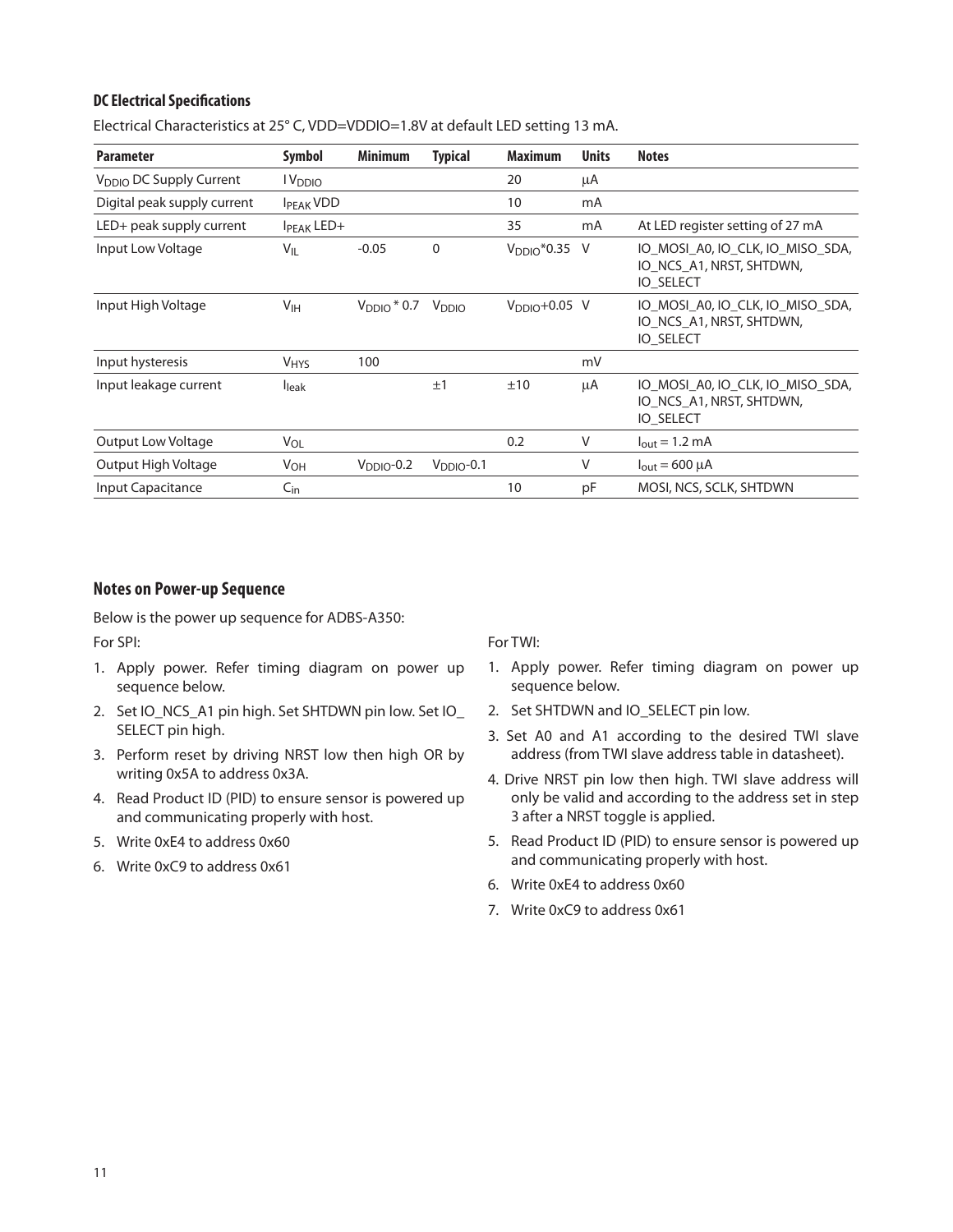

#### Note: Not to scale

#### **Note on register settings**

Please refer to the OFN A350 firmware design guide for tuning of Speed Switching, Assert/De-assert, Finger Presence Detect and XY Quantization register settings.

#### **Notes on Shutdown and Reset**

The ADBS-A350 can be set in Shutdown mode by asserting or setting SHTDWN pin high. During the shutdown state, supply voltages VDD must be maintained above the minimum level. If these conditions are not met, then the sensor must be restarted by powering down then powering up again for proper operation. Any register settings must then be reloaded.

During the shutdown state, supply voltage VDD must be maintained above the minimum level. For proper operation, SHTDWN pulse width must be at least tp-SHTDWN. Shorter pulse widths may cause the chip to enter an undefined state. In addition, the SPI or TWI port of the sensor should not be accessed when SHTDWN is asserted. Other devices on the same SPI bus can be accessed, as long as the sensor's NCS pin is not asserted. The table below shows the state of various pins during shutdown. After deasserting SHTDWN, wait t<sub>WAKFUP</sub> before accessing

the SPI port. Reinitializing the sensor from shutdown state will retain all register data that were written to the sensor prior to shutdown.

The reset of the sensor via SOFT\_RESET register or through the NRST pin would reset all registers to the default value. Any register settings must then be reloaded.

| Pin              | <b>SHTDWN active</b> |
|------------------|----------------------|
| IO_NCS_A1        | Functional           |
| IO_MISO_SDA      | Undefined            |
| IO CLK           | Undefined            |
| IO MOSI A0       | Undefined            |
| XY LED           | Low current          |
| <b>EVENT INT</b> | Undefined            |
| <b>NRST</b>      | High                 |
| IO Select        | SPI: High, TWI: Low  |
| <b>GPIO</b>      | Undefined            |

Note: There are long wakeup times from shutdown. These features should not be used for power management during normal sensor motion.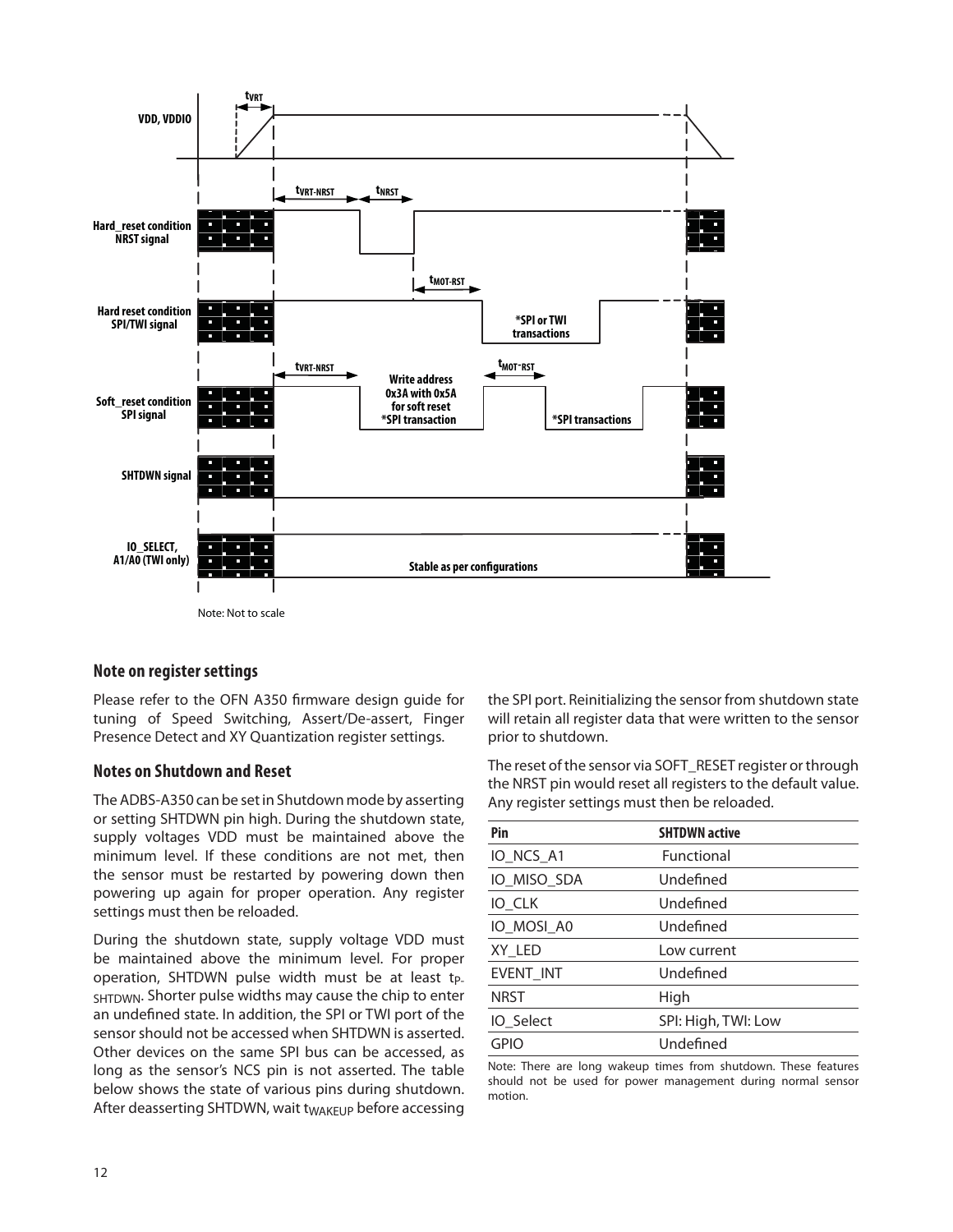#### **Power on Reset (POR) During Power Cycling**

 $t_{VRT}$  is the power supply (VDD) rise time specification for a valid power on reset to happen when the sensor is powered up from 0V to VDD. At condition whereby the VDD of the sensor is cycled from VDD to 0 V and then to VDD again, the two parameters that govern a valid power on reset are v<sub>OFF</sub> and t<sub>OFF</sub>. Refer to timing diagram below.



**Figure 8. Power on Reset during power cycling**

#### **Power management modes**

The ADBS-A350 has three power-saving modes. Each mode has a different motion detection period, affecting response time to sensor motion (Response Time). The sensor automatically changes to the appropriate mode, depending on the time since the last reported motion (Downshift Time). The parameters of each mode are shown in the following table.

| Mode   | <b>Response Time</b><br>(nominal) | <b>Downshift Time</b><br>(nominal) |
|--------|-----------------------------------|------------------------------------|
| Rest 1 | $19.5 \text{ ms}$                 | 250 ms                             |
| Rest 2 | 96 ms                             | 9.5 s                              |
| Rest 3 | 482 ms                            | 582 s                              |

# **EVENT\_INT Pin**

The Event Int pin is a level-sensitive interrupt output that is used to trigger the host micro-controller when one of these events occurs:

- $FPD A$  change in finger state (finger on to finger off and vice versa) is detected
- Soft Click Soft Click is detected
- Button Mechanical button is asserted or de-asserted
- Motion Motion delta is present.

A read to event register is required to determine the specific event that toggles the interrupt for user to act upon.

The EVENT INT will be reset after the user responds to it by reading the respective event status register:

- FPD reading FPD\_STATUS register (0x7a)
- Soft Click reading SC\_STATUS register (0x7f)
- Button reading BUTTON\_STATUS register (0x12)
- Motion reading DELTA\_X and DELTA\_Y registers until motion are cleared.

#### **GPIO Pin**

The GPIO pin is a level-sensitive input/ output that can be used as

- FPD output to display FPD status
- Pulse Width Modulated (PWM) output to control LED driver to enable illumination feature in a product eg mobile phone
- Dome/ Button click input can be connected to a dome switch that provides an input to the sensor and when a click is detected, sensor can respond by triggering button interrupt and channel the interrupt status through EVENT pin.

Refer to A350 Firmware Design Guide for more details and settings of registers for these features.

# **LED Mode**

For power savings, the LED will not be continuously on. ADBS-A350 will flash the LED only when needed.

# **I/O Pin Status Test**

This feature allows the user to verify the connectivity and the state of the I/O pin.

To run the test for input pins such as GPIO, SHUTDOWN, NRST and IO\_SELECT, first enable the PAD\_Chk\_On bit (or bit-1) of OFN\_ENGINE2 (0x61) register. Then write any value to PAD\_STATUS (0x31) register to start the test. Wait for approximately 12us before reading the actual pin status and PAD\_STATUS register. The test will be considered a PASS to indicate the sensor is responding accordingly if the actual pin status matches PAD\_STATUS register content. Refer to the table below for I/O pin status definition.

For output pins (EVENT\_INT, GPIO, MOSI and MISO) testing, first enable bit-4 of PAD FUNCTION (0x34) register. Then program or set the output state via PAD\_ TEST\_OUT register (0x33) and do a READ on the actual pin status. Actual pin status results should match the output set in PAD\_TEST\_OUT. (Note: SPI/TWI communication will be disabled after this test is enabled. Once this test is completed, an external hardware reset on sensor is required)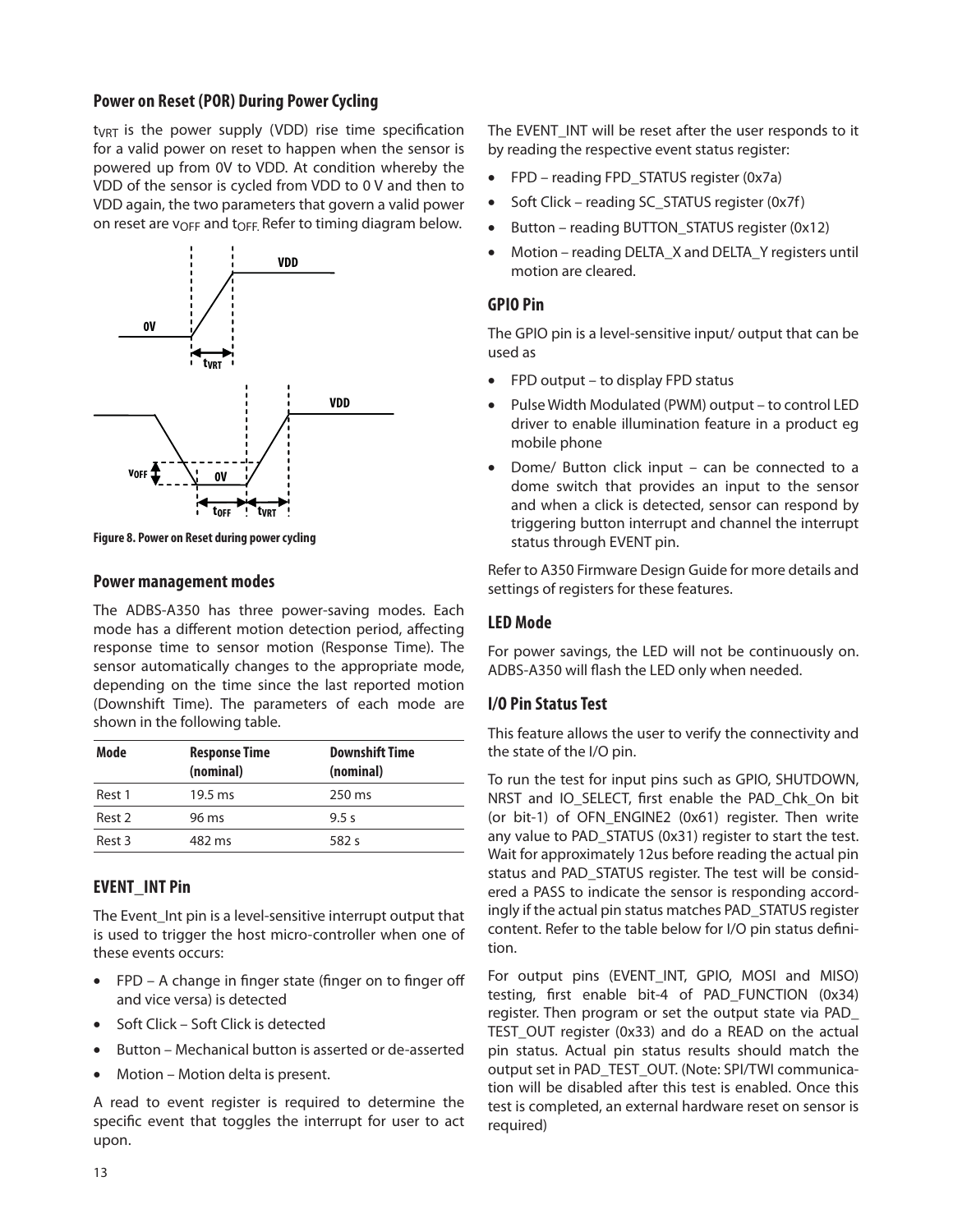| Bit(s) | <b>Name</b>     | Reset | <b>Description</b> | <b>Remarks</b>                                 |
|--------|-----------------|-------|--------------------|------------------------------------------------|
| 7:6    | NRST_STATE      | 0x0   | 0x0: unknown       |                                                |
|        |                 |       | $0x1:$ Low         | Invalid as the chip will be in reset state.    |
|        |                 |       | 0x2: High          |                                                |
|        |                 |       | $0x3:Hi-Z$         | Indicate a floating high                       |
| 5:4    | SHUTDOWN_STATE  | 0x0   | 0x0: unknown       |                                                |
|        |                 |       | $0x1:$ Low         |                                                |
|        |                 |       | 0x2: High          | Invalid as the chip will be in shutdown state. |
|        |                 |       | $0x3:Hi-Z$         | Indicate a floating low                        |
| 3:2    | GPIO_STATE      | 0x0   | 0x0: unknown       |                                                |
|        |                 |       | 0x1: Low           |                                                |
|        |                 |       | 0x2: High          |                                                |
|        |                 |       | $0x3:Hi-Z$         |                                                |
| 1:0    | IO_SELECT_STATE | 0x0   | 0x0: unknown       |                                                |
|        |                 |       | $0x1:$ Low         |                                                |
|        |                 |       | 0x2: High          |                                                |
|        |                 |       | $0x3:Hi-Z$         |                                                |

# **Fast Video Dump**

ADBS-A350 comes with a unique feature that enables user to capture the image the optical sensor is seeing on the tracking surface. This is achieved through storing the pixel data, transferring or dumping the pixels data out to the host for processing and rebuilding the video dump image. The rebuilding of video dump image is mainly converting each 8-bit pixel data to form a grayscale digital image.

Some useful applications for this feature are sensor contamination inspection at manufacturing lines, image recognition, motion sensing applications and etc.

#### **Fast Video Dump Setups and Commands**

Fast Video Dump (FVD) in the sensor requires three main signal lines for communications with host MCU as shown below.

| Pin       | <b>Status</b> | <b>Description</b>     |
|-----------|---------------|------------------------|
| GPIO      | Input         | 24MHz clock signal     |
| MISO SDA  | Output        | Pixel data bits 7 to 4 |
| EVENT INT | Output        | Pixel data bits 3 to 0 |

Connect an external clock signal of up to 24MHz to GPIO pin. Execute the FVD commands below and capture the 64burst cycles of data clocked out on the two output pins (MISO SDA and EVENT\_INT).

#### **FVD Commands**

- 1. Power up sensor
- 2. Read register 0x00, to get returned value of 0x88 for correct product ID (ensure communication with sensor is established)
- 3. Write register 0x3a with 0x5a
- 4. Write register 0x11 with 0x53
- 5. Write register 0x30 with 0x13
- 6. Write register 0x2b with 0x30
- 7. Write register 0x2c with 0x13
- 8. Write register 0x28 with 0x01 to initiate video dump.
- 9. Sensor will start to video dump for about 500ms (see timing diagram on signals decoding versus actual signal captured).
- 10. Once video dump is completed, write register 0x3a with 0x5a to soft reset sensor back to normal operation.

 (Note: During FVD, the sensor is in 3-wire SPI communication with host MCU by design. Therefore a soft reset is necessary to reset back to 4-wire SPI communication for normal operation or to perform another FVD)

11. To capture another 64 burst cycles, repeat Step 2- Step10.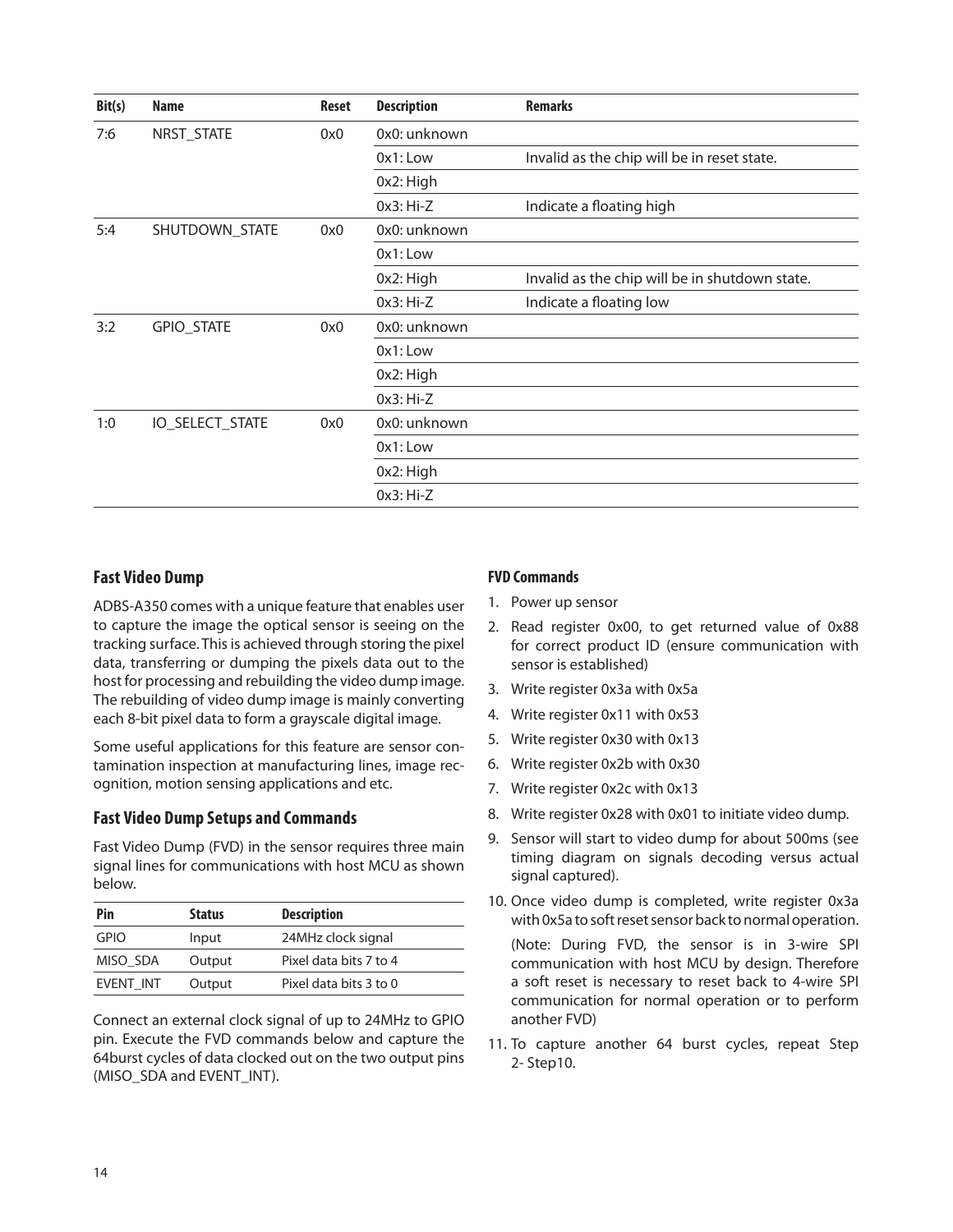### **Video Dump Signals Capturing and Decoding**

64 burst cycles of FVD will be present on the MISO\_SDA and EVENT\_INT pins after executing the fast video dump commands.

Zooming into each burst cycle, 3 frames in each burst cycle will be observed.



**Figure 9. Signals for frame start**

**States** 

IDLE|

frame start

As shown in Figure 9 above, frame start of video dump is denoted by MISO\_SDA pin and EVENT\_INT pin clocking high for 4 clock cycles or 4 x b'11 (binary 11). Then after 4 clock cycles, MISO\_SDA pin will go low and EVENT\_INT pin remains high. This indicates pixel begin state.

The pixel read data will start to clock thereafter. Subsequent 4 bits are D7-D4 (on MISO\_SDA) and D3-D0 (on EVENT\_INT) followed by b'10 for pixel end (b'1 in MISO SDA, b'0 in EVENT INT). This completes the first pixel data (address 0). The next pixel data (address 1) will begin with pixel begin state (b'01- 0 in MISO SDA, 1 in EVENT\_INT) header followed by the 4 clock cycles of data followed by a pixel end state in the same manner. This will continue until all the 361 pixels (19x19 pixel array) data is read. Once done, the pixel end of the pixel data (address 360) will be followed by frame end state (b'00 – 0 in MISO\_SDA, 0 in EVENT\_INT). Refer to Figure 10.

 $103$ 

|pix|pr3|pr2|pr1|pr0|pix|pix|pr3<br>|beg| | | | end|beg|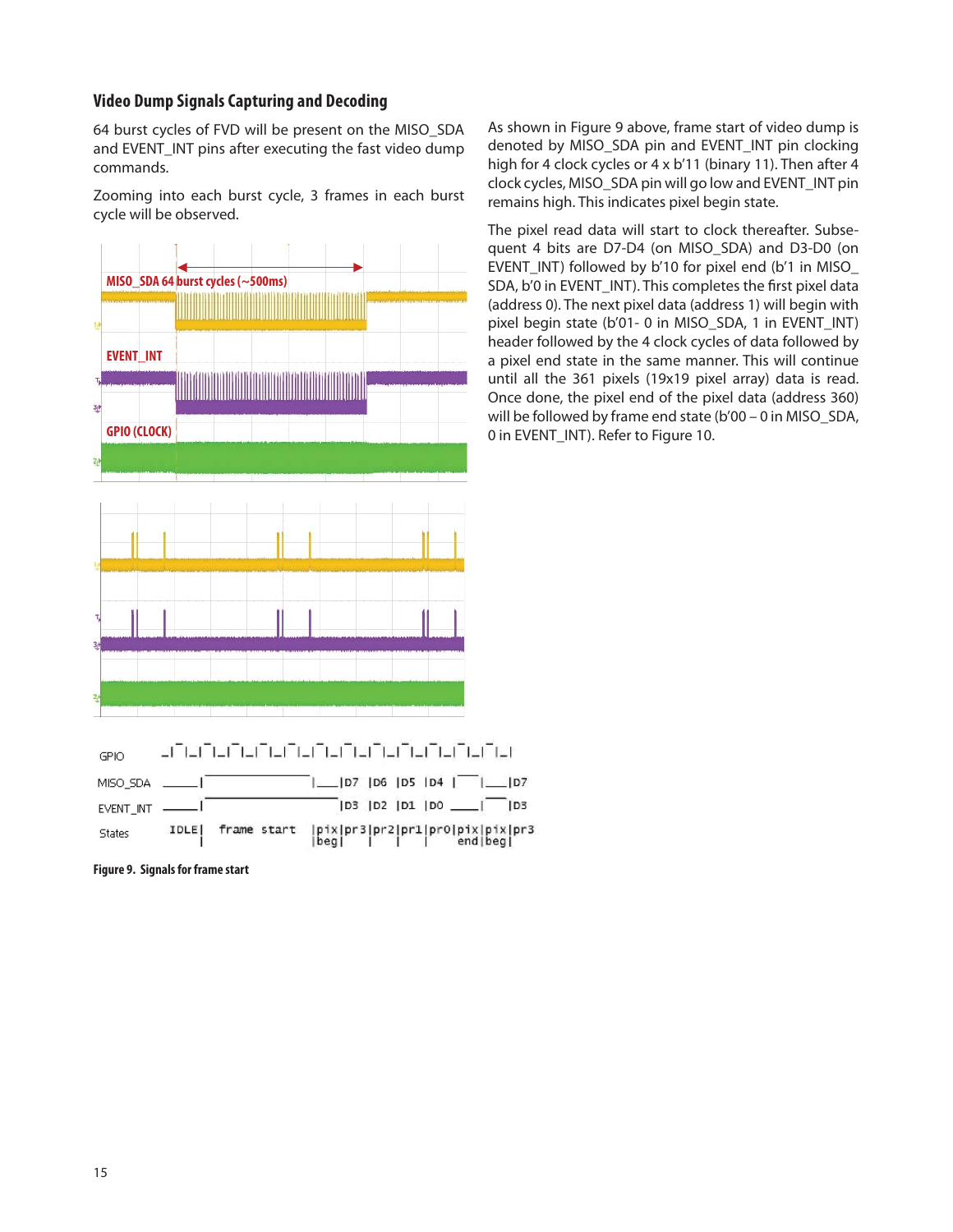Below is the pixel array address map. The figure shows the view of the chip from the top of the OFN aperture. Rows are read from top to bottom and columns from left to right.

| 0   | 1   | $\overline{2}$ | 3   | 4   | 5   | 6   | $\overline{7}$ | 8   | 9   | 10  | 11  | 12  | 13  | 14  | 15  | 16  | 17  | 18  |
|-----|-----|----------------|-----|-----|-----|-----|----------------|-----|-----|-----|-----|-----|-----|-----|-----|-----|-----|-----|
| 19  | 20  | 21             | 22  | 23  | 24  | 25  | 26             | 27  | 28  | 29  | 30  | 31  | 32  | 33  | 34  | 35  | 36  | 37  |
| 38  | 39  | 40             | 41  | 42  | 43  | 44  | 45             | 46  | 47  | 48  | 49  | 50  | 51  | 52  | 53  | 54  | 55  | 56  |
| 57  | 58  | 59             | 60  | 61  | 62  | 63  | 64             | 65  | 66  | 67  | 68  | 69  | 70  | 71  | 72  | 73  | 74  | 75  |
| 76  | 77  | 78             | 79  | 80  | 81  | 82  | 83             | 84  | 85  | 86  | 87  | 88  | 89  | 90  | 91  | 92  | 93  | 94  |
| 95  | 96  | 97             | 98  | 99  | 100 | 101 | 102            | 103 | 104 | 105 | 106 | 107 | 108 | 109 | 110 | 111 | 112 | 113 |
| 114 | 115 | 116            | 117 | 118 | 119 | 120 | 121            | 122 | 123 | 124 | 125 | 126 | 127 | 128 | 129 | 130 | 131 | 132 |
| 133 | 134 | 135            | 136 | 137 | 138 | 139 | 140            | 141 | 142 | 143 | 144 | 145 | 146 | 147 | 148 | 149 | 150 | 151 |
| 152 | 153 | 154            | 155 | 156 | 157 | 158 | 159            | 160 | 161 | 162 | 163 | 164 | 165 | 166 | 167 | 168 | 169 | 170 |
| 171 | 172 | 173            | 174 | 175 | 176 | 177 | 178            | 179 | 180 | 181 | 182 | 183 | 184 | 185 | 186 | 187 | 188 | 189 |
| 190 | 191 | 192            | 193 | 194 | 195 | 196 | 197            | 198 | 199 | 200 | 201 | 202 | 203 | 204 | 205 | 206 | 207 | 208 |
| 209 | 210 | 211            | 212 | 213 | 214 | 215 | 216            | 217 | 218 | 219 | 220 | 221 | 222 | 223 | 224 | 225 | 226 | 227 |
| 228 | 229 | 230            | 231 | 232 | 233 | 234 | 235            | 236 | 237 | 238 | 239 | 240 | 241 | 242 | 243 | 244 | 245 | 246 |
| 247 | 248 | 249            | 250 | 251 | 252 | 253 | 254            | 255 | 256 | 257 | 258 | 259 | 260 | 261 | 262 | 263 | 264 | 265 |
| 266 | 267 | 268            | 269 | 270 | 271 | 272 | 273            | 274 | 275 | 276 | 277 | 278 | 279 | 280 | 281 | 282 | 283 | 284 |
| 285 | 286 | 287            | 288 | 289 | 290 | 291 | 292            | 293 | 294 | 295 | 296 | 297 | 298 | 299 | 300 | 301 | 302 | 303 |
| 304 | 305 | 306            | 307 | 308 | 309 | 310 | 311            | 312 | 313 | 314 | 315 | 316 | 317 | 318 | 319 | 320 | 321 | 322 |
| 323 | 324 | 325            | 326 | 327 | 328 | 329 | 330            | 331 | 332 | 333 | 334 | 335 | 336 | 337 | 338 | 339 | 340 | 341 |
| 342 | 343 | 344            | 345 | 346 | 347 | 348 | 349            | 350 | 351 | 352 | 353 | 354 | 355 | 356 | 357 | 358 | 359 | 360 |

Pin 1

Pin 18

The signal to indicate the end of the video dump frame is shown in Figure 10 below where pix end state is followed by a low in both MISO\_SDA and EVENT\_INT. This will inform the Host of the pixel end and frame end state.



#### **Figure 10. Frame End**

Note: It is advisable to have a counter at the Host to keep count of the number of pixel addresses and data byte. If the number of pixel data byte does not correspond to the sensor number of pixel then this video dump data is invalid. In this case the sensor must be reset and a new video dump must be initiated.

#### **Fast Video Dump Image**

These are some examples of grayscale images captured using fast video dump on an object 'A' (size of 1mmx1mm) at the surface of the sensor that is converted from the fast video dump data.

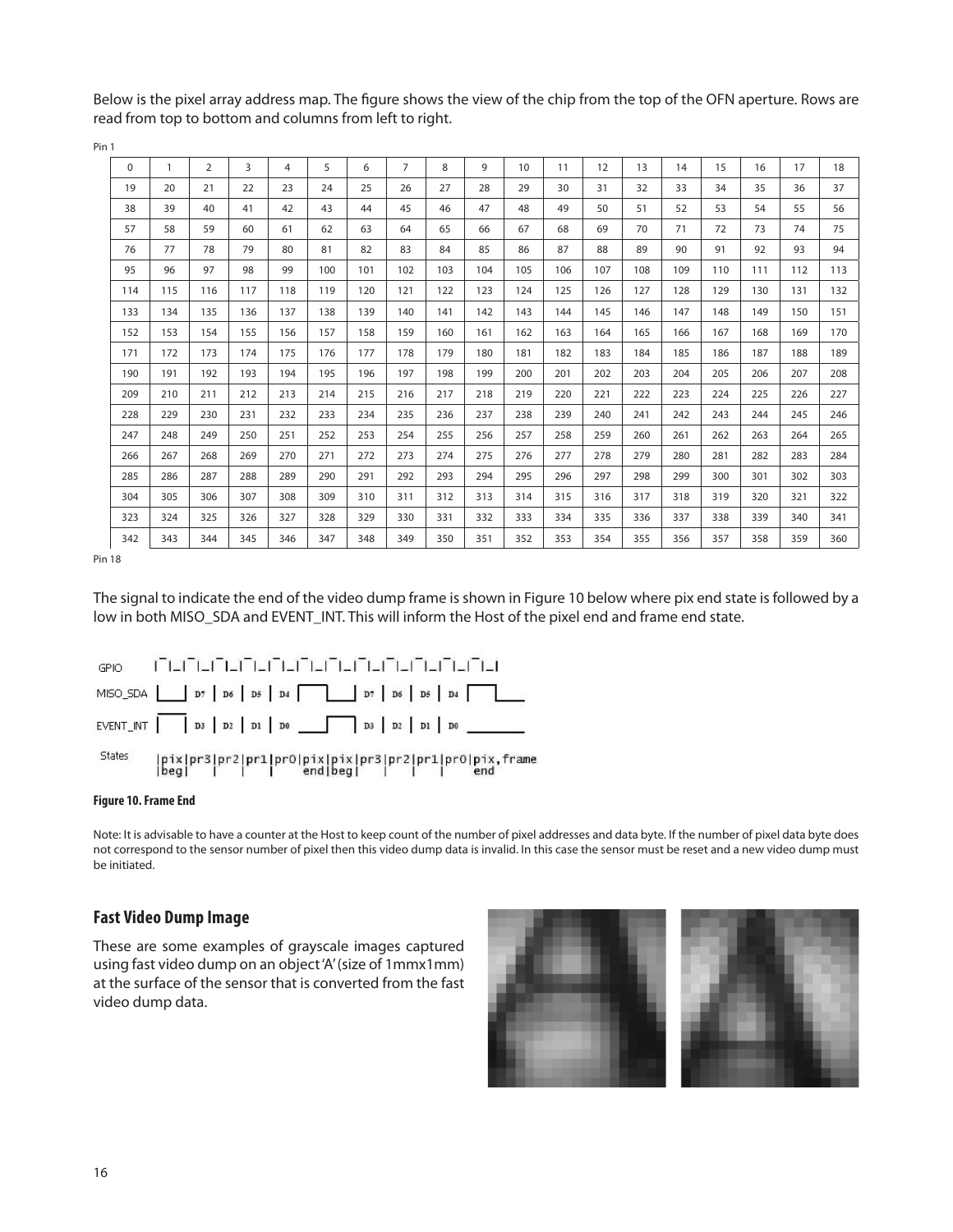# **4-wire Serial Peripheral Interface (SPI)**

# **SPI Specifications**

Electrical Characteristics over recommended operating conditions. Typical values at 25° C, VDD = 1.8 V.

| <b>Parameter</b>                                     | <b>Symbol</b>            | <b>Minimum</b> | <b>Typical</b> | <b>Maximum</b> | <b>Units</b> | <b>Notes</b>                                                                                                                           |
|------------------------------------------------------|--------------------------|----------------|----------------|----------------|--------------|----------------------------------------------------------------------------------------------------------------------------------------|
| Serial Port Clock<br>Frequency                       | f <sub>sclk</sub>        |                |                | 1              | <b>MHz</b>   | Active drive, 50% duty cycle                                                                                                           |
| MISO rise time                                       | t <sub>r-MISO</sub>      |                | 150            | 300            | ns           | $C_L = 100 pF$                                                                                                                         |
| MISO fall time                                       | t <sub>f-MISO</sub>      |                | 150            | 300            | ns           | $C_L = 100 pF$                                                                                                                         |
| MISO delay after SCLK                                | t <sub>DLY_MISO</sub>    |                |                | 120            | ns           | From SCLK falling edge to MISO data<br>valid, no load conditions                                                                       |
| MISO hold time                                       | t <sub>hold</sub> MISO   | 0.5            |                | $1/f_{SCLK}$   | μs           | Data held until next falling SCLK edge                                                                                                 |
| MOSI hold time                                       | thold_MOSI               | 200            |                |                | ns           | Amount of time data is valid after SCLK<br>rising edge                                                                                 |
| MOSI setup time                                      | t <sub>setup_MOSI</sub>  | 120            |                |                | ns           | From data valid to SCLK rising edge                                                                                                    |
| SPI time between write<br>commands                   | tsww                     | 30             |                |                | μs           | From rising SCLK for last bit of the first<br>data byte, to rising SCLK for last bit of the<br>second data byte.                       |
| SPI time between write<br>and read commands          | tswr                     | 20             |                |                | μs           | From rising SCLK for last bit of the first<br>data byte, to rising SCLK for last bit of the<br>second address byte.                    |
| SPI time between read<br>and subsequent<br>commands  | tsRW<br>ts <sub>RR</sub> | 500            |                |                | ns           | From rising SCLK for last bit of the first<br>data byte, to falling SCLK for the first bit of<br>the address byte of the next command. |
| SPI read address-data<br>delay                       | tsrad                    | $\overline{4}$ |                |                | μs           | From rising SCLK for last bit of the address<br>byte, to falling SCLK for first bit of data<br>being read.                             |
| NCS inactive after<br>motion burst                   | t <sub>BEXIT</sub>       | 500            |                |                | ns           | Minimum NCS inactive time after<br>motion burst before next SPI usage                                                                  |
| <b>NCS to SCLK active</b>                            | t <sub>NCS-SCLK</sub>    | 120            |                |                | ns           | From NCS falling edge to first SCLK falling<br>edge                                                                                    |
| <b>SCLK to NCS inactive</b><br>(for read operation)  | t <sub>SCLK-NCS</sub>    | 120            |                |                | ns           | From last SCLK rising edge to NCS<br>rising edge, for valid MISO data transfer                                                         |
| <b>SCLK to NCS inactive</b><br>(for write operation) | t <sub>SCLK-NCS</sub>    | 20             |                |                | us           | From last SCLK rising edge to NCS<br>rising edge, for valid MOSI data transfer                                                         |
| NCS to MISO high-Z                                   | t <sub>NCS-MISO</sub>    |                |                | 500            | ns           | From NCS rising edge to MISO high-Z<br>state                                                                                           |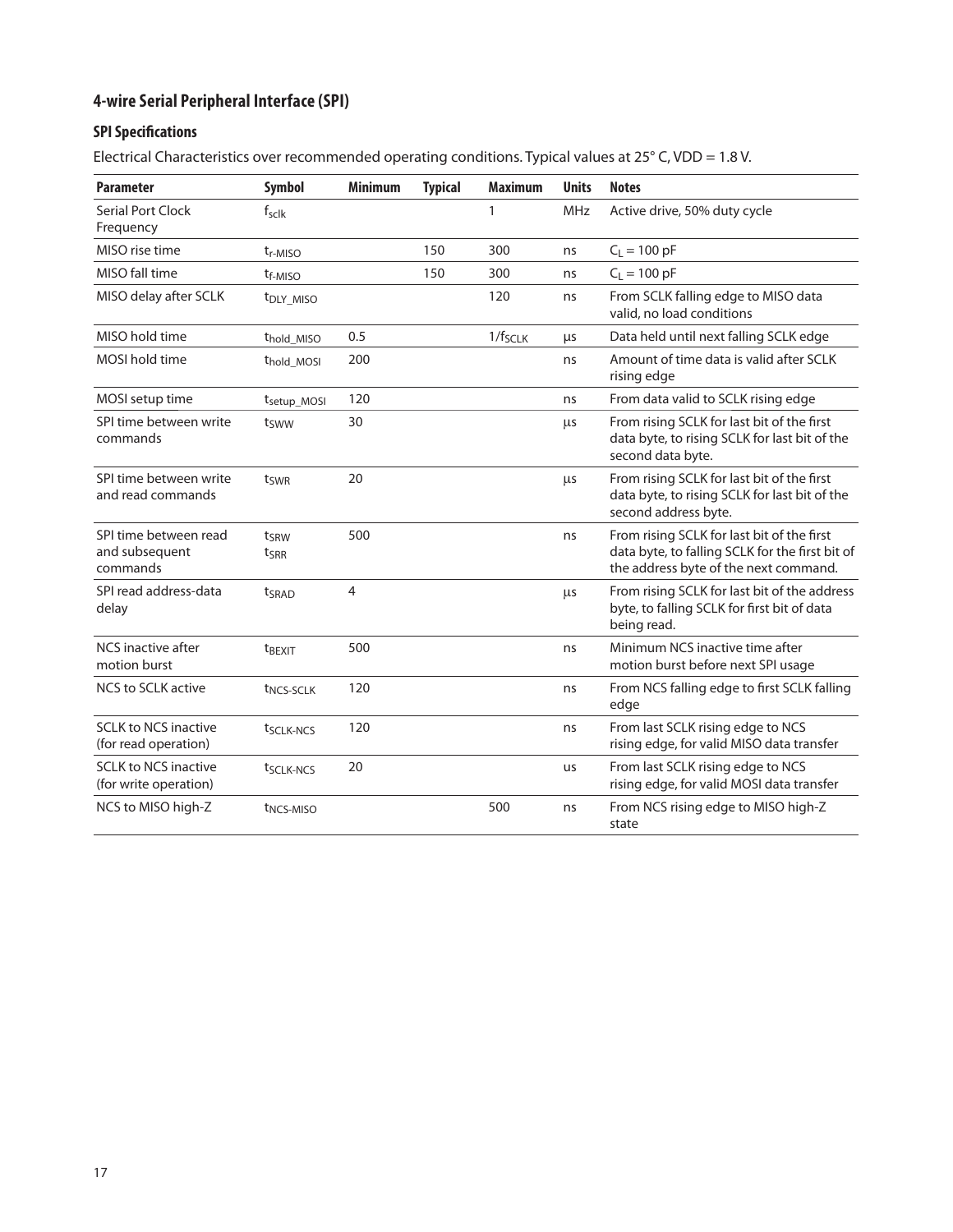The synchronous serial port is used to set and read parameters in the ADBS-A350, and to read out the motion information.

The port is a four wire serial port. The host micro-controller always initiates communication; the ADBS-A350 never initiates data transfers. SCLK, MOSI, and NCS may be driven directly by a micro-controller. The port pins may be shared with other SPI slave devices. When the NCS pin is high, the inputs are ignored and the output is tri-stated.

The lines that comprise the 4-wire SPI port:

- SCLK: Clock input. It is always generated by the master (the micro-controller).
- MOSI: Input data. (Master Out/Slave In)
- MISO: Output data. (Master In/Slave Out)
- NCS: Chip select input (active low). NCS needs to be low to activate the serial port; otherwise, MISO will be high Z, and MOSI & SCLK will be ignored. NCS can also be used to reset the serial port in case of an error.

#### **Chip Select Operation**

The serial port is activated after NCS goes low. If NCS is raised during a transaction, the entire transaction is aborted and the serial port will be reset. This is true for all transactions. After a transaction is aborted, the normal address-to-data or transaction-to-transaction delay is still required before beginning the next transaction. To improve communication reliability, all serial transactions should be framed by NCS. In other words, the port should not remain enabled during periods of non-use because ESD events could be interpreted as serial communication and put the chip into an unknown state. In addition, NCS must be raised after each burst-mode transaction is complete to terminate burst-mode. The port is not available for further use until burst-mode is terminated.

#### **Write Operation**

Write operation, defined as data going from the microcontroller to the ADBS-A350, is always initiated by the micro-controller and consists of two bytes. The first byte contains the address (seven bits) and has a "1" as its MSB to indicate data direction. The second byte contains the data. The ADBS-A350 reads MOSI on rising edges of SCLK.



**MOSI Driven by Micro-Controller**



**Figure 11. Write Operation**



**Figure 12. MOSI Setup and Hold Time**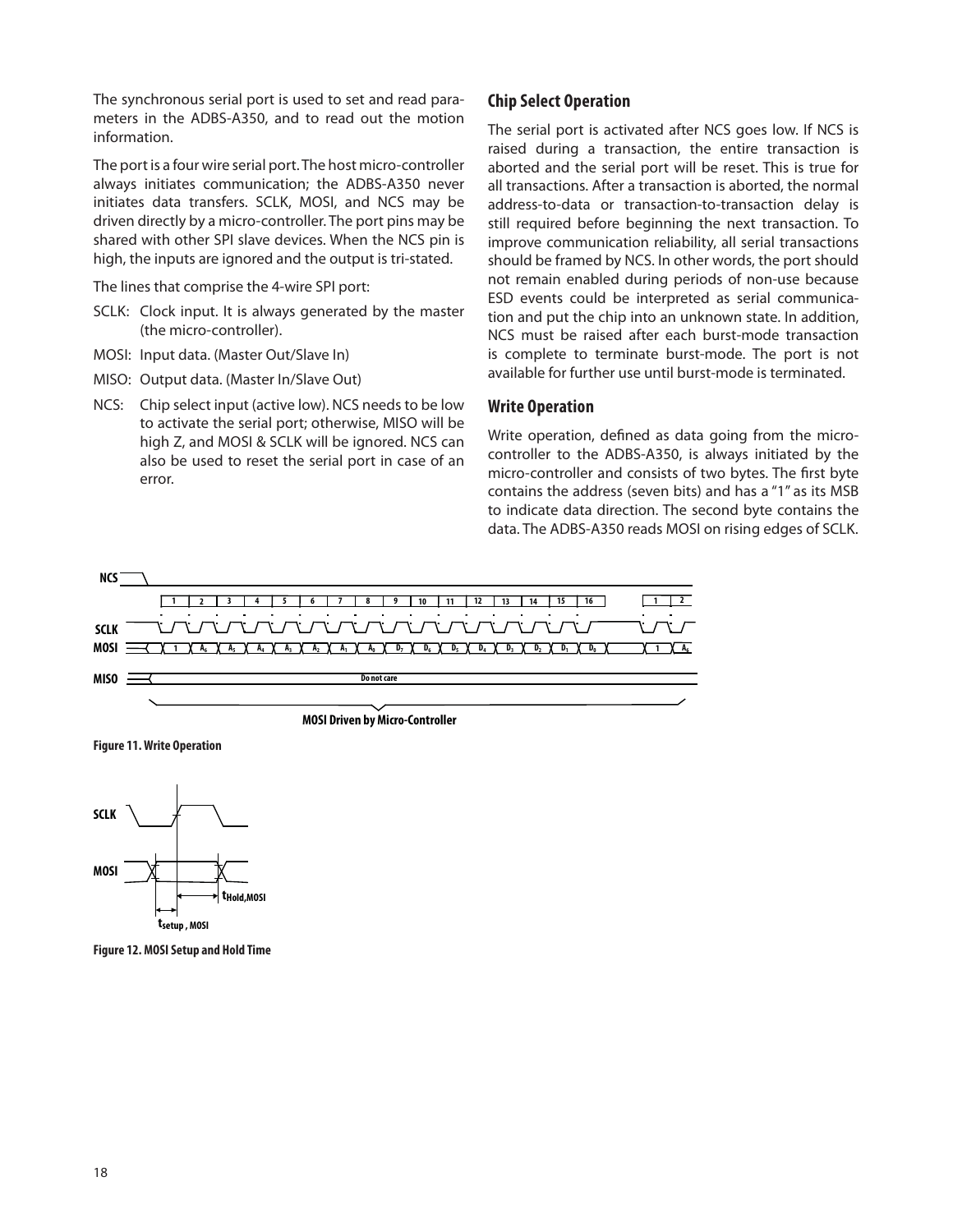# **Read Operation**

A read operation, defined as data going from the ADBS-A350 to the micro-controller, is always initiated by the microcontroller and consists of two bytes. The first byte contains the address, is sent by the micro-controller over MOSI, and has a "0" as its MSB to indicate data direction. The second byte contains the data and is driven by the ADBS-A350 over MISO. The sensor outputs MISO bits on falling edges of SCLK and samples MOSI bits on every rising edge of SCLK.



#### **Required timing between Read and Write Commands**

There are minimum timing requirements between read and write commands on the serial port.



**Figure 15. Timing between two write commands**

If the rising edge of the SCLK for the last data bit of the second write command occurs before the required delay (tsww), then the first write command may not complete correctly.



**Figure 16. Timing between write and read commands**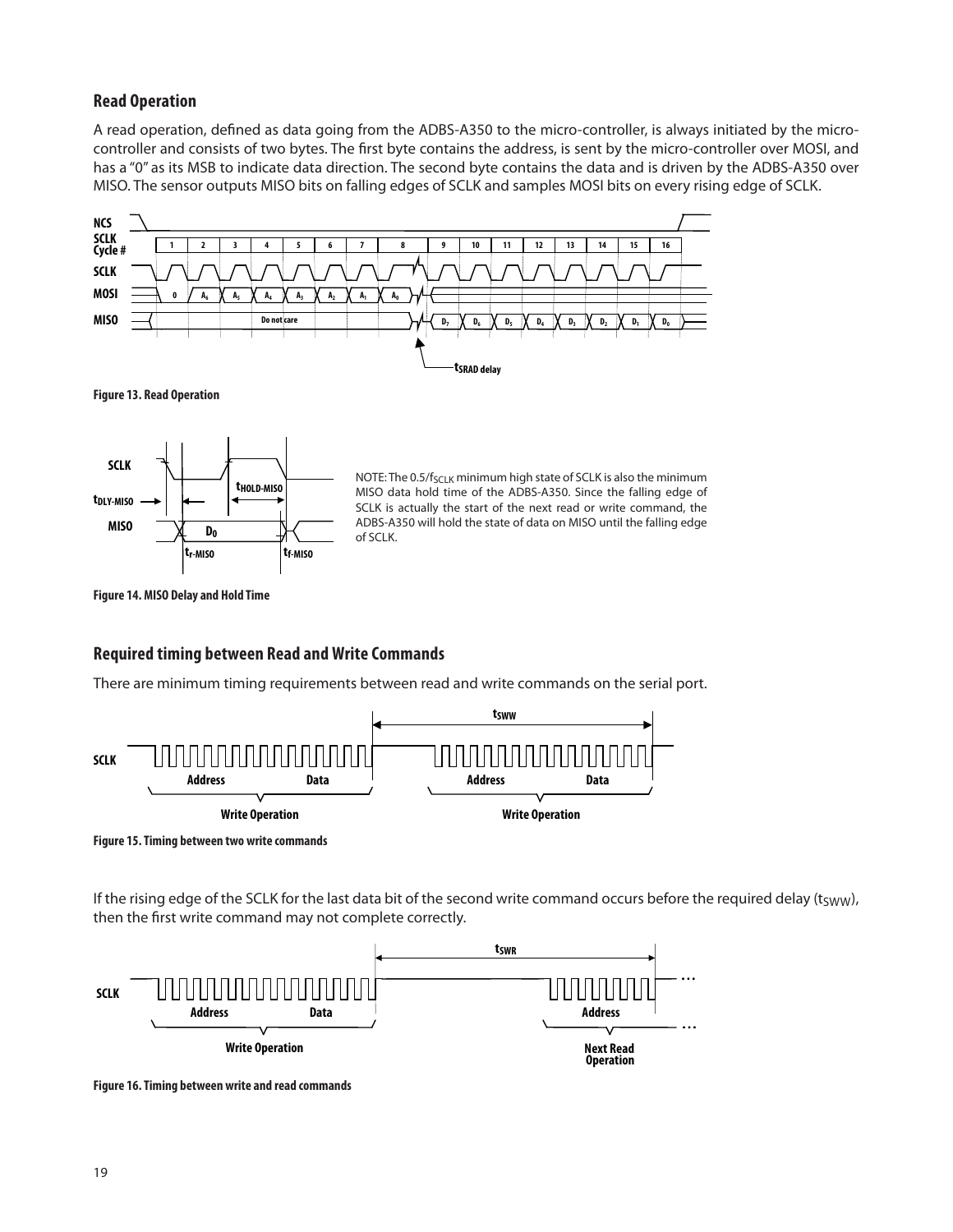If the rising edge of SCLK for the last address bit of the read command occurs before the required delay ( $t_{SWR}$ ), the write command may not complete correctly.



**Figure 17. Timing between read and either write or subsequent read commands**

During a read operation SCLK should be delayed at least t<sub>SRAD</sub> after the last address data bit to ensure that the ADBS-A350 has time to prepare the requested data. The falling edge of SCLK for the first address bit of either the read or write command must be at least  $t_{SRR}$  or  $t_{SRW}$  after the last SCLK rising edge of the last data bit of the previous read operation.

#### **Burst Mode Operation**

Burst mode is a special serial port operation mode that may be used to reduce the serial transaction time for a motion read. The speed improvement is achieved by continuous data clocking from multiple registers without the need to specify the register address, and by not requiring the normal delay period between data bytes.

Burst mode is activated by writing 0x10 to register 0x1c IO\_MODE. Then the burst mode data can be read by reading the Motion register 0x02. The ADBS-A350 will respond with the contents of the Motion, Delta\_Y, Delta\_X, SQUAL, Shutter Upper, Shutter Lower and Maximum Pixel registers in that order. The burst transaction can be terminated after the first 3 bytes of the sequence are read by bringing the NCS pin high. After sending the register address, the micro-controller must wait  $t_{SRAD}$  and then begin reading data. All data bits can be read with no delay between bytes by driving SCLK at the normal rate. The data is latched into the output buffer after the last address bit is received. After the burst transmission is complete, the micro-controller must raise the NCS line for at least  $t_{BEXIT}$ to terminate burst mode. The serial port is not available for use until it is reset with NCS, even for a second burst transmission.



**Figure 18. Motion Burst Timing**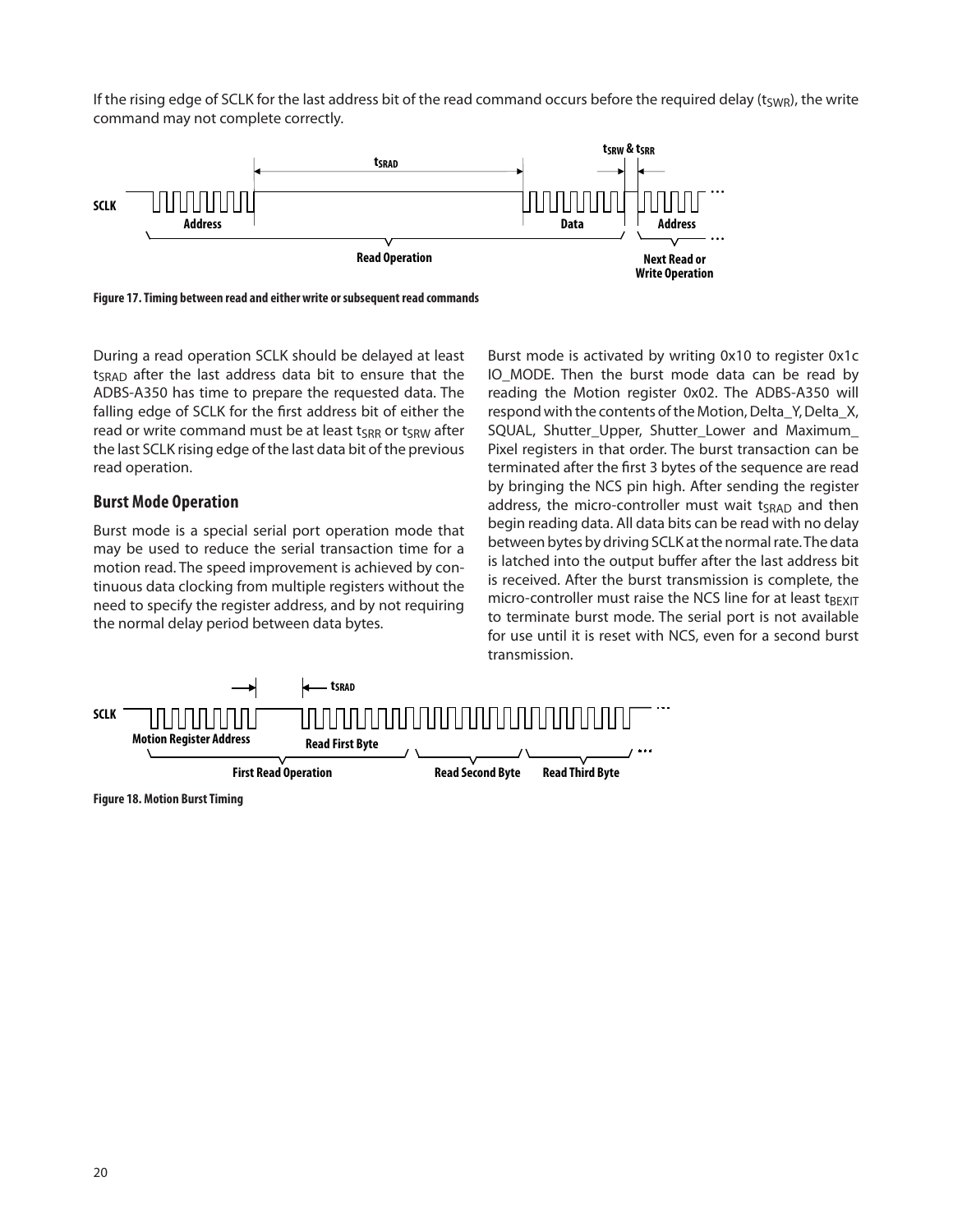### **Two – Wire Interface (TWI)**

ADBS-A350 uses a two-wire serial control interface compatible with I2C. The parameters are listed below.

#### **TWI Specifi cations**

Electrical Characteristics over recommended operating conditions. Typical values at 25° C, VDD = 1.8 V.

| <b>Parameter</b>                                                                               | <b>Symbol</b>         | <b>Minimum</b>    | <b>Maximum</b> | <b>Units</b> | <b>Notes</b> |
|------------------------------------------------------------------------------------------------|-----------------------|-------------------|----------------|--------------|--------------|
| SCL clock frequency                                                                            | fscl                  |                   | 400            | kHz          |              |
| Hold time (repeated) START condition. After this period,<br>the first clock pulse is generated | THD STA               | 0.6               |                | <b>LLS</b>   |              |
| LOW period of the SCL clock                                                                    | $t_{LOW}$             | 1.0               |                | μs           |              |
| HIGH period of the SCL clock                                                                   | <sup>t</sup> HIGH     | 0.6               |                | μs           |              |
| Set up time for a repeated START condition                                                     | t <sub>SU_STA</sub>   | 0.6               |                | μs           |              |
| Data hold time                                                                                 | <b>thd DAT</b>        | $0^{(2)}$         | 0.9(3)         | μs           |              |
| Data set-up time                                                                               | t <sub>SU_DAT</sub>   | 100               | -              | ns           |              |
| Rise time of both SDA and SCL signals                                                          | tr                    | $20+0.1C_b(4)$    | 300            | ns           |              |
| Fall time of both SDA and SCL signals                                                          | tf                    | $20+0.1C_h^{(4)}$ | 300            | ns           |              |
| Set up time for STOP condition                                                                 | t <sub>SU_STO</sub>   | 0.6               |                | μs           |              |
| Bus free time between a STOP and START condition                                               | t <sub>BUF</sub>      | 1.3               |                | μs           |              |
| Capacitive load for each bus line                                                              | $C_{b}$               |                   | 400            | рF           |              |
| Noise margin at the LOW level for each connected device<br>(including hysteresis)              | <b>V<sub>NL</sub></b> | 0.1 VDD           |                | $\vee$       |              |
| Noise margin at the HIGH level for each connected device<br>(including hysteresis)             | <b>V<sub>NH</sub></b> | 0.2 VDD           |                | V            |              |

#### Notes:

1. All values referred to  $V_{\text{I+MIN}}$  and  $V_{\text{I+MAX}}$  levels.

2. A device must internally provide a hold time of at least 300 ns for the SDA signal (referred to the V $H_{HMIN}$  of the SCL signal) to bridge the undefined region of the falling edge of SCL.

3. The maximum has t<sub>HD</sub>  $_{\text{DAT}}$  only to be met if the device does not stretch the LOW period (t<sub>LOW</sub>) of the SCL signal.

4.  $C_B$  = total capacitance of one bus line in pF.

The ADBS-A350 responds to one of the following selectable slave device addresses depending on the IO\_MOSI\_ A0 and IO\_NCS\_A1 input pin state. These pins should be set to avoid conflict with any other devices that might be sharing the bus.

#### **Table 1. TWI slave address**

| A0 | <b>Slave Address (Hex)</b> |
|----|----------------------------|
|    | 33                         |
|    | 3 <sub>b</sub>             |
|    | 53                         |
|    |                            |

# **Serial Transfer Clock and Serial Data signals**

The serial control interface uses two signals: a serial transfer clock (SCL) signal and a serial data (SDA) signal. Always driven by the master, SCL synchronizes the serial transmission of data bits on SDA. The frequency of SCL may vary throughout a transfer, as long as the timing is greater than the minimum timing.

SDA is bi-directional. The host (master) can read from or write to the ADBS-A350. The host (typically a microcontroller) drives SCL and SDA in a write operation or requesting information from the ADBS-A350. The ADBS-A350 drives the SDA only under two conditions. First, when responding with an acknowledge (ACK) bit after receiving data from the host, or second, when sending data to the host at the host's request. Data is sent in Eight-bit packets.

#### **Start and Stop of Synchronous Operation**

The host initiates and terminates all data transfers. Data transfers are initiated by driving SDA from high to low while holding SCL high. Data transfers are terminated by driving SDA from low to high while SCL is held high.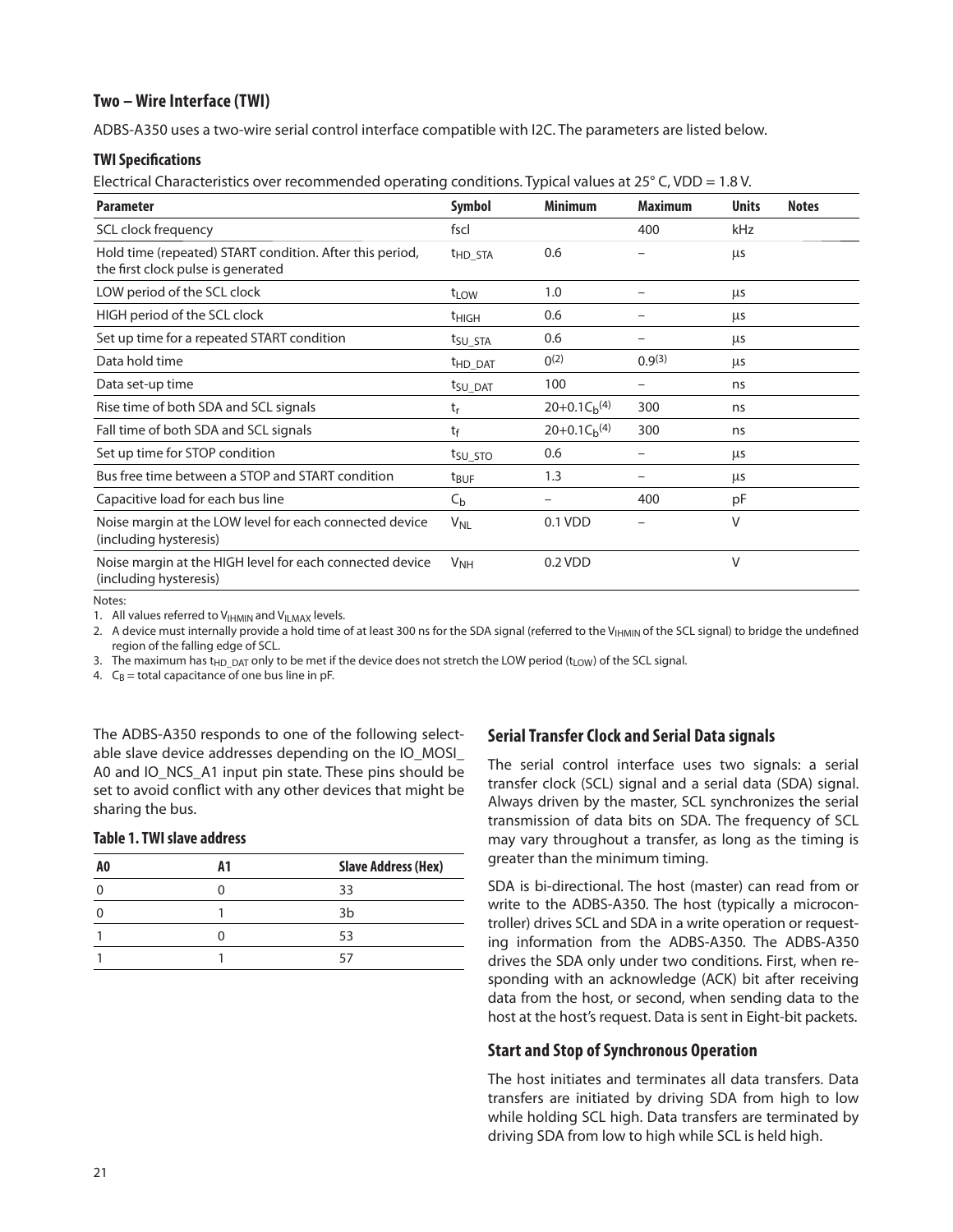

**Figure 19. TWI Start and Stop operation**

# **Acknowle dge/Not Acknowledge Bit**

After a start condition, a single acknowledge/not acknowledge bit follows each Eight-bit data packet. The device receiving the data drives the acknowledge/not acknowledge signal on SDA. Acknowledge (ACK) is defined as 0 and not acknowledge (NAK) is defined as 1.

#### **Packet Formats**

Read and write operations between the host and the ADBS-A350 use three types of host driven packets and one type of ADBS-A350 driven packet. All packets are eight bits long with the most significant bit first, followed by an acknowledge bit.

# **Slave Device Address (DA)**

Command packets contain a 7-bit ADBS-A350 device address and an active low read/write bit (R/W).

| <b>First bit of</b><br>packet |              |              |                       |              |              |              | Last bit of<br>packet     |
|-------------------------------|--------------|--------------|-----------------------|--------------|--------------|--------------|---------------------------|
|                               |              |              | <b>Device Address</b> |              |              |              | R/W                       |
| <b>DA[6]</b>                  | <b>DA[5]</b> | <b>DA[4]</b> | <b>DA[3]</b>          | <b>DA[2]</b> | <b>DA[1]</b> | <b>DA[0]</b> | $Write = 0$<br>$Read = 1$ |

# **Register Address Packets (RA)**

The address packets contain an auto-increment (ai) bit and a 7-bit address. If the 'ai' bit is set, the slave will process data from successive addresses in successive bytes. For example, registers 0x01, 0x02, and 0x03 can be written by setting the 'ai' bit to one with address 0x01. The host would send three bytes of data, and the host would terminate with a P condition.

| <b>First bit of</b><br>packet |              |              |              |                         |              |              | Last bit of<br>packet |
|-------------------------------|--------------|--------------|--------------|-------------------------|--------------|--------------|-----------------------|
| Auto<br>increment             |              |              |              | <b>Register Address</b> |              |              |                       |
| Auto<br>increment=1,          | <b>RA[6]</b> | <b>RA[5]</b> | <b>RA[4]</b> | <b>RA[3]</b>            | <b>RA[2]</b> | <b>RA[1]</b> | <b>RA[0]</b>          |
| No<br>increment=0             |              |              |              |                         |              |              |                       |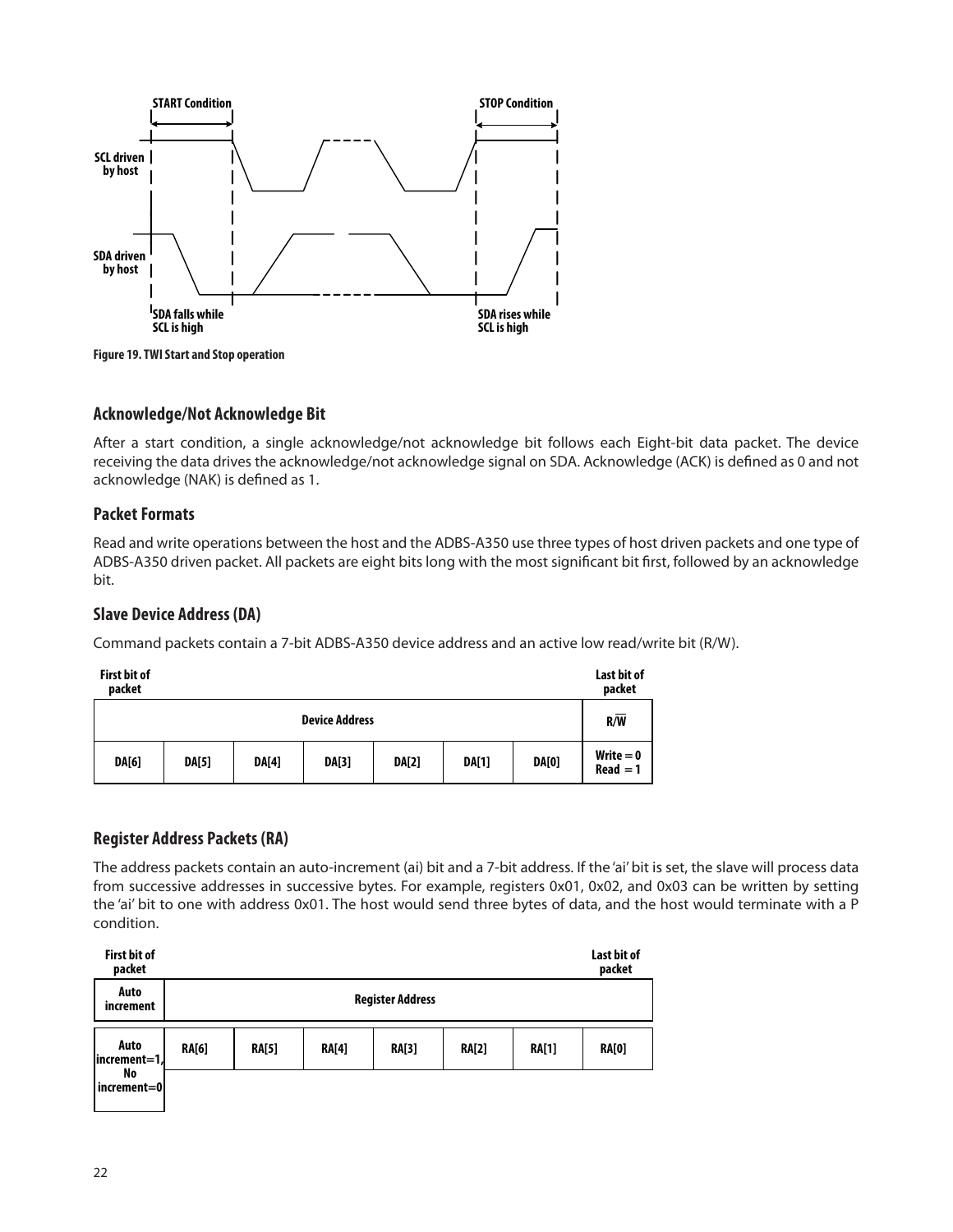# **Data Packet (DP)**

Contains 8 data bits and may be sent by the host or the ADBS-A350.



# **Host Driven Packets**

The host initiates all data transmission with a START condition. Next, slave address and register address packets are sent. If there is a device address match, the ADBS-A350 then responds to each Eight-bit data transmission with an acknowledge signal (SDA = 0). Data is transmitted with the most significant bit first.

To terminate the transfer of host driven packets, the host follows the ADBS-A350's ACK with a STOP condition. The host can also issue a START condition after the ADBS-A350's ACK if it wants to start a new data transfer.



**Figure 20. Host packets**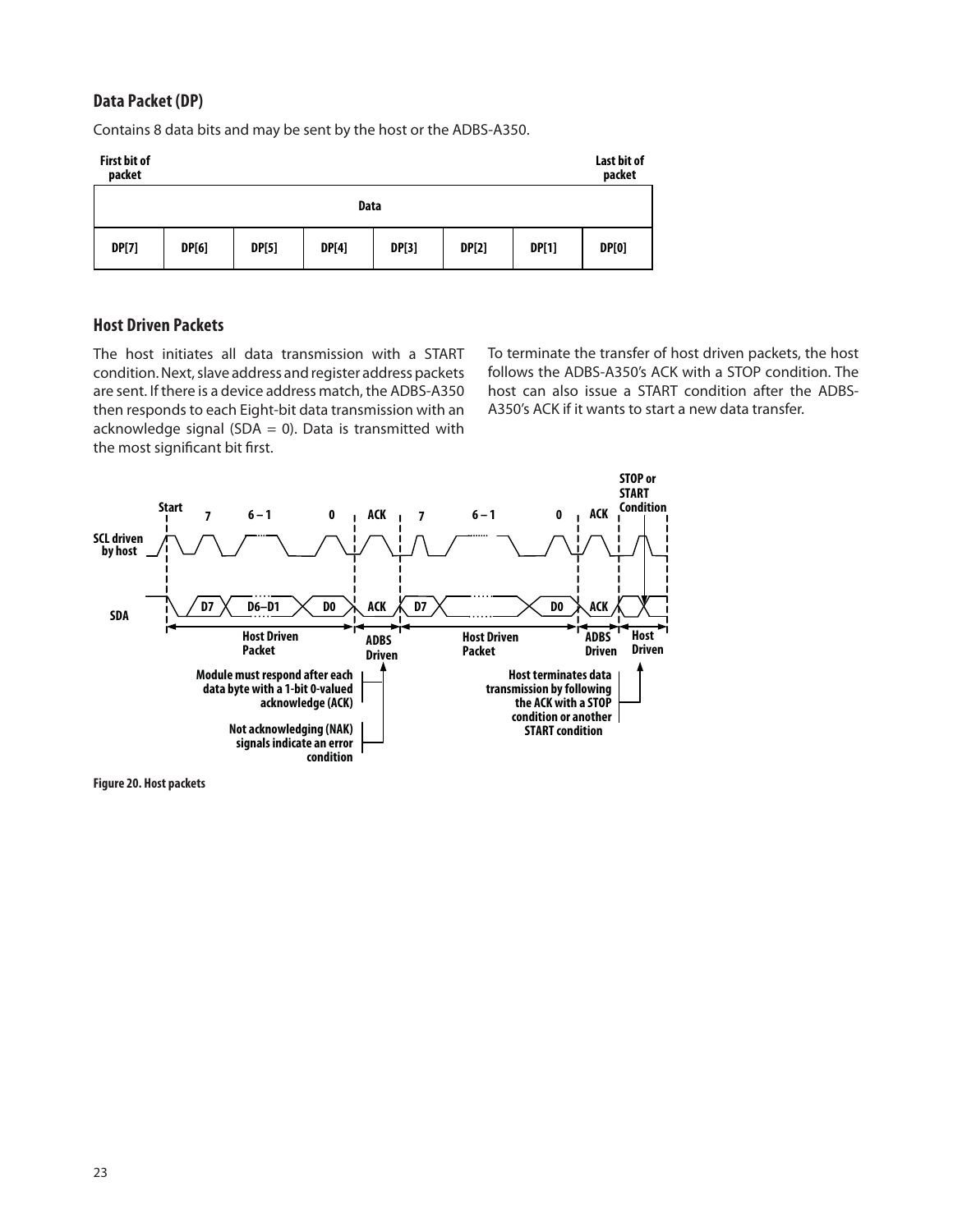#### **ADBS-A350 Driven Packets**

By request of the host, the ADBS-A350 acknowledges a read request and then outputs a data byte transmitting the most significant bit (7) first. If the host intends to continue the data transfer, the host acknowledges the ADBS-A350. If the host intends to terminate the transfer, it responds with not acknowledge (SDA = 1), and then drives SDA to generate a STOP condition. The host can also drive a START condition if it wants to begin a new data transfer with the same ADBS-A350.



**Figure 21. Sensor packets**

# **Example: Writing Data to Sensor Registers**

The host writes a value of 0x02 to address 0x07 in the following illustration.

The example ADBS-A350 address is 0x57.



**Figure 22. TWI write**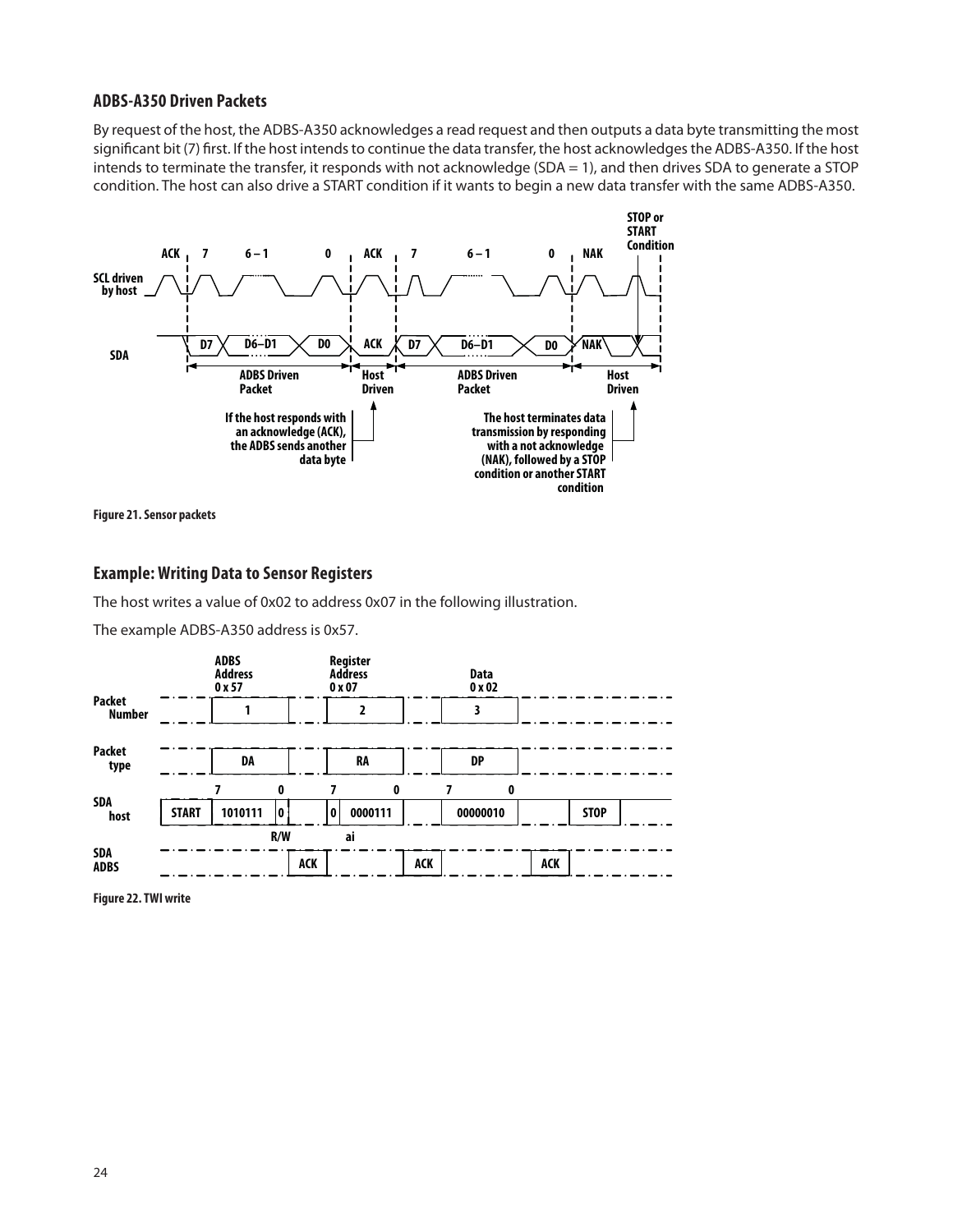# **Example: Single Byte Read from Sensor Register**

The sensor reads a value 0x01from the register address 0x02 in the following illustration. Again, the example ADBS-A350 address is 0x57.



**ACK**

**00000001**

**ADBS**

**Figure 23. TWI single byte read**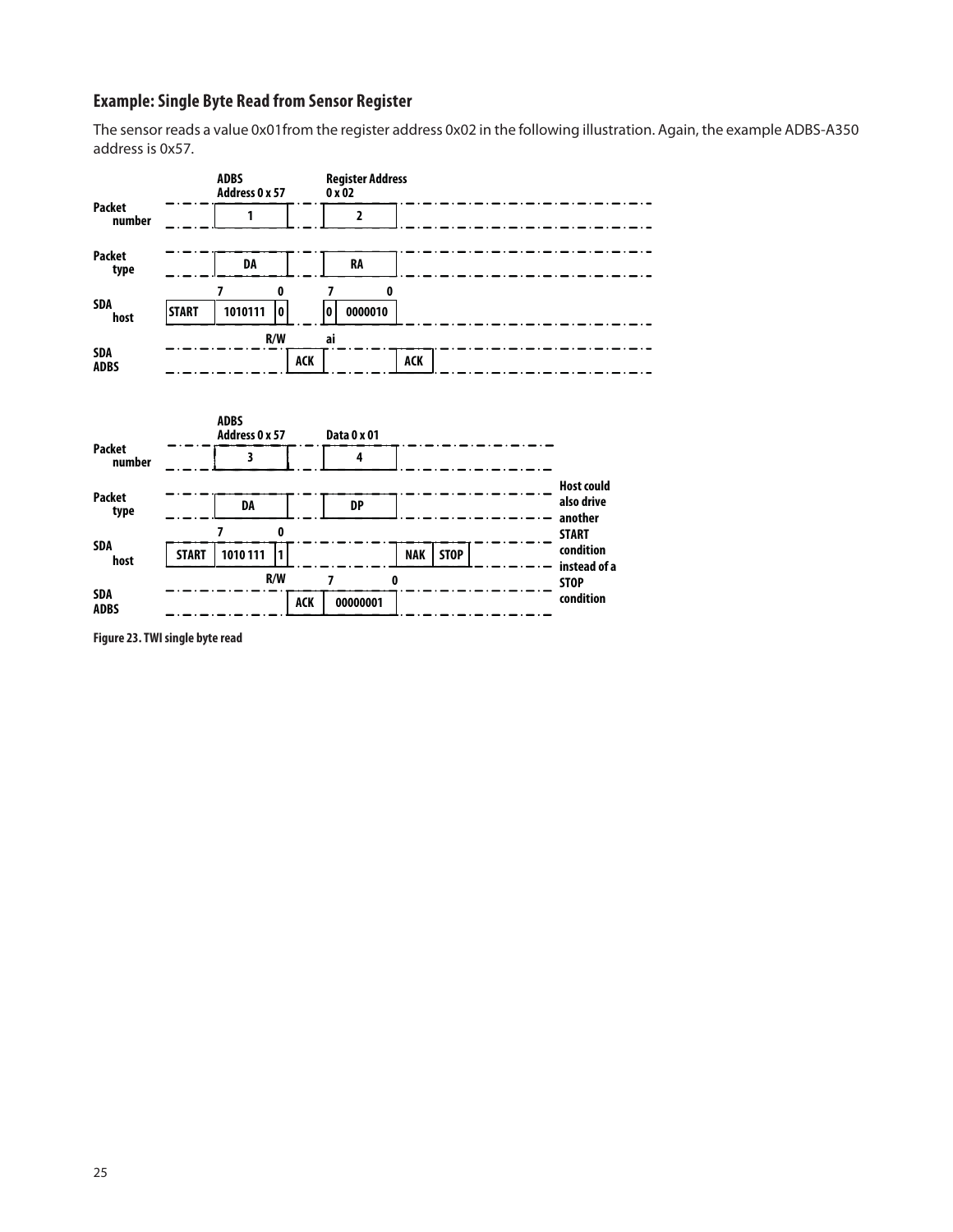### **Example: Polling of Status register (X-Y Motion Bit and Button bits)**

To poll the STATUS register, the following structure can be used:



**Figure 24. TWI polling**

In this case, the host read ADBS-A350 data packets until the update bit (bit 4). Then the host could read successive registers using the ai bit example below.

Note: polling the Status register rather than using the DATA\_RDY pin increases power consumption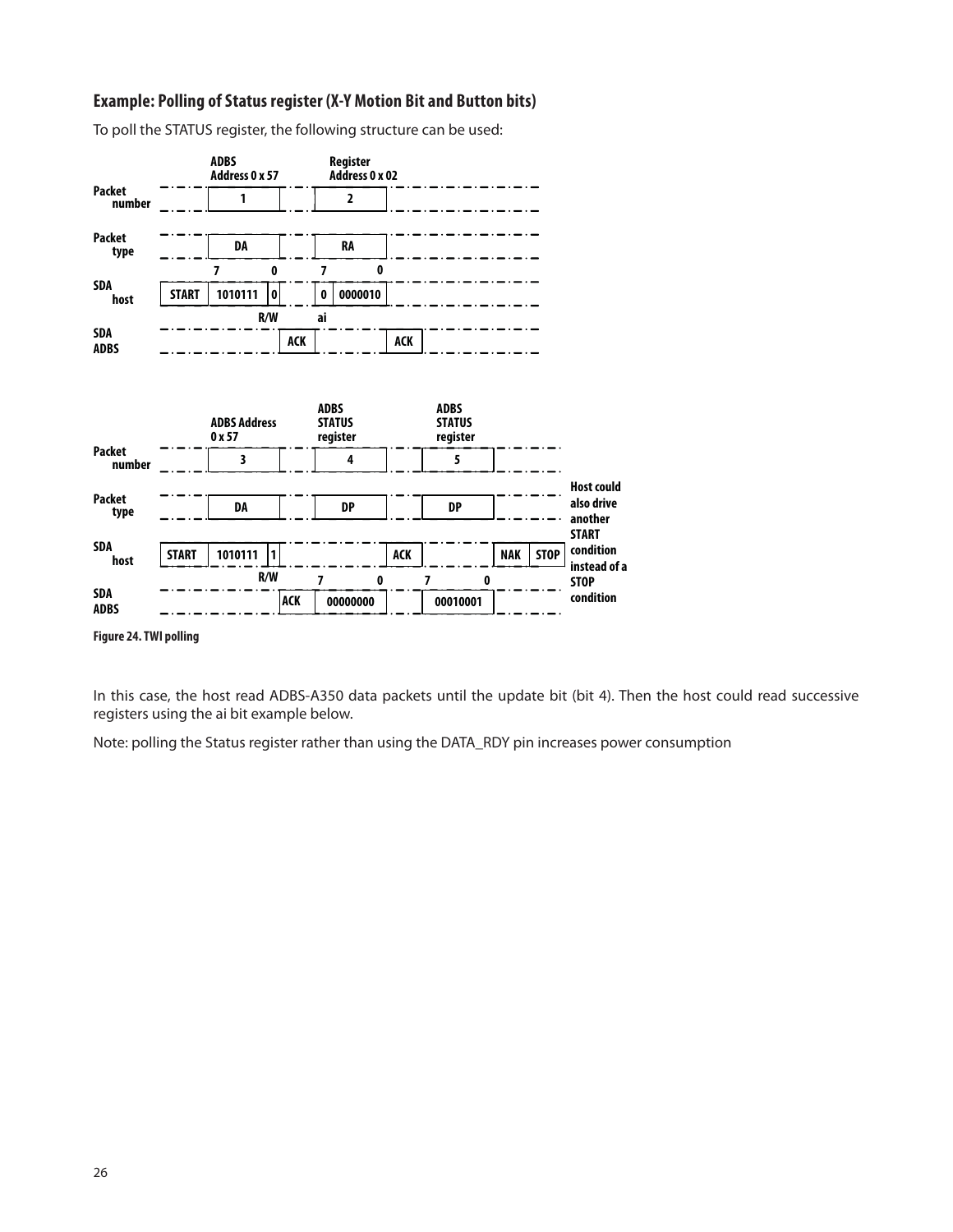#### **Example: Multiple-Byte Read from Sensor Register using 'ai' bit**

The ai is a useful feature, especially in the case of reading Delta\_X, Delta\_Y, and Delta\_HI in succession once either the DATA\_RDY interrupt pin and/or update bit in the STATUS register bit are set.

Once the ai bit is set, the slave will deliver data packets from successive addresses until the 'STOP' condition from the host.

In the example below, 3 bytes are read successively from registers 0x03, 0x04, and 0x05.



**Figure 25. TWI ai bit**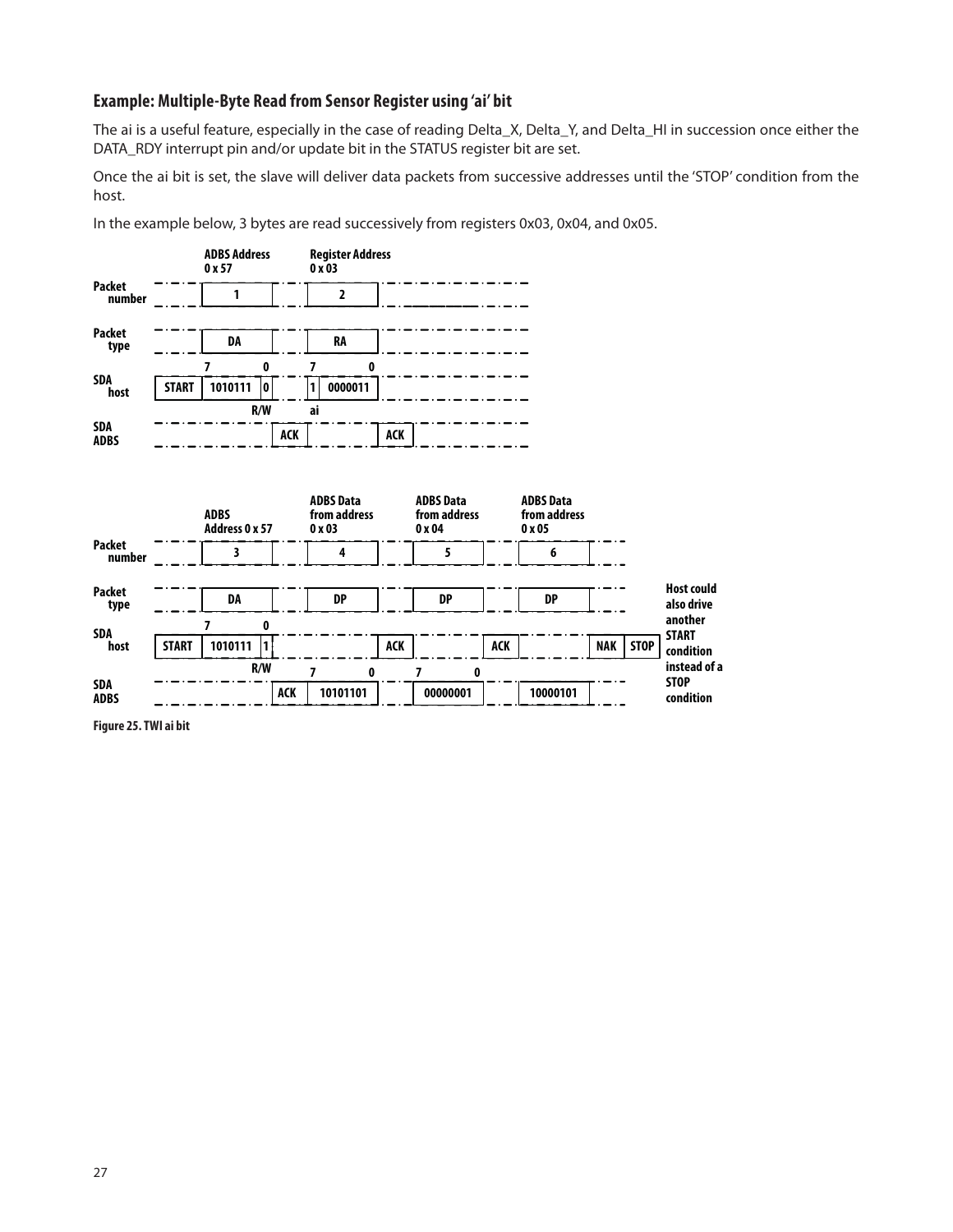# **SCL and SDA Timing**



**Figure 26. TWI SCL and SDA Timing**

**ADBS-A350 driven SDA**



**Figure 27. Sensor driven SDA**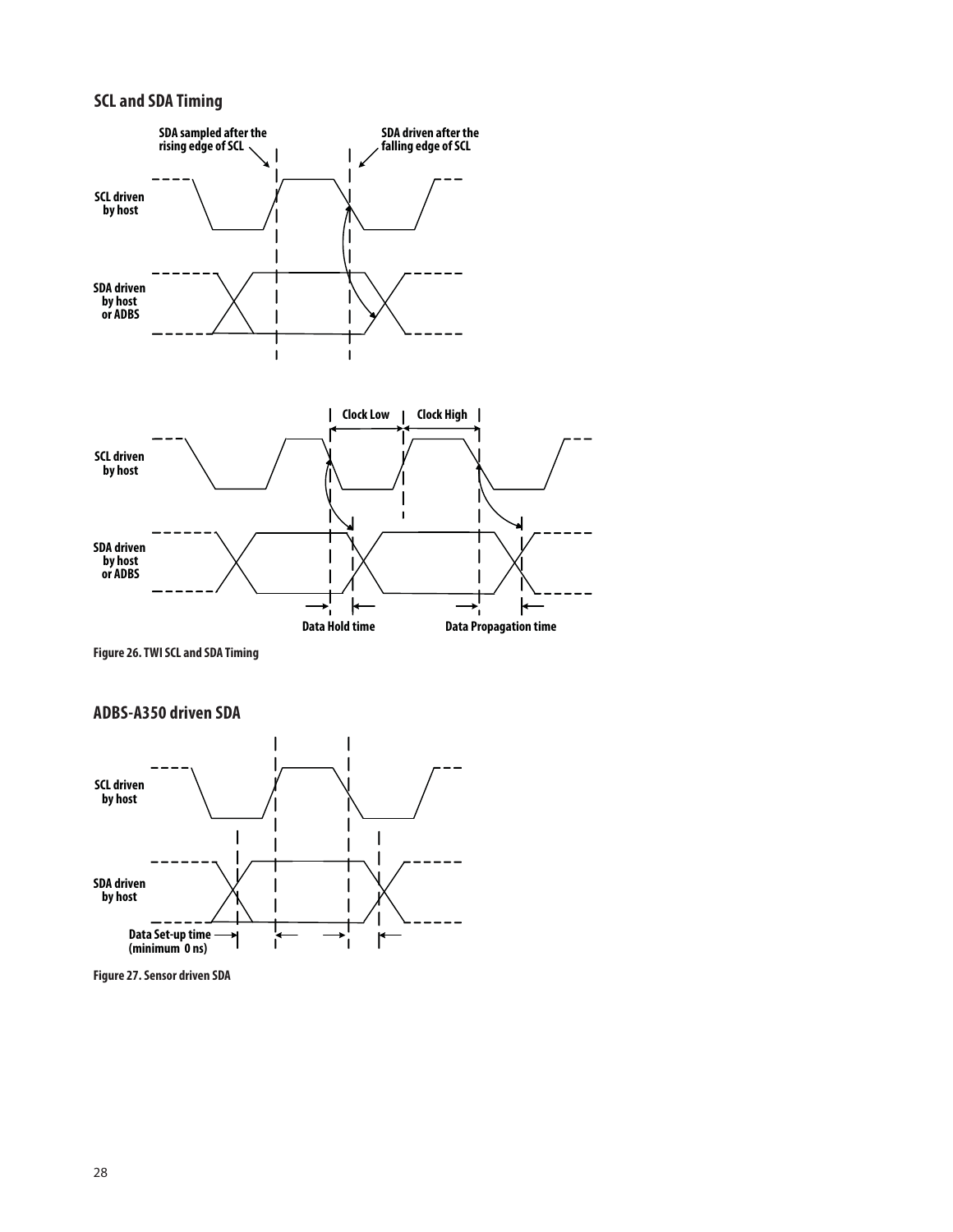# **Registers**

The ADBS-A350 registers are accessible via the serial port. The registers are used to read motion data and status as well as to set the device configuration.

|                |                      | Read/        | <b>Default</b> |                |                    | Read/        | <b>Default</b> |
|----------------|----------------------|--------------|----------------|----------------|--------------------|--------------|----------------|
| <b>Address</b> | <b>Register</b>      | <b>Write</b> | <b>Value</b>   | <b>Address</b> | Register           | <b>Write</b> | <b>Value</b>   |
| 0x00           | Product_ID           | R            | 0x88           | 0x40-0x5f      | Reserved           |              |                |
| 0x01           | Revision_ID          | R            | 0x00           | 0x60           | OFN_Engine1        | R/W          | 0x84           |
| 0x02           | <b>EVENT</b>         | R/W          | Any            | 0x61           | OFN_Engine2        | R/W          | 0x89           |
| 0x03           | Delta_X              | R            | Any            | 0x62           | Resolution         | R/W          | 0x22           |
| 0x04           | Delta_Y              | R            | Any            | 0x63           | Speed_Ctrl         | R/W          | 0x0e           |
| 0x05           | SQUAL                | R            | Any            | 0x64           | Speed_ST12         | R/W          | 0x08           |
| 0x06           | Shutter_Upper        | R            | Any            | 0x65           | Speed_ST21         | R/W          | 0x06           |
| 0x07           | Shutter_Lower        | R            | Any            | 0x66           | Speed_ST23         | R/W          | 0x40           |
| 0x08           | Maximum_Pixel        | R            | Any            | 0x67           | Speed_ST32         | R/W          | 0x08           |
| 0x09           | Pixel_Sum            | R            | Any            | 0x68           | Speed_ST34         | R/W          | 0x48           |
| 0x0a           | Minimum_Pixel        | ${\sf R}$    | Any            | 0x69           | Speed_ST43         | R/W          | 0x0a           |
| 0x0b           | Pixel_Grab           | R/W          | Any            | 0х6а           | Speed_ST45         | R/W          | 0x50           |
| 0x0c           | CRC <sub>0</sub>     | R            | 0x00           | 0x6b           | Speed_ST54         | R/W          | 0x48           |
| 0x0d           | CRC1                 | R            | 0x00           | 0x6c           | <b>GPIO_CTRL</b>   | R/W          | 0x80           |
| 0x0e           | CRC <sub>2</sub>     | R            | 0x00           | 0x6d           | AD_CTRL            | R/W          | 0xc4           |
| 0x0f           | CRC3                 | R            | 0x00           | 0x6e           | AD_ATH_HIGH        | R/W          | 0x3a           |
| 0x10           | Self_Test            | W            | 0x00           | 0x6f           | AD_DTH_HIGH        | R/W          | 0x40           |
| 0x11           | Reserved             |              |                | 0x70           | AD_ATH_LOW         | R/W          | 0x35           |
| 0x12           | <b>BUTTON_STATUS</b> | R/W          | 0x00           | 0x71           | AD_DTH_LOW         | R/W          | 0x3b           |
| 0x13           | Run_Downshift        | R/W          | 0x04           | 0x72           | QUANTIZE_CTRL      | R/W          | 0x99           |
| 0x14           | Rest1_Period         | R/W          | 0x01           | 0x73           | XYQ_THRESH         | R/W          | 0x02           |
| 0x15           | Rest1_Downshift      | R/W          | 0x1f           | 0x74           | <b>MOTION_CTRL</b> | R/W          | 0x00           |
| 0x16           | Rest2_Period         | R/W          | 0x09           | 0x75           | FPD_CTRL           | R/W          | 0xfa           |
| 0x17           | Rest2_Downshift      | R/W          | 0x2f           | 0x76           | FPD_THRESH         | R/W          | 0x2c           |
| 0x18           | Rest3_Period         | R/W          | 0x31           | 0x77           | ORIENT_CTRL        | R/W          | 0x00           |
| 0x19           | Reserved             |              |                | 0x78           | FPD_SQUAL_THRESH   | R/W          | 0x40           |
| 0x1a           | LED_CTRL             | R/W          | 0x00           | 0x79           | FPD_VALUE          | R/W          | 0x00           |
| 0x1b           | Reserved             |              |                | 0x7a           | FPD_STATUS         | ${\sf R}$    | 0x20           |
| 0x1c           | IO_Mode              | R/W          | 0x00           | 0x7b           | SC_CTRL            | R/W          | 0x25           |
| 0x1d           | EVENT_CTRL           | R/W          | 0x04           | 0x7c           | SC_T_TAPNHOLD      | R/W          | 0x45           |
| 0x28           | Fast_Video_Dump      | R/W          | 0x00           | 0x7d           | SC_T_DOUBLE        | R/W          | 0x1e           |
| 0x2e           | Observation          | R/W          | Any            | 0x7e           | SC_DELTA_THRESH    | R/W          | 0x19           |
| 0x31           | Pad_Status           | R            | 0x00           | 0x7f           | SC_STATUS          | R/W          | 0x00           |
| 0x32           | Reserved             |              |                |                |                    |              |                |
| 0x33           | Pad_Test_Out         | <b>RW</b>    | 0x00           |                |                    |              |                |
| 0x34           | Pad_Function         | W            | 0x00           |                |                    |              |                |
| 0x3a           | SOFT_RESET           | W            | 0x00           |                |                    |              |                |
| 0x3b           | Shutter_Max_Hi       | R/W          | 0x0b           |                |                    |              |                |
| 0x3c           | Shutter_Max_Lo       | R/W          | 0x71           |                |                    |              |                |
| 0x3d           | Reserved             |              |                |                |                    |              |                |
| 0x3e           | Inverse_Revision_ID  | R            | 0xFF           |                |                    |              |                |
| 0x3f           | Inverse_Product_ID   | ${\sf R}$    | 0x77           |                |                    |              |                |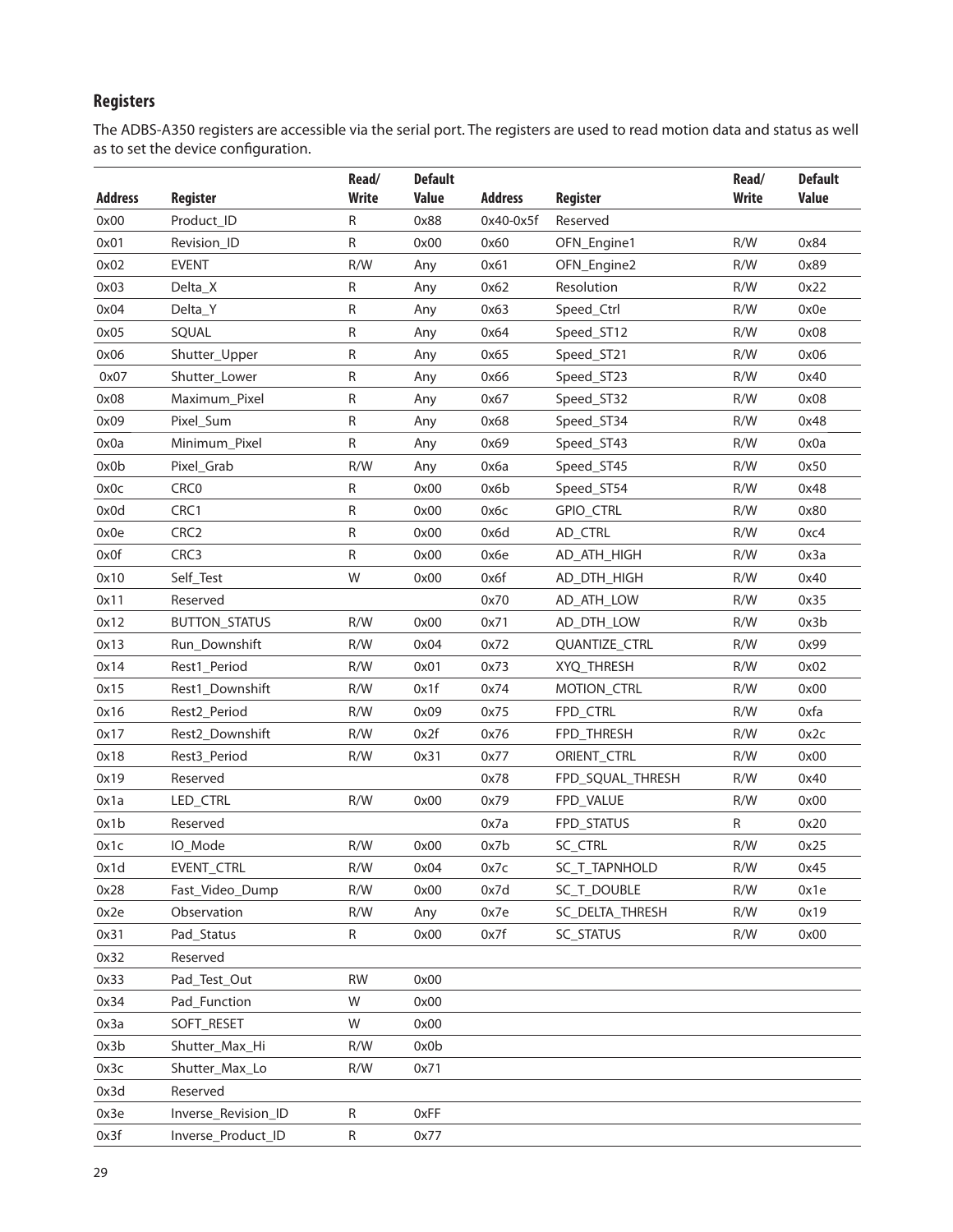| Product_ID<br>Access: Read |                  |                  |                  | Address: 0x00<br>Reset Value: 0x88 |                  |                  |                  |                  |  |  |  |
|----------------------------|------------------|------------------|------------------|------------------------------------|------------------|------------------|------------------|------------------|--|--|--|
| <b>Bit</b>                 |                  |                  |                  |                                    |                  |                  |                  |                  |  |  |  |
| <b>Field</b>               | PID <sub>7</sub> | PID <sub>6</sub> | PID <sub>5</sub> | PID <sub>4</sub>                   | PID <sub>3</sub> | PID <sub>2</sub> | PID <sub>1</sub> | PID <sub>0</sub> |  |  |  |

Data Type: 8-Bit unsigned integer.

USAGE: This register contains a unique identification assigned to the ADBS-A350. The value in this register does not change; it can be used to verify that the serial communications link is functional.

| <b>Revision_ID</b><br>Access: Read |                  |                  |                  | Address: 0x01<br>Reset Value: 0x00 |                  |                  |                  |         |  |  |  |
|------------------------------------|------------------|------------------|------------------|------------------------------------|------------------|------------------|------------------|---------|--|--|--|
| <b>Bit</b>                         |                  |                  |                  |                                    |                  |                  |                  |         |  |  |  |
| <b>Field</b>                       | RID <sub>7</sub> | RID <sub>6</sub> | RID <sub>5</sub> | RID <sub>4</sub>                   | RID <sub>3</sub> | RID <sub>2</sub> | RID <sub>1</sub> | $RID_0$ |  |  |  |

Data Type: 8-Bit unsigned integer.

USAGE: This register contains the IC revision. It is subject to change when new IC versions are released.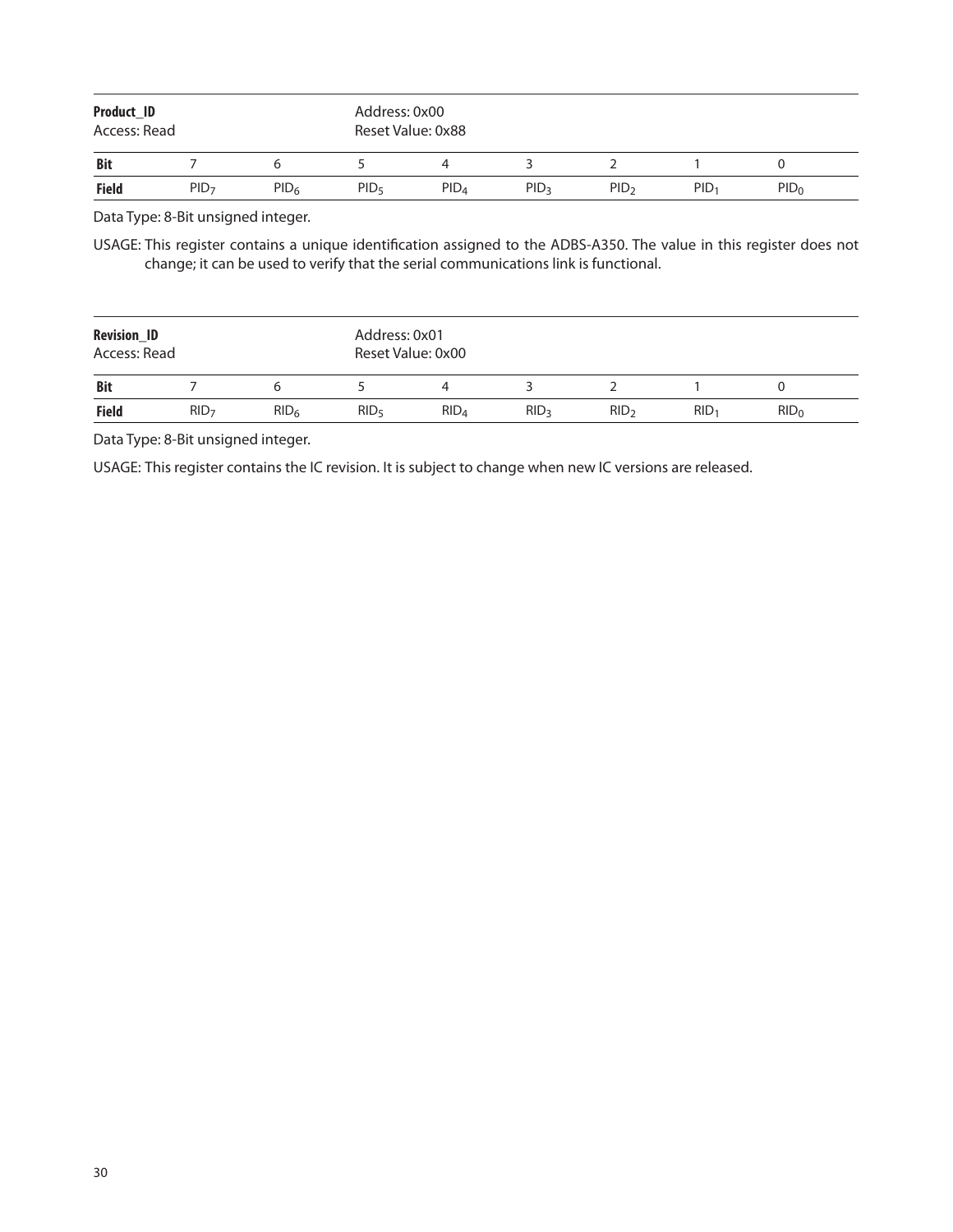| <b>EVENT</b><br>Access: Read/Write |            |               | Address: 0x02<br>Reset Value: Any |             |          |  |                          |  |  |
|------------------------------------|------------|---------------|-----------------------------------|-------------|----------|--|--------------------------|--|--|
| <b>Bit</b>                         |            |               |                                   |             |          |  |                          |  |  |
| <b>Field</b>                       | <b>MOT</b> | <b>PIXRDY</b> | <b>PIXFIRST</b>                   | <b>OVFL</b> | RESET ST |  | BUT CLICK SOFT CLICK FPD |  |  |

USAGE: Event detect register (0x02) allows user to determine if any event interrupts (FPD, Motion, Soft click or Button click) has occurred since the last time it was read. If the MOT bit is set, then the user should read registers 0x03 and 0x04 to get the accumulated motion. Read this register before reading the Delta\_Y and Delta\_X registers. Writing anything to this register clears the MOT and OVFL bits, Delta\_Y and Delta\_X registers. The written data byte is not saved.

Internal buffers can accumulate more than eight bits of motion for X or Y. If any of the internal buffers overflow, then absolute path data is lost and the OVFL bit is set. This bit is cleared once some motion has been read from the Delta X and Delta Y registers, and if the buffers are not at full scale. Since more data is present in the buffers, the cycle of reading the Event, Delta X and Delta Y registers should be repeated until the motion bit (MOT) is cleared. If the Event register has not been read for long time, at 500 cpi it may take up to 16 read cycles to clear the buffers, at 1000 cpi, up to 32 cycles. To clear an overflow, write anything to this register.

 The PIXRDY bit will be set whenever a valid pixel data byte is ready and available in the Pixel\_Dump register. Check that this bit is set before reading from Pixel\_Dump. To ensure that the Pixel\_Grab pointer has been reset to pixel 0,0 on the initial write to Pixel Grab, check to see if PIXFIRST is set to high.

| <b>Field Name</b> | <b>Description</b>                                                                                                                                                                                                                                 |
|-------------------|----------------------------------------------------------------------------------------------------------------------------------------------------------------------------------------------------------------------------------------------------|
| <b>MOT</b>        | Motion since last report<br>$0 = No$ motion<br>1 = Motion occurred, data ready for reading in Delta X and Delta Y registers<br>Bit reset when motion data in Delta_X and Delta_Y registers are cleared                                             |
| <b>PIXRDY</b>     | Pixel Dump data byte is available in Pixel Dump register<br>$0 =$ data not available<br>$1 = data$ available                                                                                                                                       |
| <b>PIXFIRST</b>   | This bit is set when the Pixel_Grab register is written to or when the complete<br>pixel array has been read, initiating an increment to pixel 0,0.<br>$0 =$ Pixel Grab data not from pixel 0,0<br>1 = Pixel_Grab data is from pixel 0,0           |
| <b>OVF</b>        | Motion overflow, $\Delta Y$ and/or $\Delta X$ buffer has overflowed since last report<br>$0 = no$ overflow<br>$1 =$ Overflow has occurred                                                                                                          |
| RESET_ST          | Reset status bit. Any internal or external reset will set this bit. Write anything to<br>this register to clear it.<br>$0 =$ No reset<br>$1 =$ Reset occurred                                                                                      |
| <b>BUT CLICK</b>  | Button click report<br>$0 = No$ Button click<br>$1 =$ Button click occurred<br>Bit clear or reset by reading BUTTON_STATUS (0x12) register                                                                                                         |
| SOFT CLICK        | Soft click report<br>$0 = No$ Soft click<br>$1 =$ Soft click occurred<br>Bit clear or reset by reading SC_STATUS (0x7F) register                                                                                                                   |
| <b>FPD</b>        | Finger presence detect bit reports a change in finger state (finger on to finger<br>off and vice versa)<br>$0 = No$ finger state change detected<br>$1 =$ Finger state change detected<br>Bit clear or reset by reading FPD_STATUS (0x7A) register |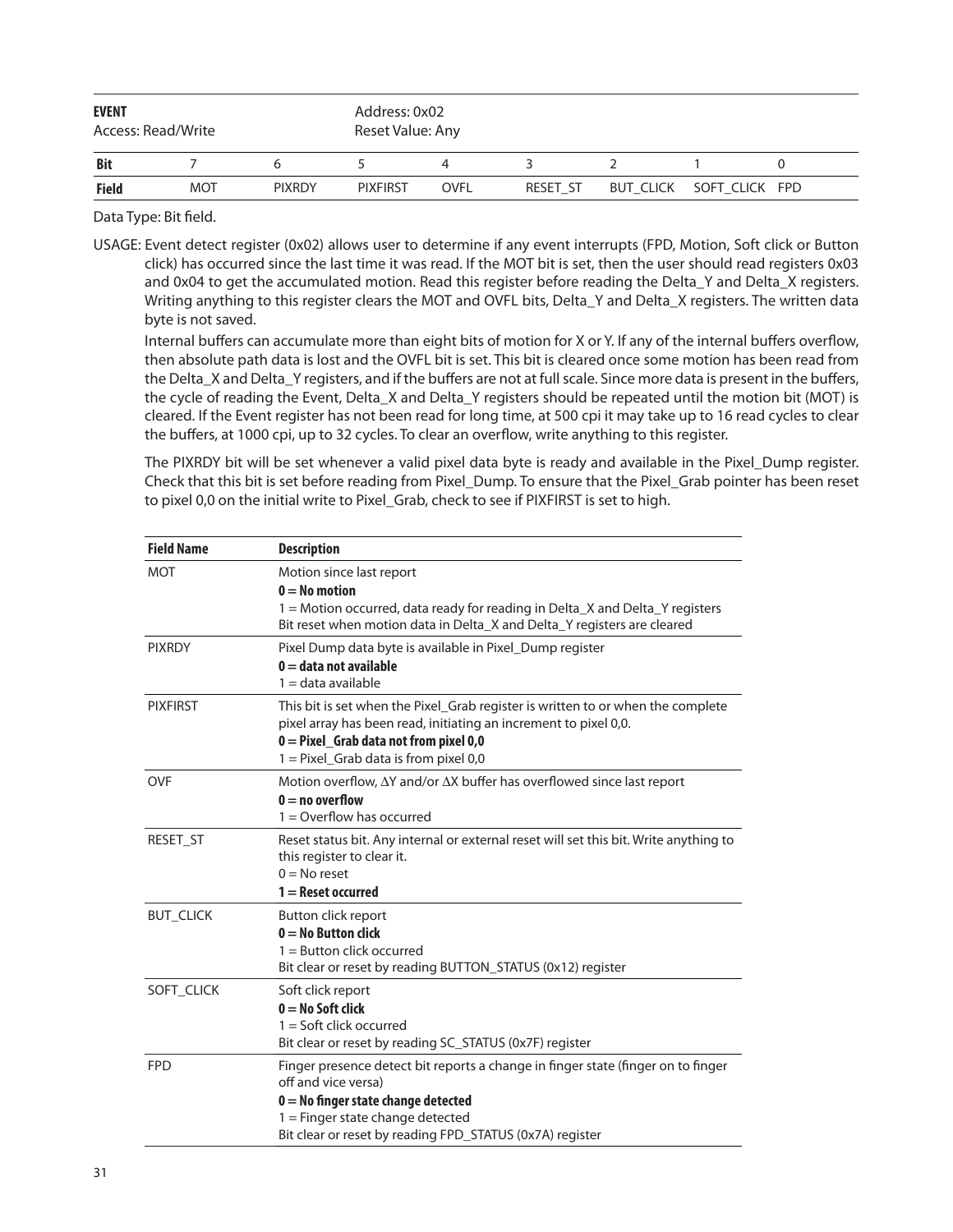| Delta_X<br>Access: Read |                                             |    | Address: 0x03<br>Reset Value: Any |    |  |  |    |  |  |  |
|-------------------------|---------------------------------------------|----|-----------------------------------|----|--|--|----|--|--|--|
| <b>Bit</b>              |                                             |    |                                   |    |  |  |    |  |  |  |
| <b>Field</b>            | Y <sub>6</sub>                              | Yҕ | Y4                                | Yэ |  |  | Υņ |  |  |  |
|                         | Data Type: Eight bit 2's complement number. |    |                                   |    |  |  |    |  |  |  |
| .                       |                                             |    |                                   |    |  |  |    |  |  |  |

USAGE: X movement is counts since last report. Absolute value is determined by resolution. Reading clears the register.



NOTES: Avago RECOMMENDS that registers 0x03 and 0x04 be read sequentially.

| Delta_Y      | Access: Read |    |    | Address: 0x04<br>Reset Value: Any |    |    |    |    |
|--------------|--------------|----|----|-----------------------------------|----|----|----|----|
| <b>Bit</b>   |              |    |    |                                   |    |    |    |    |
| <b>Field</b> | λ7           | X6 | Χs | Λ4                                | Ăз | ٨э | V. | ٨n |

Data Type: Eight bit 2's complement number.

USAGE: Y movement is counts since last report. Absolute value is determined by resolution. Reading clears the register.



NOTES: Avago RECOMMENDS that registers 0x03 and 0x04 be read sequentially.

| <b>SQUAL</b><br>Access: Read |                 |                 | Address: 0x05<br>Reset Value: Any |                 |                 |                 |     |                 |  |
|------------------------------|-----------------|-----------------|-----------------------------------|-----------------|-----------------|-----------------|-----|-----------------|--|
| <b>Bit</b>                   |                 |                 |                                   |                 |                 |                 |     |                 |  |
| <b>Field</b>                 | SQ <sub>7</sub> | SQ <sub>6</sub> | SO <sub>5</sub>                   | SO <sub>4</sub> | SO <sub>3</sub> | SO <sub>2</sub> | SO1 | SQ <sub>0</sub> |  |

Data Type: Upper 8 bits of a 9-bit unsigned integer.

USAGE: SQUAL (Surface Quality) is a measure of the number of valid features visible by the sensor in the current frame. The maximum SQUAL register value is 167. Since small changes in the current frame can result in changes in SQUAL, variations in SQUAL when looking at a surface are expected.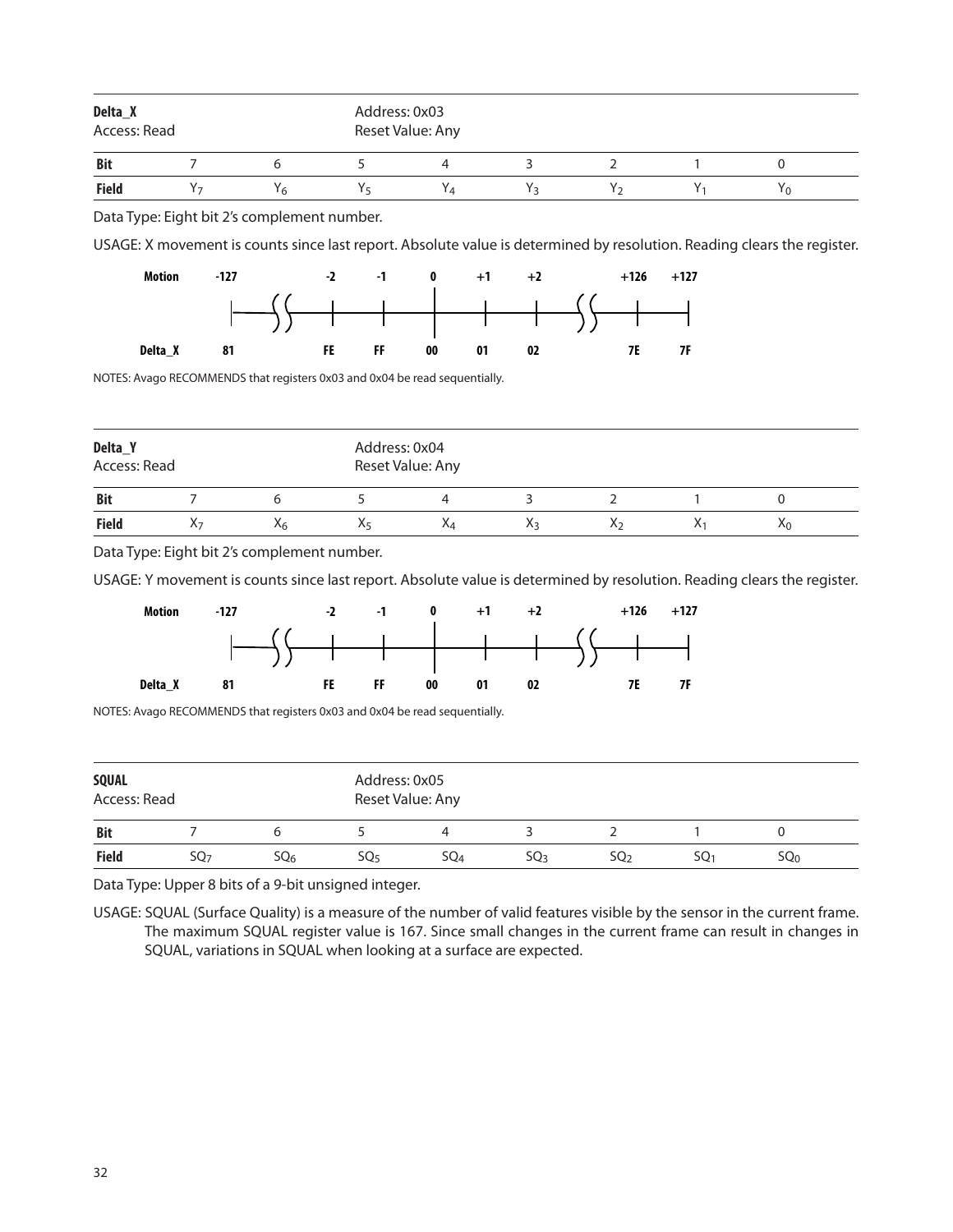| Shutter_Upper<br>Access: Read |                |          | Address: 0x06  | Reset Value: Any       |          |               |    |    |  |
|-------------------------------|----------------|----------|----------------|------------------------|----------|---------------|----|----|--|
| <b>Bit</b>                    |                | 6        |                | 4                      | 3        |               |    | 0  |  |
| <b>Field</b>                  | $S_{15}$       | $S_{14}$ | $S_{13}$       | $S_{12}$               | $S_{11}$ | $S_{10}$      | S9 | S8 |  |
| Shutter_Lower<br>Access: Read |                |          | Address: 0x07  | Reset Value: Undefined |          |               |    |    |  |
| <b>Bit</b>                    |                | 6        |                | 4                      | 3        | $\mathcal{P}$ |    | 0  |  |
| <b>Field</b>                  | S <sub>7</sub> | $S_6$    | S <sub>5</sub> | $S_4$                  | $S_3$    | 52            |    | 50 |  |

Data Type: Sixteen bit unsigned integer.

USAGE: Units are clock cycles. Read Shutter Upper first, then Shutter Lower. They should be read consecutively. The shutter is adjusted to keep the average and maximum pixel values within normal operating ranges. The shutter value is automatically adjusted.

| <b>Maximum_Pixel</b><br>Access: Read |                 |                 | Address: 0x08<br>Reset Value: Any |                 |     |                 |                 |                 |
|--------------------------------------|-----------------|-----------------|-----------------------------------|-----------------|-----|-----------------|-----------------|-----------------|
| <b>Bit</b>                           |                 |                 |                                   | 4               |     |                 |                 |                 |
| <b>Field</b>                         | MP <sub>7</sub> | MP <sub>6</sub> | MP <sub>5</sub>                   | MP <sub>4</sub> | MP3 | MP <sub>2</sub> | MP <sub>1</sub> | MP <sub>0</sub> |

Data Type: Eight-bit number.

USAGE: Maximum Pixel value in current frame. Minimum value = 0, maximum value = 254. The maximum pixel value can vary with every frame.

| Pixel_Sum<br>Access: Read |                 |                 | Address: 0x09<br>Reset Value: Any |                 |                 |                 |     |                 |  |
|---------------------------|-----------------|-----------------|-----------------------------------|-----------------|-----------------|-----------------|-----|-----------------|--|
| <b>Bit</b>                |                 |                 |                                   |                 |                 |                 |     |                 |  |
| <b>Field</b>              | AP <sub>7</sub> | AP <sub>6</sub> | AP <sub>5</sub>                   | AP <sub>4</sub> | AP <sub>3</sub> | AP <sub>2</sub> | AP. | AP <sub>0</sub> |  |

Data Type: High 8 bits of an unsigned 17-bit integer.

USAGE: This register is used to find the average pixel value. It reports the seven bits of a 16-bit counter, which sums all pixels in the current frame. It may be described as the full sum divided by 512. To find the average pixel value, use the following formula:

Average Pixel = Register Value \* 128/121 = Register Value \* 1.06

The maximum register value is 240. The minimum is 0. The pixel sum value can change every frame.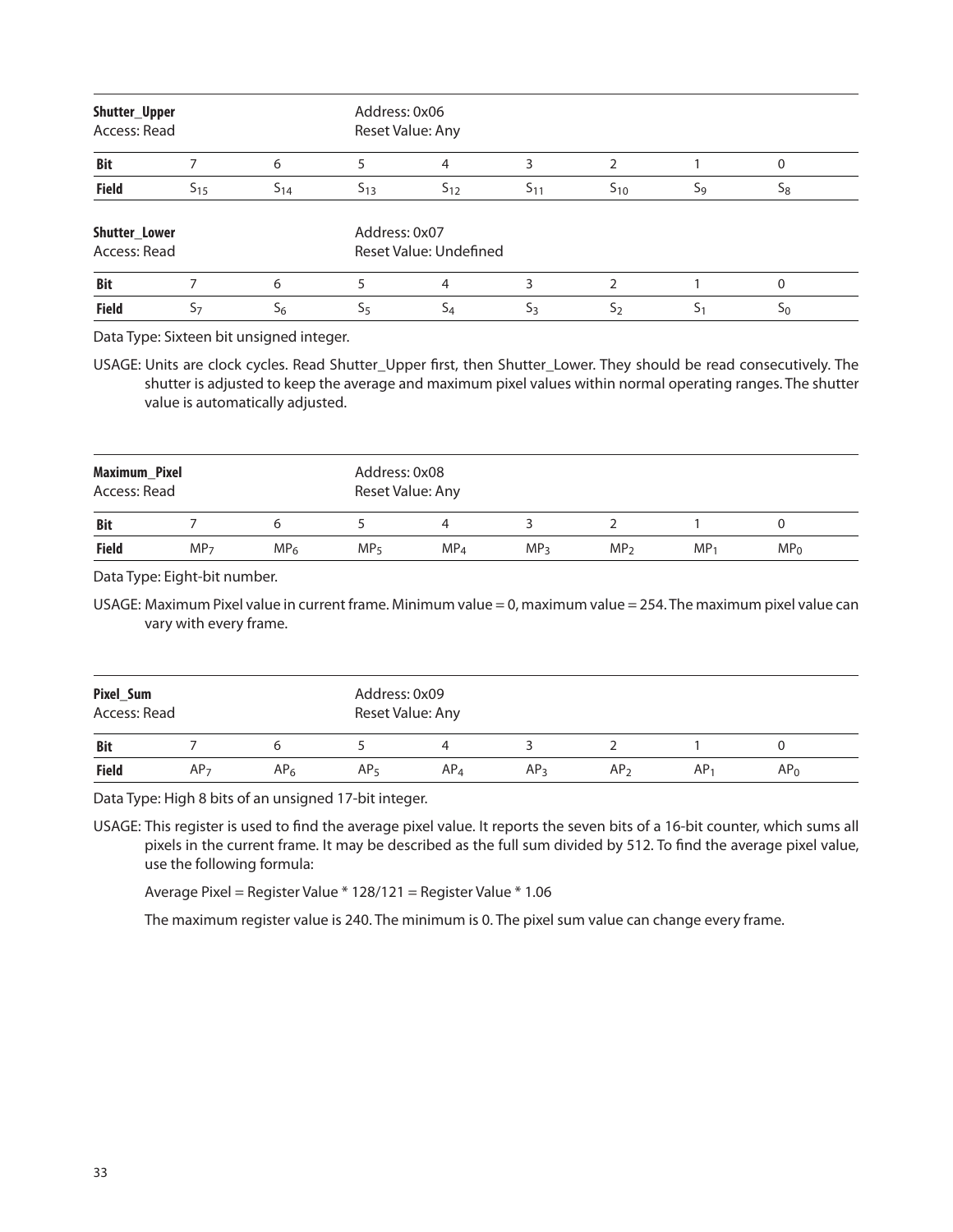| Minimum_Pixel<br>Access: Read |                 |                 | Address: 0x0a<br>Reset Value: Any |                 |                 |                 |        |                 |
|-------------------------------|-----------------|-----------------|-----------------------------------|-----------------|-----------------|-----------------|--------|-----------------|
| <b>Bit</b>                    |                 |                 |                                   |                 |                 |                 |        |                 |
| <b>Field</b>                  | MP <sub>7</sub> | MP <sub>6</sub> | MP <sub>5</sub>                   | MP <sub>4</sub> | MP <sub>3</sub> | MP <sub>2</sub> | $MP_1$ | MP <sub>0</sub> |

Data Type: Eight-bit number.

USAGE: Minimum Pixel value in current frame. Minimum value = 0, maximum value = 254. The minimum pixel value can vary with every frame.

| Pixel_Grab   | Access: Read/Write |                 | Address: 0x0b<br>Reset Value: Any |                 |                 |                 |                 |                 |  |
|--------------|--------------------|-----------------|-----------------------------------|-----------------|-----------------|-----------------|-----------------|-----------------|--|
| <b>Bit</b>   |                    |                 |                                   |                 |                 |                 |                 |                 |  |
| <b>Field</b> | PD <sub>7</sub>    | PD <sub>6</sub> | PD <sub>5</sub>                   | PD <sub>4</sub> | PD <sub>3</sub> | PD <sub>2</sub> | PD <sub>1</sub> | PD <sub>0</sub> |  |

Data Type: Eight-bit word.

USAGE: For test purposes, the sensor will read out the contents of the pixel array, one pixel per frame. To start a pixel grab, write anything to this register to reset the pointer to pixel 0,0. Then read the PIXRDY bit in the Motion register. When the PIXRDY bit is set, there is valid data in this register to read out. After the data in this register is read, the pointer will automatically increment to the next pixel. Reading may continue indefinitely; once a complete frame's worth of pixels has been read, PIXFIRST will be set to high to indicate the start of the first pixel and the address pointer will start at the beginning location again. The pixel map address and corresponding sensor orientation is shown below.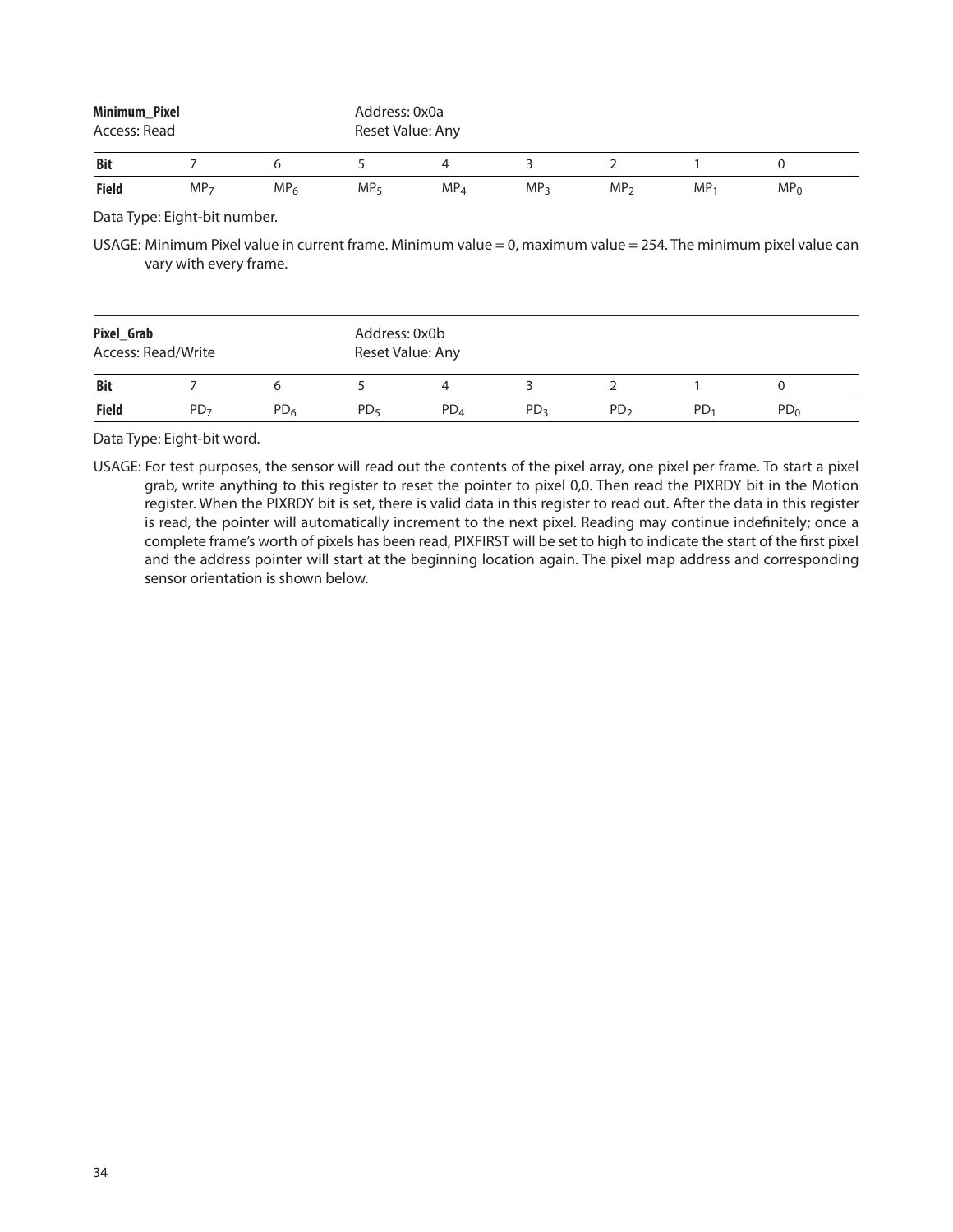| 0   |     | 2   | 3   | 4   | 5   | 6   | 7   | 8   | 9   | 10  | 11  | 12  | 13  | 14  | 15  | 16  | 17  | 18  |
|-----|-----|-----|-----|-----|-----|-----|-----|-----|-----|-----|-----|-----|-----|-----|-----|-----|-----|-----|
| 19  | 20  | 21  | 22  | 23  | 24  | 25  | 26  | 27  | 28  | 29  | 30  | 31  | 32  | 33  | 34  | 35  | 36  | 37  |
| 38  | 39  | 40  | 41  | 42  | 43  | 44  | 45  | 46  | 47  | 48  | 49  | 50  | 51  | 52  | 53  | 54  | 55  | 56  |
| 57  | 58  | 59  | 60  | 61  | 62  | 63  | 64  | 65  | 66  | 67  | 68  | 69  | 70  | 71  | 72  | 73  | 74  | 75  |
| 76  | 77  | 78  | 79  | 80  | 81  | 82  | 83  | 84  | 85  | 86  | 87  | 88  | 89  | 90  | 91  | 92  | 93  | 94  |
| 95  | 96  | 97  | 98  | 99  | 100 | 101 | 102 | 103 | 104 | 105 | 106 | 107 | 108 | 109 | 110 | 111 | 112 | 113 |
| 114 | 115 | 116 | 117 | 118 | 119 | 120 | 121 | 122 | 123 | 124 | 125 | 126 | 127 | 128 | 129 | 130 | 131 | 132 |
| 133 | 134 | 135 | 136 | 137 | 138 | 139 | 140 | 141 | 142 | 143 | 144 | 145 | 146 | 147 | 148 | 149 | 150 | 151 |
| 152 | 153 | 154 | 155 | 156 | 157 | 158 | 159 | 160 | 161 | 162 | 163 | 164 | 165 | 166 | 167 | 168 | 169 | 170 |
| 171 | 172 | 173 | 174 | 175 | 176 | 177 | 178 | 179 | 180 | 181 | 182 | 183 | 184 | 185 | 186 | 187 | 188 | 189 |
| 190 | 191 | 192 | 193 | 194 | 195 | 196 | 197 | 198 | 199 | 200 | 201 | 202 | 203 | 204 | 205 | 206 | 207 | 208 |
| 209 | 210 | 211 | 212 | 213 | 214 | 215 | 216 | 217 | 218 | 219 | 220 | 221 | 222 | 223 | 224 | 225 | 226 | 227 |
| 228 | 229 | 230 | 231 | 232 | 233 | 234 | 235 | 236 | 237 | 238 | 239 | 240 | 241 | 242 | 243 | 244 | 245 | 246 |
| 247 | 248 | 249 | 250 | 251 | 252 | 253 | 254 | 255 | 256 | 257 | 258 | 259 | 260 | 261 | 262 | 263 | 264 | 265 |
| 266 | 267 | 268 | 269 | 270 | 271 | 272 | 273 | 274 | 275 | 276 | 277 | 278 | 279 | 280 | 281 | 282 | 283 | 284 |
| 285 | 286 | 287 | 288 | 289 | 290 | 291 | 292 | 293 | 294 | 295 | 296 | 297 | 298 | 299 | 300 | 301 | 302 | 303 |
| 304 | 305 | 306 | 307 | 308 | 309 | 310 | 311 | 312 | 313 | 314 | 315 | 316 | 317 | 318 | 319 | 320 | 321 | 322 |
| 323 | 324 | 325 | 326 | 327 | 328 | 329 | 330 | 331 | 332 | 333 | 334 | 335 | 336 | 337 | 338 | 339 | 340 | 341 |
| 342 | 343 | 344 | 345 | 346 | 347 | 348 | 349 | 350 | 351 | 352 | 353 | 354 | 355 | 356 | 357 | 358 | 359 | 360 |

**Figure 28. Top view of pixel map address without lens**

| 360 | 359 | 358 | 357 | 356 | 355 | 354 | 353 | 352 | 351 | 350 | 349            | 348 | 347 | 346 | 345 | 344            | 343 | 342      |
|-----|-----|-----|-----|-----|-----|-----|-----|-----|-----|-----|----------------|-----|-----|-----|-----|----------------|-----|----------|
| 341 | 340 | 339 | 338 | 337 | 336 | 335 | 334 | 333 | 332 | 331 | 330            | 329 | 328 | 327 | 326 | 325            | 324 | 323      |
| 322 | 321 | 320 | 319 | 318 | 317 | 316 | 315 | 314 | 313 | 312 | 311            | 310 | 309 | 308 | 307 | 306            | 305 | 304      |
| 303 | 302 | 301 | 300 | 299 | 298 | 297 | 296 | 295 | 294 | 293 | 292            | 291 | 290 | 289 | 288 | 287            | 286 | 285      |
| 284 | 283 | 282 | 281 | 280 | 279 | 278 | 277 | 276 | 275 | 274 | 273            | 272 | 271 | 270 | 269 | 268            | 267 | 266      |
| 265 | 264 | 263 | 262 | 261 | 260 | 259 | 258 | 257 | 256 | 255 | 254            | 253 | 252 | 251 | 250 | 249            | 248 | 247      |
| 246 | 245 | 244 | 243 | 242 | 241 | 240 | 239 | 238 | 237 | 236 | 235            | 234 | 233 | 232 | 231 | 230            | 229 | 228      |
| 227 | 226 | 225 | 224 | 223 | 222 | 221 | 220 | 219 | 218 | 217 | 216            | 215 | 214 | 213 | 212 | 211            | 210 | 209      |
| 208 | 207 | 206 | 205 | 204 | 203 | 202 | 201 | 200 | 199 | 198 | 197            | 196 | 195 | 194 | 193 | 192            | 191 | 190      |
| 189 | 188 | 187 | 186 | 185 | 184 | 183 | 182 | 181 | 180 | 179 | 178            | 177 | 176 | 175 | 174 | 173            | 172 | 171      |
| 170 | 169 | 168 | 167 | 166 | 165 | 164 | 163 | 162 | 161 | 160 | 159            | 158 | 157 | 156 | 155 | 154            | 153 | 152      |
| 151 | 150 | 149 | 148 | 147 | 146 | 145 | 144 | 143 | 142 | 141 | 140            | 139 | 138 | 137 | 136 | 135            | 134 | 133      |
| 132 | 131 | 130 | 129 | 128 | 127 | 126 | 125 | 124 | 123 | 122 | 121            | 120 | 119 | 118 | 117 | 116            | 115 | 114      |
| 113 | 112 | 111 | 110 | 109 | 108 | 107 | 106 | 105 | 104 | 103 | 102            | 101 | 100 | 99  | 98  | 97             | 96  | 95       |
| 94  | 93  | 92  | 91  | 90  | 89  | 88  | 87  | 86  | 85  | 84  | 83             | 82  | 81  | 80  | 79  | 78             | 77  | 76       |
| 75  | 74  | 73  | 72  | 71  | 70  | 69  | 68  | 67  | 66  | 65  | 64             | 63  | 62  | 61  | 60  | 59             | 58  | 57       |
| 56  | 55  | 54  | 53  | 52  | 51  | 50  | 49  | 48  | 47  | 46  | 45             | 44  | 43  | 42  | 41  | 40             | 39  | 38       |
| 37  | 36  | 35  | 34  | 33  | 32  | 31  | 30  | 29  | 28  | 27  | 26             | 25  | 24  | 23  | 22  | 21             | 20  | 19       |
| 18  | 17  | 16  | 15  | 14  | 13  | 12  | 11  | 10  | 9   | 8   | $\overline{7}$ | 6   | 5   | 4   | 3   | $\overline{2}$ | 1   | $\Omega$ |

**Figure 29. Top view of pixel map address with lens**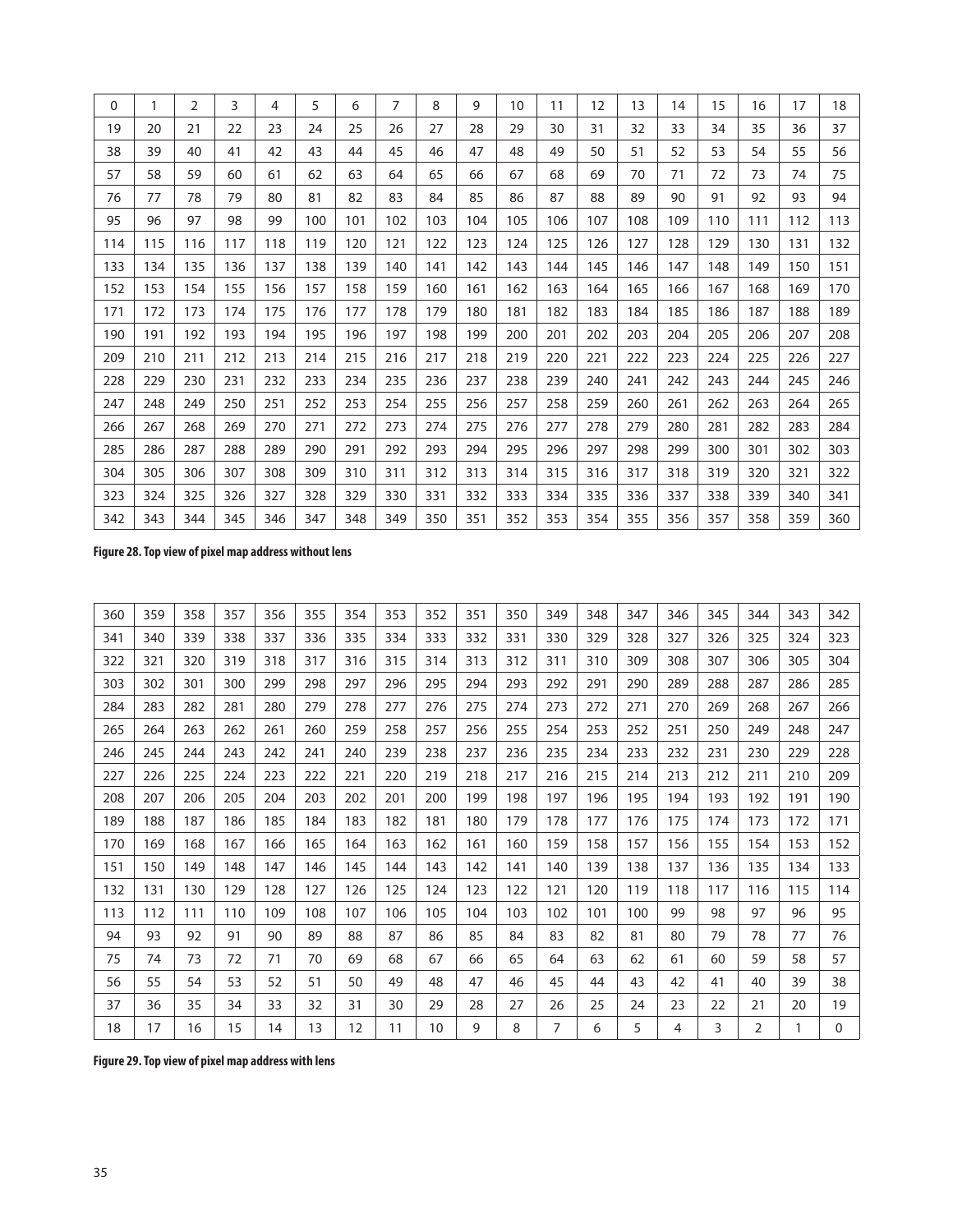| <b>CRCO</b><br>Access: Read                                                                              |                                                                                                                                                                |                   | Address: 0x0c<br>Reset Value: 0x00 |                   |                   |                   |                   |                   |
|----------------------------------------------------------------------------------------------------------|----------------------------------------------------------------------------------------------------------------------------------------------------------------|-------------------|------------------------------------|-------------------|-------------------|-------------------|-------------------|-------------------|
| <b>Bit</b>                                                                                               | $\overline{7}$                                                                                                                                                 | 6                 | 5                                  | 4                 | 3                 | $\overline{2}$    | 1                 | 0                 |
| <b>Field</b>                                                                                             | CRC <sub>07</sub>                                                                                                                                              | CRC0 <sub>6</sub> | CRCO <sub>5</sub>                  | CRCO <sub>4</sub> | CRCO <sub>3</sub> | CRCO <sub>2</sub> | CRCO <sub>1</sub> | CRCO <sub>0</sub> |
|                                                                                                          | Data Type: Eight-bit number                                                                                                                                    |                   |                                    |                   |                   |                   |                   |                   |
|                                                                                                          | USAGE: Register 0x0c reports the first byte of the system self test results. See Self Test register 0x10.                                                      |                   |                                    |                   |                   |                   |                   |                   |
|                                                                                                          |                                                                                                                                                                |                   |                                    |                   |                   |                   |                   |                   |
| CRC1                                                                                                     |                                                                                                                                                                |                   | Address: 0x0d                      |                   |                   |                   |                   |                   |
| Access: Read                                                                                             |                                                                                                                                                                |                   | Reset Value: 0x00                  |                   |                   |                   |                   |                   |
| <b>Bit</b>                                                                                               | 7                                                                                                                                                              | 6                 | 5                                  | $\overline{4}$    | 3                 | $\overline{2}$    | 1                 | 0                 |
|                                                                                                          |                                                                                                                                                                |                   |                                    |                   | CRC1 <sub>3</sub> | CRC1 <sub>2</sub> | CRC1 <sub>1</sub> | CRC1 <sub>0</sub> |
|                                                                                                          | CRC1 <sub>7</sub><br>Data Type: Eight-bit number<br>USAGE: Register 0x0d reports the second byte of the system self test results. See Self Test register 0x10. | CRC1 <sub>6</sub> | CRC1 <sub>5</sub>                  | CRC1 <sub>4</sub> |                   |                   |                   |                   |
|                                                                                                          |                                                                                                                                                                |                   | Address: 0x0e<br>Reset Value: 0x00 |                   |                   |                   |                   |                   |
|                                                                                                          | 7                                                                                                                                                              | 6                 | 5                                  | $\overline{4}$    | 3                 | $\overline{2}$    | $\mathbf{1}$      | 0                 |
|                                                                                                          | CRC2 <sub>7</sub>                                                                                                                                              | CRC2 <sub>6</sub> | CRC2 <sub>5</sub>                  | CRC2 <sub>4</sub> | CRC2 <sub>3</sub> | CRC2 <sub>2</sub> | CRC2 <sub>1</sub> | CRC2 <sub>0</sub> |
|                                                                                                          |                                                                                                                                                                |                   |                                    |                   |                   |                   |                   |                   |
|                                                                                                          | Data Type: Eight-bit number                                                                                                                                    |                   |                                    |                   |                   |                   |                   |                   |
|                                                                                                          | USAGE: Register 0x0e reports the third byte of the system self test results. See Self Test register 0x10.                                                      |                   |                                    |                   |                   |                   |                   |                   |
|                                                                                                          |                                                                                                                                                                |                   | Address: 0x0f                      |                   |                   |                   |                   |                   |
|                                                                                                          |                                                                                                                                                                |                   | Reset Value: 0x00                  |                   |                   |                   |                   |                   |
| <b>Field</b><br>CRC2<br>Access: Read<br><b>Bit</b><br><b>Field</b><br>CRC3<br>Access: Read<br><b>Bit</b> | 7                                                                                                                                                              | 6                 | 5                                  | $\overline{4}$    | 3                 | $\overline{2}$    | 1                 | 0                 |

USAGE: Register 0x0f reports the fourth byte of the system self test results. See Self Test register 0x10.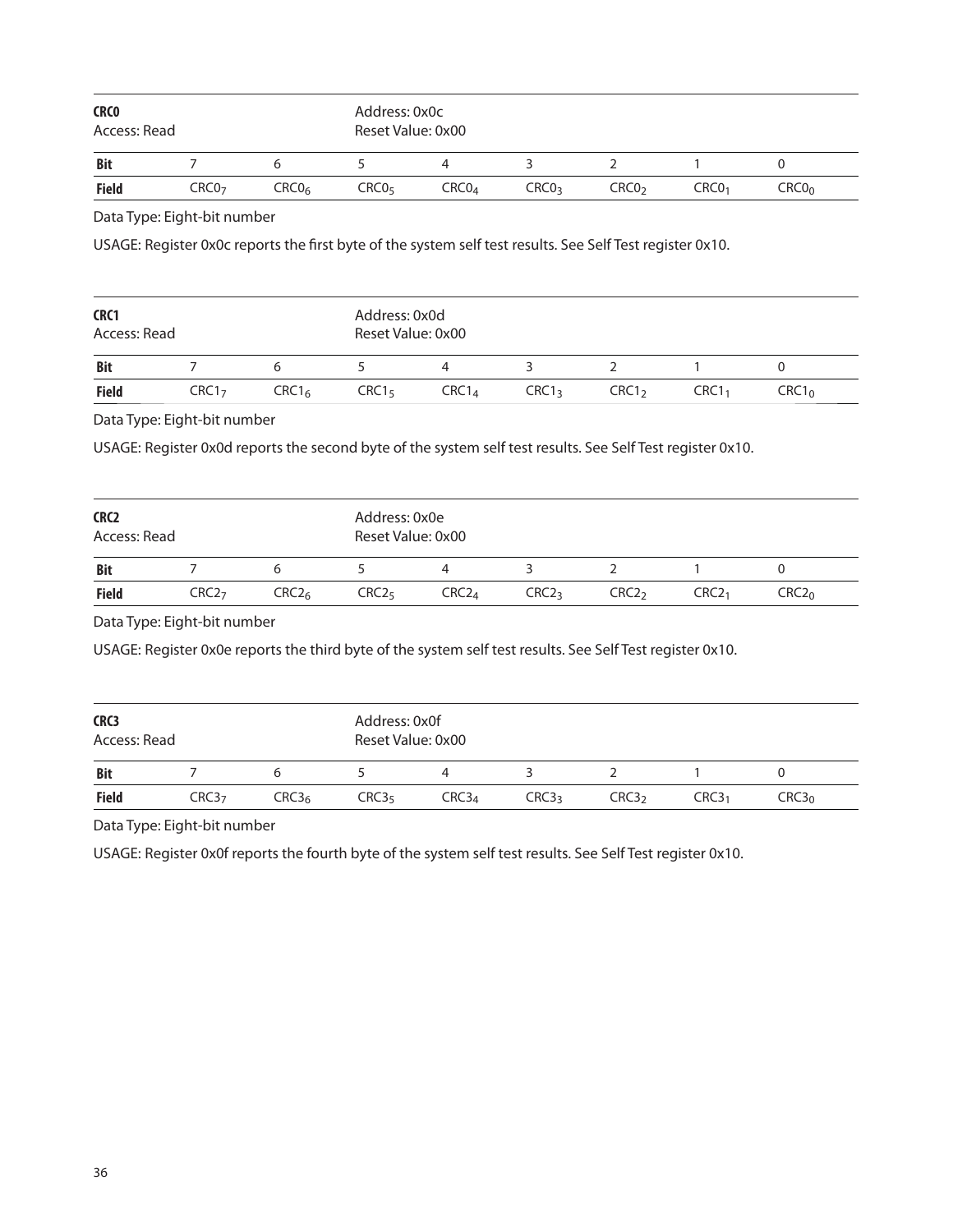| Self_Test<br>Access: Write |          |          | Address: 0x10<br>Reset Value: 0x00 |          |          |          |          |               |
|----------------------------|----------|----------|------------------------------------|----------|----------|----------|----------|---------------|
| <b>Bit</b>                 |          | h        |                                    | 4        |          |          |          |               |
| <b>Field</b>               | Reserved | Reserved | Reserved                           | Reserved | Reserved | Reserved | Reserved | <b>TESTEN</b> |

USAGE: Set the TESTEN bit in register 0x10 to start the system self-test. The test takes 250ms. During this time, do not write or read through the SPI and I2C ports. Results are available in the CRC0-3 registers.

| <b>Field Name</b> | <b>Description</b>      |  |
|-------------------|-------------------------|--|
| <b>TESTEN</b>     | Enable System Self Test |  |
|                   | $0 = Disable$           |  |
|                   | $1 =$ Enable            |  |

The procedure to start self test is as follows:-

- 1. Perform power up sequence (refer to page 11 of datasheet)
- 2. Write data 0x5A to register 0x3A to initiate soft reset.
- 3. Write data 0xC1 to register 0x29.
- 4. Write data 0x59 to register 0x11
- 5. Write data 0xFF to register 0x60.
- 6. Write data 0x88 to register 0x61.
- 7. Write data 0xAA to register 0x72.
- 8. Write data 0xC4 to register 0x63
- 9. Write data 0x20 to register 0x75
- 10. Write data 0x05 to register 0x76
- 11. Write data 0x04 to register 0x7C
- 12. Write data 0xFF to register 0x7E
- 13. Write data 0x01 to register 0x10 to initiate self test.
- 14. Wait 250ms.
- 15. Read CRC0 from address 0x0c, CRC1 from address 0x0d, CRC2 from address 0x0e, CRC3 from address 0x0f.
- 16. After self test, execute power up sequence again.

The results are as follows.

| CRC#             |      |
|------------------|------|
| CRC <sub>0</sub> | 0x3E |
| CRC1             | 0x5C |
| CRC <sub>2</sub> | 0xA4 |
| CRC3             | 0x24 |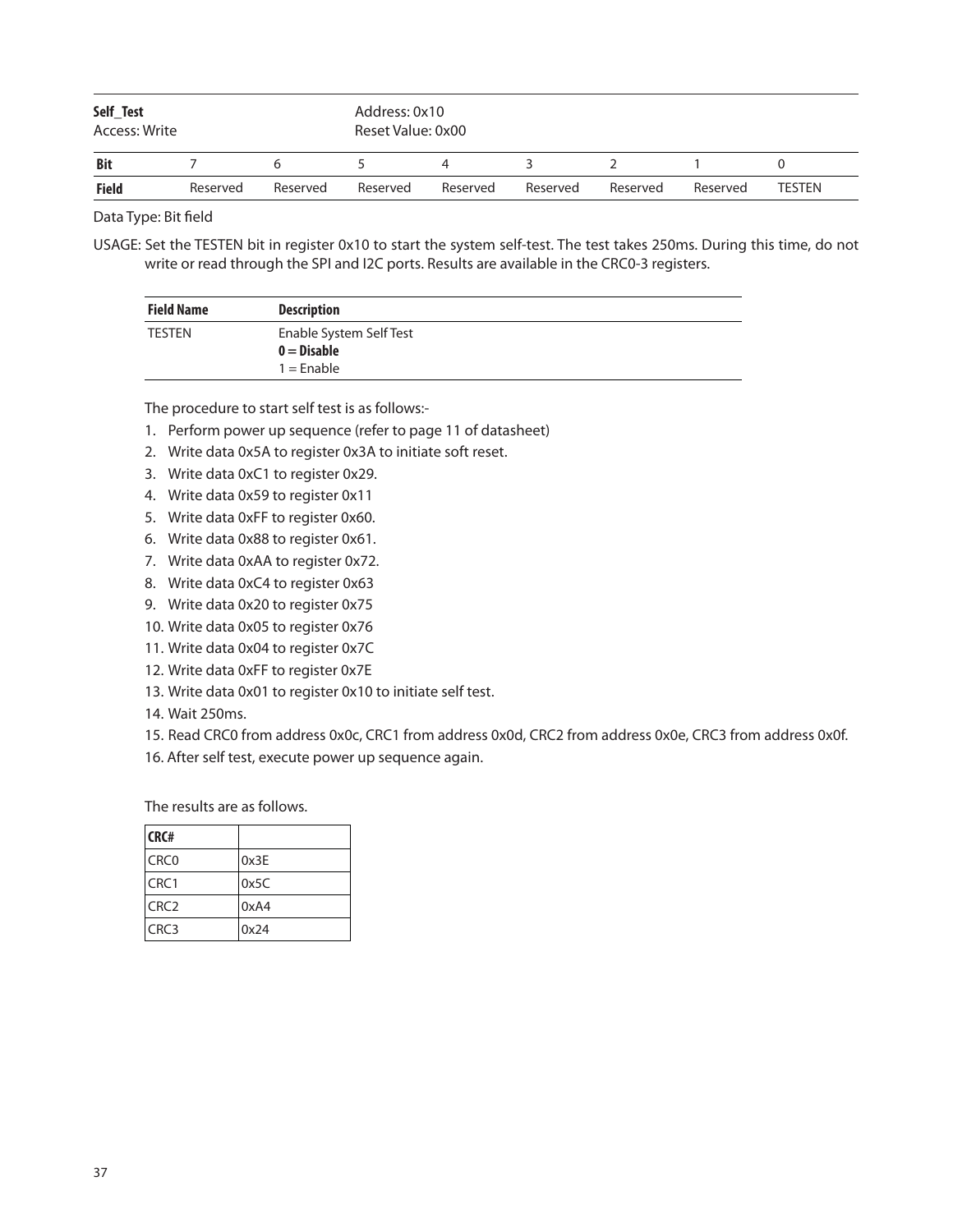| <b>BUTTON STATUS</b><br>Access: Read/Write |                 |                 | Address: 0x12<br>Reset Value: 0x00 |                          |          |          |          |                   |  |  |
|--------------------------------------------|-----------------|-----------------|------------------------------------|--------------------------|----------|----------|----------|-------------------|--|--|
| <b>Bit</b>                                 |                 | 6               |                                    | 4                        |          |          |          |                   |  |  |
| <b>Field</b>                               | Assert<br>count | Assert<br>count | Deassert<br>count                  | <b>Deassert</b><br>count | Reserved | Reserved | Reserved | <b>But Status</b> |  |  |

USAGE: Register 0x12 allows the user to read button status. Writing any value to this register will restart the counter.

| <b>Field Name</b>  | <b>Description</b>                                             |
|--------------------|----------------------------------------------------------------|
| Assert count 7:6   | Counts for number of times the button state change from 0 to 1 |
| Deassert count 5:4 | Counts for number of times the button state change from 1 to 0 |
| <b>But Status</b>  | Button current status                                          |

| <b>Run_Downshift</b><br>Access: Read/Write |                 |                 | Address: 0x13<br>Reset Value: 0x04 |                 |                 |                 |                 |                 |  |  |
|--------------------------------------------|-----------------|-----------------|------------------------------------|-----------------|-----------------|-----------------|-----------------|-----------------|--|--|
| <b>Bit</b>                                 |                 |                 |                                    |                 |                 |                 |                 |                 |  |  |
| <b>Field</b>                               | RD <sub>7</sub> | RD <sub>6</sub> | RD <sub>5</sub>                    | RD <sub>4</sub> | RD <sub>3</sub> | RD <sub>2</sub> | RD <sub>1</sub> | RD <sub>0</sub> |  |  |

This register set the Run to Rest 1 downshift time.

Run Downshift time =  $RD[7:0] \times 8 \times Run\_rate$ .

Default value:  $4 \times 8 \times 8$  ms = 256 ms

Min:  $2 \times 8 \times 8$  ms = 128 ms

Max: 242 x 8 x 8 ms = 15,488 ms = 15.49 s

All the above values are calculated base on 25 MHz System clock.

| <b>Rest1 Period</b><br>Access: Read/Write |                  |                  |                  | Address: 0x14<br>Reset Value: 0x01 |         |                  |                  |         |  |  |
|-------------------------------------------|------------------|------------------|------------------|------------------------------------|---------|------------------|------------------|---------|--|--|
| <b>Bit</b>                                |                  |                  |                  | 4                                  |         |                  |                  |         |  |  |
| <b>Field</b>                              | R1R <sub>7</sub> | R1R <sub>6</sub> | R1R <sub>5</sub> | R1R <sub>4</sub>                   | $R1R_3$ | R1R <sub>2</sub> | R1R <sub>1</sub> | $R1R_0$ |  |  |

This register set the Rest 1 frame rate.

Rest1 frame rate =  $(R1R[7:0] + 1) \times 10$  ms.

Default value: 2 x 10 ms = 20 ms Min:  $2 \times 10 \text{ ms} = 20 \text{ ms}$ 

Max: 241 x 10 ms = 2,410 ms = 2.41 s

All the above values are calculated base on 100 Hz Hibernate clock.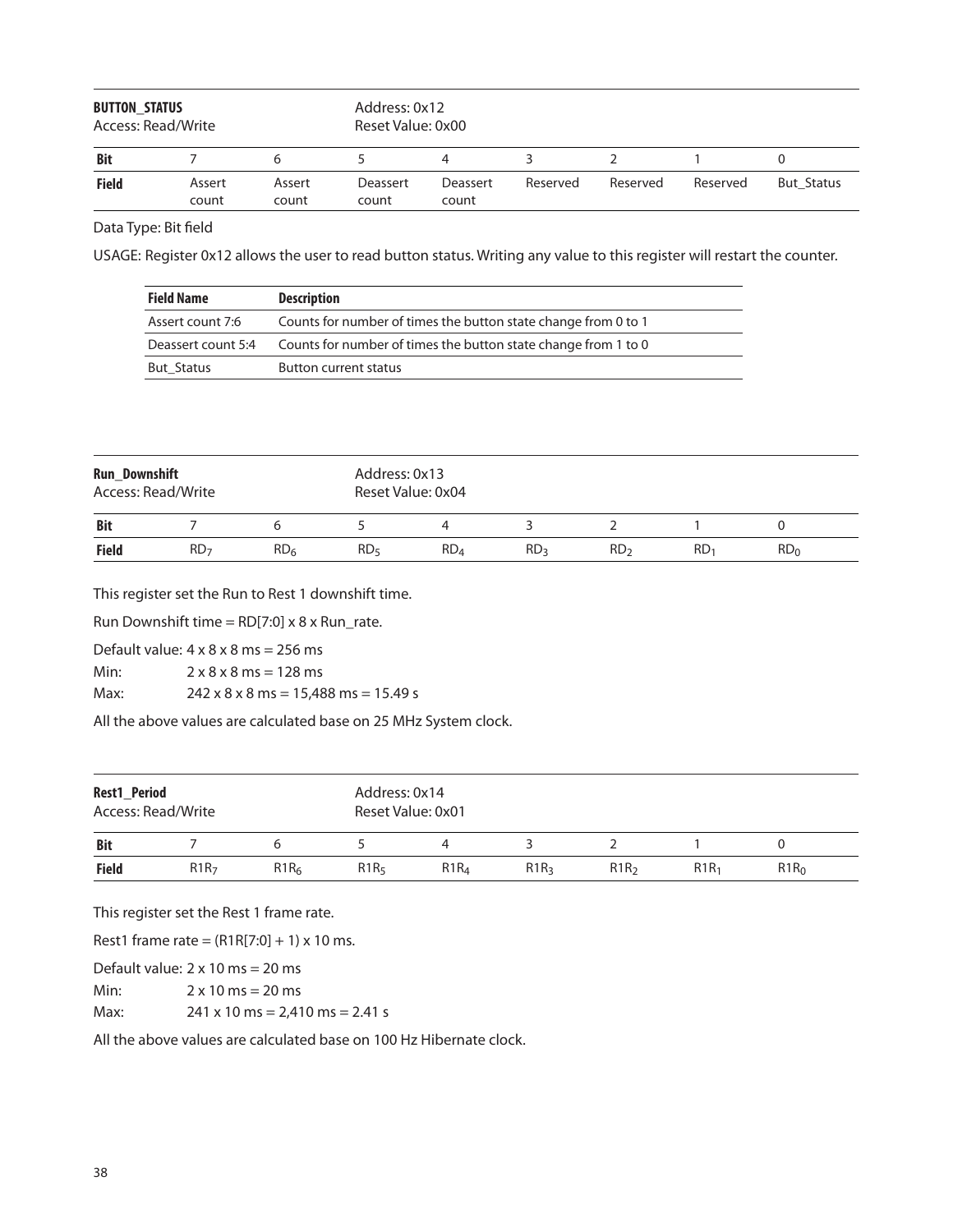| Rest1_Downshift<br>Access: Read/Write |                  |                  |                  | Address: 0x15<br>Reset Value: 0x1f |                  |                  |         |         |  |  |
|---------------------------------------|------------------|------------------|------------------|------------------------------------|------------------|------------------|---------|---------|--|--|
| <b>Bit</b>                            |                  | 6                |                  |                                    |                  |                  |         |         |  |  |
| <b>Field</b>                          | R1D <sub>7</sub> | R1D <sub>6</sub> | R1D <sub>5</sub> | R1D <sub>4</sub>                   | R1D <sub>3</sub> | R1D <sub>2</sub> | $R1D_1$ | $R1D_0$ |  |  |
|                                       |                  |                  |                  |                                    |                  |                  |         |         |  |  |

This register set the Rest 1 to Rest 2 downshift time.

Rest1 Downshift time =  $R1D[7:0] \times 16 \times R$ est1\_Rate.

Default value: 31 x 16 x 20 ms (Rest1\_Rate default) = 9,920 ms = 9.92 s

Min: 1 x 16 x 20 ms (Rest1\_Rate min) = 320 ms

Max: 242 x 16 x 2.56 s (Rest1\_Rate max) = 9,912 s = 165 min = 2.75 hr

All the above values are calculated base on 100 Hz Hibernate clock.

| Rest2_Period<br>Access: Read/Write |                  |                  |                  | Address: 0x16<br>Reset Value: 0x09 |                  |                  |         |                  |  |  |  |
|------------------------------------|------------------|------------------|------------------|------------------------------------|------------------|------------------|---------|------------------|--|--|--|
| <b>Bit</b>                         |                  |                  |                  |                                    |                  |                  |         |                  |  |  |  |
| <b>Field</b>                       | R2R <sub>7</sub> | R2R <sub>6</sub> | R2R <sub>5</sub> | R2R <sub>4</sub>                   | R2R <sub>3</sub> | R2R <sub>2</sub> | $R2R_1$ | R2R <sub>0</sub> |  |  |  |

This register set the Rest 2 frame rate.

Rest2 frame rate =  $(R2R[7:0] + 1) \times 10$  ms.

Default value:  $10 \times 10$  ms =  $100$  ms

Min:  $2 \times 10 \text{ ms} = 20 \text{ ms}$ 

Max: 241 x 10 ms = 2,410 ms = 2.41 s

All the above values are calculated base on 100 Hz Hibernate clock.

| Rest2_Downshift<br>Access: Read/Write |                  |                  |                  | Address: 0x17<br>Reset Value: 0x2f |                  |                  |         |         |  |  |  |
|---------------------------------------|------------------|------------------|------------------|------------------------------------|------------------|------------------|---------|---------|--|--|--|
| <b>Bit</b>                            |                  |                  |                  |                                    |                  |                  |         |         |  |  |  |
| <b>Field</b>                          | R2D <sub>7</sub> | R2D <sub>6</sub> | R2D <sub>5</sub> | R2D <sub>4</sub>                   | R2D <sub>3</sub> | R2D <sub>2</sub> | $R2D_1$ | $R2D_0$ |  |  |  |

This register set the Rest 2 to Rest 3 downshift time.

Rest2 Downshift time = R2D[7:0] x 128 x Rest2\_Rate.

Default value:  $47 \times 128 \times 100$  ms (Rest2\_Rate default) =  $601.6$  s = 10 min

Min: 1 x 128 x 20 ms (Rest2\_Rate min) = 2560 ms = 2.56 s

Max: 242 x 128 x 2.56 s (Resr2\_Rate max) = 79,298 s = 1,321 min = 22 hrs

All the above values are calculated base on 100 Hz Hibernate clock.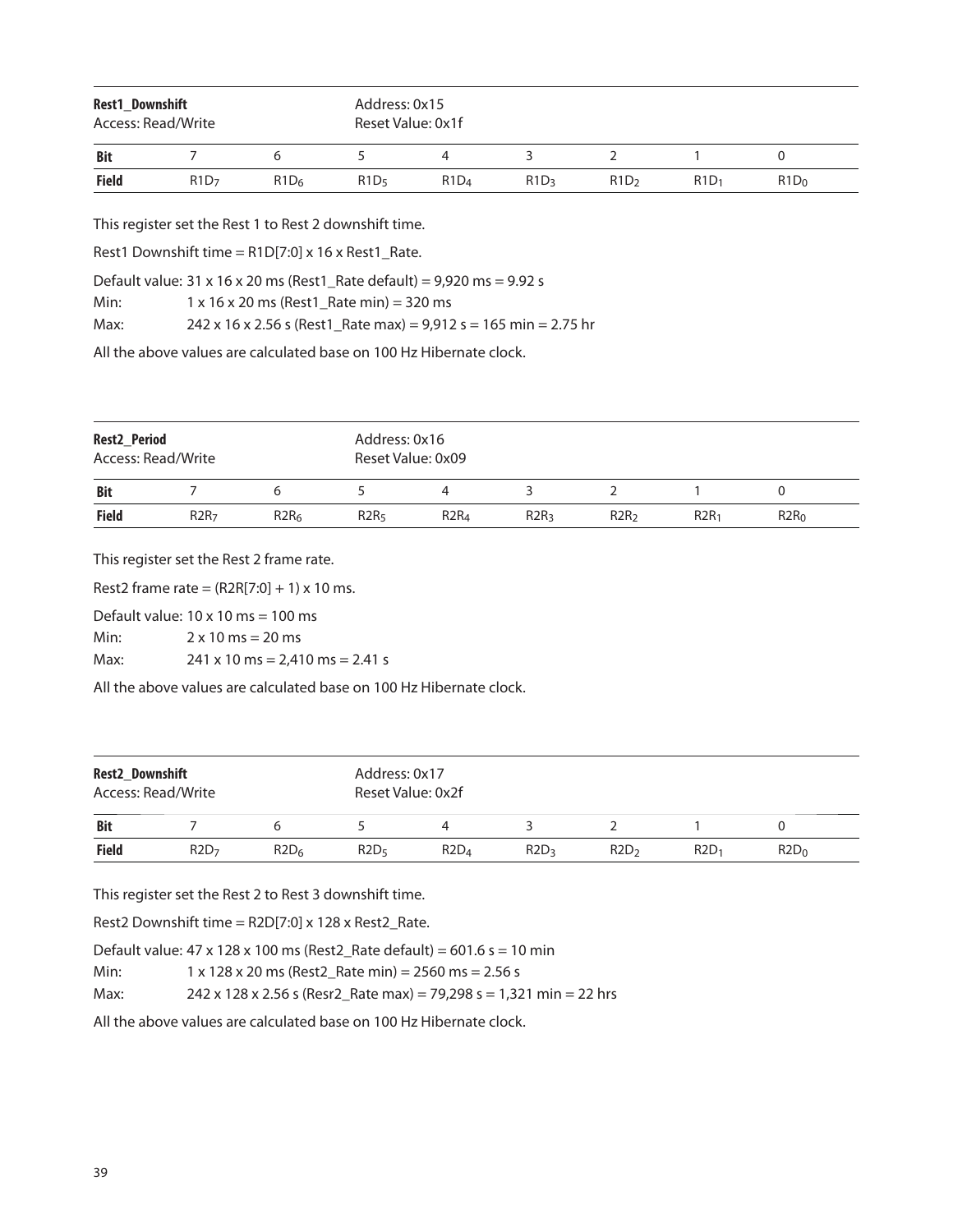| Rest3_Period<br>Access: Read/Write |                  |                  | Address: 0x18<br>Reset Value: 0x31 |                  |                  |                  |                  |                  |  |  |
|------------------------------------|------------------|------------------|------------------------------------|------------------|------------------|------------------|------------------|------------------|--|--|
| <b>Bit</b>                         |                  | h                |                                    | 4                |                  |                  |                  |                  |  |  |
| <b>Field</b>                       | R3R <sub>7</sub> | R3R <sub>6</sub> | R3R <sub>5</sub>                   | R3R <sub>4</sub> | R3R <sub>3</sub> | R3R <sub>2</sub> | R3R <sub>1</sub> | R3R <sub>0</sub> |  |  |

This register set the Rest 3 frame rate.

Rest3 frame rate =  $(R3R[7:0] + 1) \times 10$  ms.

Default value:  $50 \times 10$  ms =  $500$  ms

Min:  $2 \times 10 \text{ ms} = 20 \text{ ms}$ 

Max: 241 x 10 ms = 2,410 ms = 2.41 s

All the above values are calculated base on 100 Hz Hibernate clock.

| <b>Reserved</b>                   |          |          |                                    | Address: 0x19 |        |                  |      |                  |  |  |  |
|-----------------------------------|----------|----------|------------------------------------|---------------|--------|------------------|------|------------------|--|--|--|
| LED_Control<br>Access: Read/Write |          |          | Address: 0x1a<br>Reset Value: 0x00 |               |        |                  |      |                  |  |  |  |
| <b>Bit</b>                        |          | 6        |                                    | 4             | 3      | 2                |      | 0                |  |  |  |
| <b>Field</b>                      | Reserved | Reserved | Reserved                           | Reserved      | LED On | LED <sub>2</sub> | LED1 | LED <sub>0</sub> |  |  |  |

Data Type: Bit field

USAGE: Register 0x1a allows the user to change the LED drive current of the sensor.

| <b>Field Name</b> | <b>Description</b>                                  |  |
|-------------------|-----------------------------------------------------|--|
| LED On            | $0 =$ LED normal operation<br>$1 = LED$ always On   |  |
| LED2:0            | $0x00 = 13$ mA<br>$0x02 = 9.6$ mA<br>$0x07 = 27$ mA |  |

**Reserved** Address: 0x1b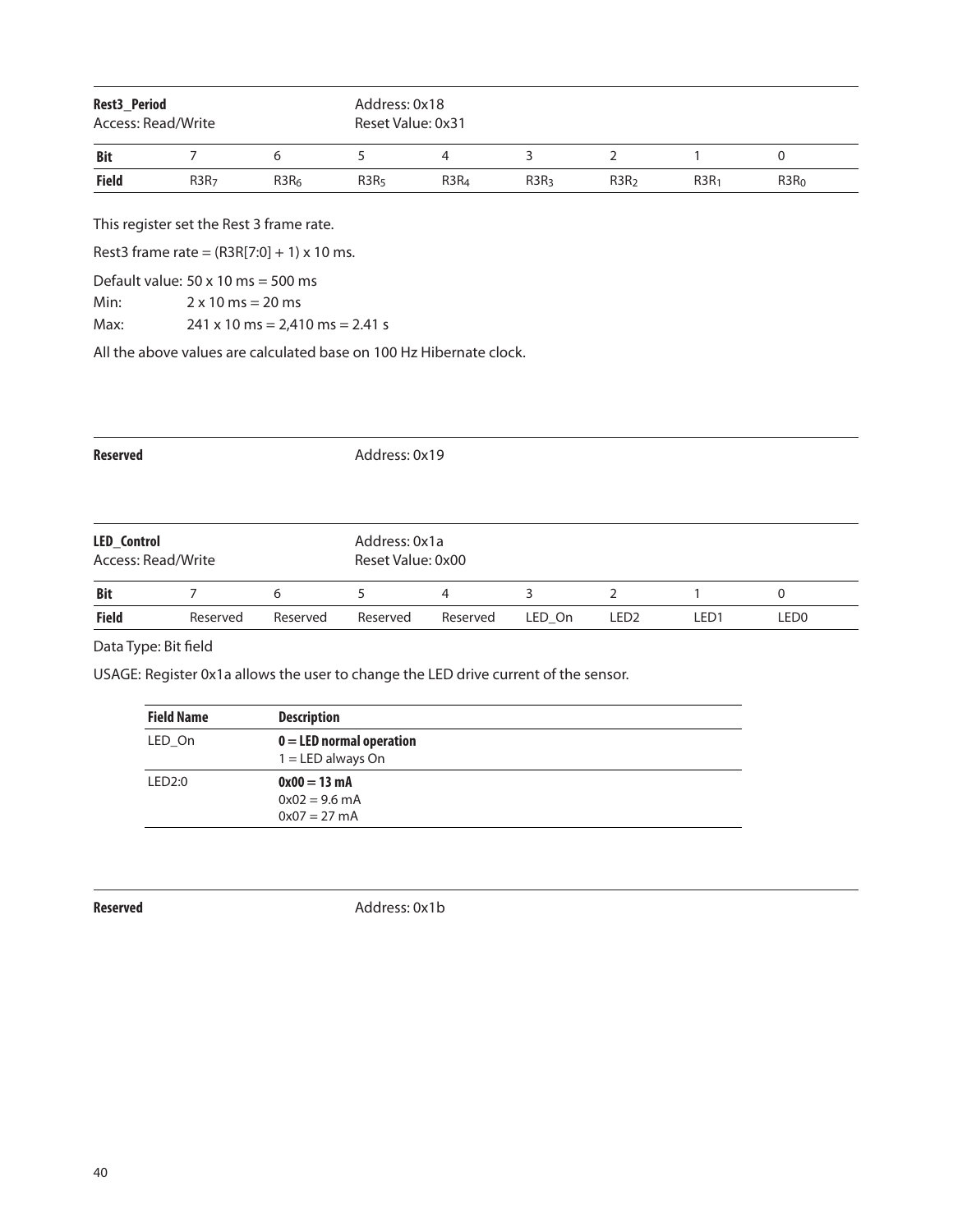| <b>IO_Mode</b><br>Access: Read/Write |          |          | Address: 0x1c<br>Reset Value: 0x00 |       |          |            |          |     |  |  |
|--------------------------------------|----------|----------|------------------------------------|-------|----------|------------|----------|-----|--|--|
| <b>Bit</b>                           |          |          |                                    |       |          |            |          |     |  |  |
| <b>Field</b>                         | Reserved | Reserved | Reserved                           | Burst | Reserved | <b>SPI</b> | Reserved | TWI |  |  |

USAGE: Register 0x1c allows the user to read the Input or Output mode of the sensor.

| <b>Field Name</b> | <b>Description</b>                                            |
|-------------------|---------------------------------------------------------------|
| <b>Burst</b>      | Burst mode<br>$0 =$ not in burst mode<br>$1 = \ln$ Burst mode |
| <b>SPI</b>        | SPI mode<br>$0 = not in SPI mode$<br>$1 = \ln SPI$ mode       |
| TWI               | TWI mode<br>$0 = not in TWI mode$<br>$1 = \ln TWI$ mode       |

| <b>EVENT CTRL</b><br>Access: Read/Write |                     | Address: 0x1d<br>Reset Value: 0x04 |          |          |             |            |            |            |  |
|-----------------------------------------|---------------------|------------------------------------|----------|----------|-------------|------------|------------|------------|--|
| <b>Bit</b>                              |                     | h                                  |          | 4        |             |            |            |            |  |
| <b>Field</b>                            | Event<br>Active_Set | Reserved                           | Reserved | Reserved | <b>SFCL</b> | <b>FPD</b> | <b>BCL</b> | <b>MOT</b> |  |

Data Type: Bit field

USAGE: Register 0x1d allows the user to configure and control the Event\_Int output pin. By default, FPD interrupt is disabled while all other interrupts enabled.

| <b>Field Name</b> | <b>Description</b>                                                                                        |
|-------------------|-----------------------------------------------------------------------------------------------------------|
| Event Active Set  | Event Int pin setting<br>$0 =$ Active-low Output<br>$1 =$ Active-high Output                              |
| <b>SFCL</b>       | $1 =$ Disable Soft click interrupt<br>$0 =$ Enable Soft Click interrupt                                   |
| <b>FPD</b>        | 1 = Disable Finger Presence Detection (FPD) interrupt<br>$0 =$ Enable finger presence detection interrupt |
| <b>BCL</b>        | $1 =$ Disable Button click interrupt<br>$0 =$ Enable Button Click interrupt                               |
| <b>MOT</b>        | $1 =$ Disable Motion interrupt<br>$0 =$ Enable Motion interrupt                                           |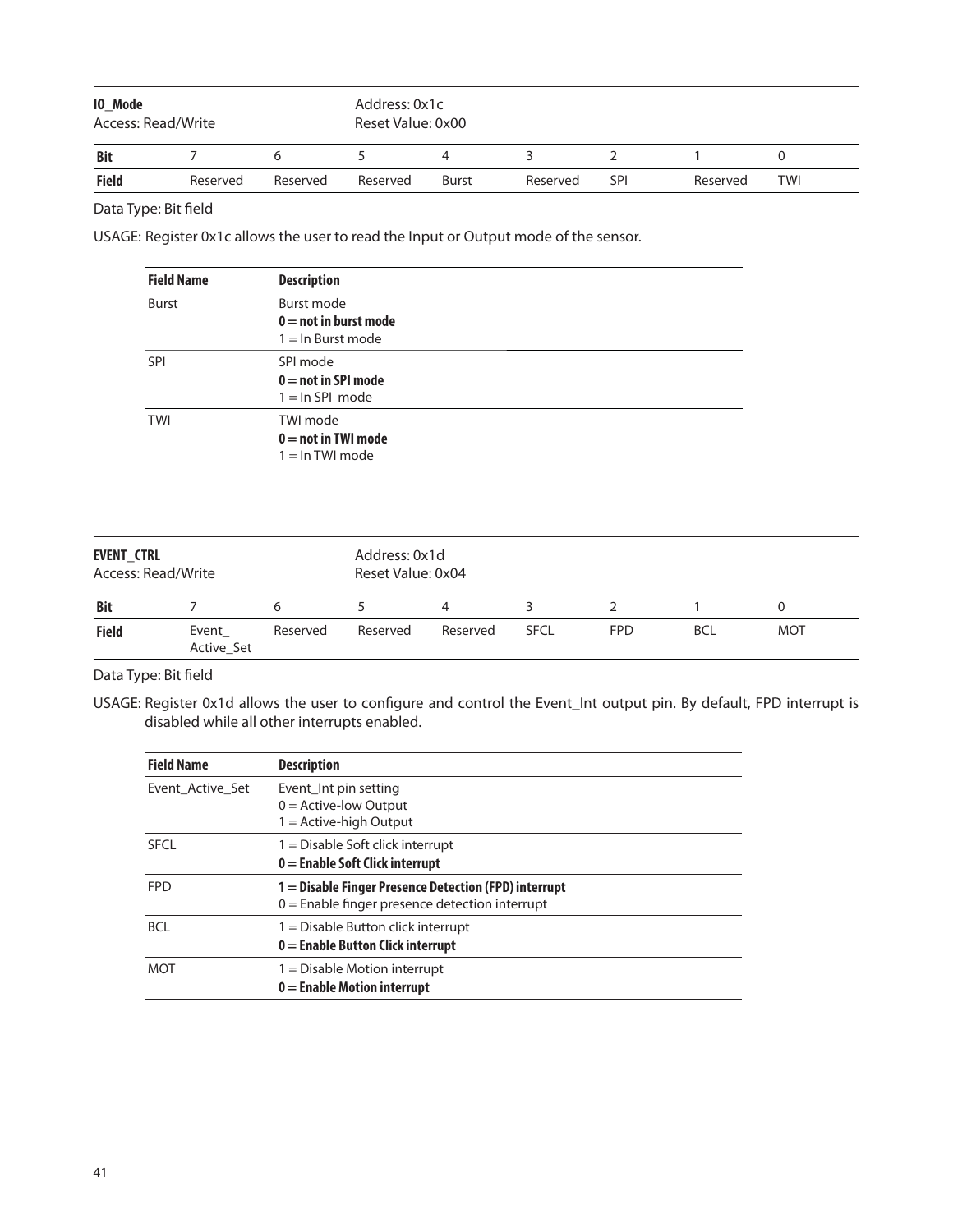| Fast_Video_Dump<br>Access: Read/Write |          |          | Address: 0x28<br>Reset Value: 0x00 |          |          |          |          |            |
|---------------------------------------|----------|----------|------------------------------------|----------|----------|----------|----------|------------|
| <b>Bit</b>                            |          |          |                                    |          |          |          |          |            |
| <b>Field</b>                          | Reserved | Reserved | Reserved                           | Reserved | Reserved | Reserved | Reserved | <b>FVD</b> |

USAGE: This register is used to enable and initiating Fast Video Dump. See note on Fast Video Dump for more information.

|                                          | <b>Field Name</b> | <b>Description</b>              |               |                  |  |  |  |  |  |  |  |
|------------------------------------------|-------------------|---------------------------------|---------------|------------------|--|--|--|--|--|--|--|
| <b>FVD</b>                               |                   | 0: Disable FVD<br>1: Enable FVD |               |                  |  |  |  |  |  |  |  |
|                                          |                   |                                 |               |                  |  |  |  |  |  |  |  |
| <b>Observation</b><br>Access: Read/Write |                   |                                 | Address: 0x2e | Reset Value: Any |  |  |  |  |  |  |  |
| <b>Bit</b>                               |                   | 6                               |               |                  |  |  |  |  |  |  |  |

#### Data Type: Bit field

USAGE: Register 0x2e provides bits that are set every frame. It can be used during ESD testing to check that the chip is running correctly. Writing anything to this register will clear the bits.

**Field** MODE<sub>1</sub> MODE<sub>0</sub> Reserved Reserved Reserved Reserved Reserved Reserved Reserved

| <b>Field Name</b> | <b>Description</b>                                                                                                     |  |
|-------------------|------------------------------------------------------------------------------------------------------------------------|--|
| $MODE1-0$         | Mode Status: Reports which mode the sensor is in.<br>$00 = \text{Run}$<br>$01 = Rest1$<br>$10 =$ Rest2<br>$11 = Rest3$ |  |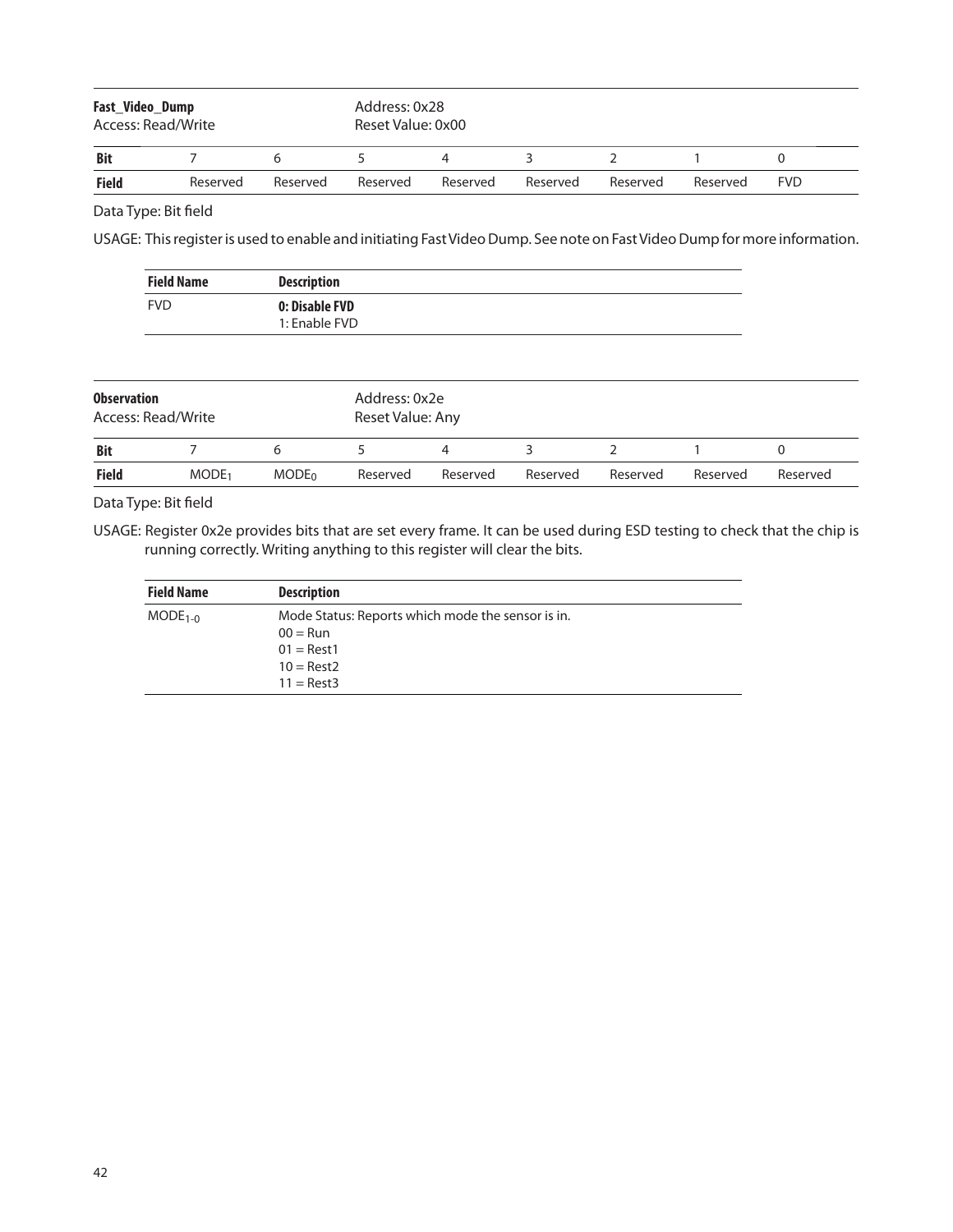| <b>PAD STATUS</b><br>Access: Read |            |             | Address: 0x31<br>Reset Value: 0x00 |                  |                        |                      |             |                       |
|-----------------------------------|------------|-------------|------------------------------------|------------------|------------------------|----------------------|-------------|-----------------------|
| <b>Bit</b>                        |            | 6           |                                    |                  | 2                      |                      |             |                       |
| <b>Field</b>                      | NRST $ST1$ | NRST $ST_0$ | SHTDWN<br>ST <sub>1</sub>          | SHTDWN<br>$ST_0$ | $GPIO$ ST <sub>1</sub> | GPIO ST <sub>0</sub> | IOSEL $ST1$ | IOSEL ST <sub>0</sub> |

USAGE: This register is used to read or check on pin status.

| <b>Field Name</b>          | <b>Description</b>                                                                                                                                              |
|----------------------------|-----------------------------------------------------------------------------------------------------------------------------------------------------------------|
| $NRST_ST_{1-0}$            | <b>NRST Pin State</b><br>$0x0 = Unknown$<br>$0x1 = Low$ (Invalid as the chip will be in reset state)<br>$0x2 = High (Indicate a floating high)$<br>$0x3 = Hi-Z$ |
| SHTDWN_ST <sub>1-0</sub>   | <b>SHTDWN Pin State</b><br>$0x0 = Uh$ known<br>$0x1 = Low$<br>$0x2$ = High (Invalid as chip will be in shutdown state)<br>$0x3 = Hi-Z$                          |
| $GPIO_ST1-0$               | <b>GPIO Pin State</b><br>$0x0 = Uh$ known<br>$0x1 = Low$<br>$0x2 = High$<br>$0x3 = Hi-Z$                                                                        |
| $IOSEL_S$ T <sub>1-0</sub> | IO_SELECT Pin State<br>$0x0 = Unknown$<br>$0x1 = Low$<br>$0x2 = High$<br>$0x3 = Hi-Z$                                                                           |

**Reserved** Address: 0x32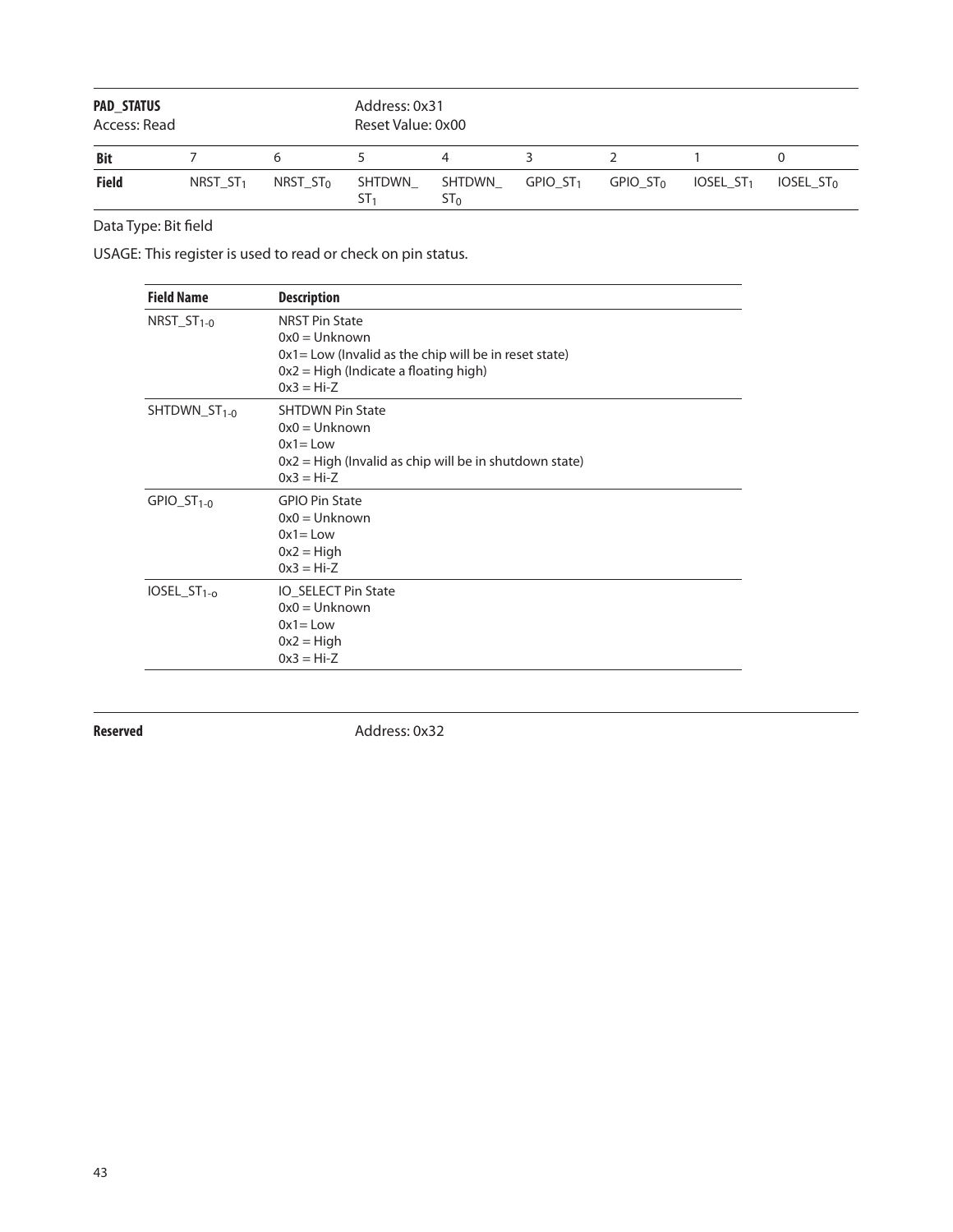| PAD_TEST_OUT<br>Access: Read/Write |          |          | Address: 0x33<br>Reset Value: 0x00 |          |         |        |        |        |
|------------------------------------|----------|----------|------------------------------------|----------|---------|--------|--------|--------|
| <b>Bit</b>                         |          | h        |                                    |          |         |        |        |        |
| <b>Field</b>                       | Reserved | Reserved | Reserved                           | Reserved | EVENT O | GPIO O | MOSI O | MISO O |

USAGE: This register is used to set the state of the output pin.

| <b>Field Name</b> | <b>Description</b>                                               |
|-------------------|------------------------------------------------------------------|
| EVENT O           | Set state for EVENT_INT output pin<br>$0x0:$ Low<br>$0x1$ : High |
| GPIO O            | Set state for GPIO_O output pin<br>$0x0:$ Low<br>$0x1:$ High     |
| MOSI O            | Set state for MOSI O output pin<br>$0x0:$ Low<br>$0x1:$ High     |
| MISO O            | Set state for MISO O output pin<br>0x0: Low<br>$0x1:$ High       |

| <b>PAD FUNCTION</b><br>Access: Write |          |          | Address: 0x34<br>Reset Value: 0x00 |                       |          |          |          |          |
|--------------------------------------|----------|----------|------------------------------------|-----------------------|----------|----------|----------|----------|
| <b>Bit</b>                           |          | h        |                                    | 4                     |          |          |          |          |
| <b>Field</b>                         | Reserved | Reserved | Reserved                           | OUT<br><b>TEST EN</b> | Reserved | Reserved | Reserved | Reserved |

Data Type: Bit field

USAGE: This register is used to enable output pin testing.

| Field Name  | <b>Description</b>     |
|-------------|------------------------|
| OUT TEST EN | Enable Output Pin Test |

| SOFT_RESET<br>Access: Write |                  |                  | Address: 0x3a<br>Reset Value: 0x00 |                  |                  |                  |                  |         |  |  |
|-----------------------------|------------------|------------------|------------------------------------|------------------|------------------|------------------|------------------|---------|--|--|
| <b>Bit</b>                  |                  |                  |                                    | 4                |                  |                  |                  |         |  |  |
| <b>Field</b>                | RST <sub>7</sub> | RST <sub>6</sub> | RST <sub>5</sub>                   | RST <sub>4</sub> | RST <sub>3</sub> | RST <sub>2</sub> | RST <sub>1</sub> | $RST_0$ |  |  |

Data Type: 8-bit integer

USAGE: Write 0x5A to this register to reset the chip. All settings will revert to default values.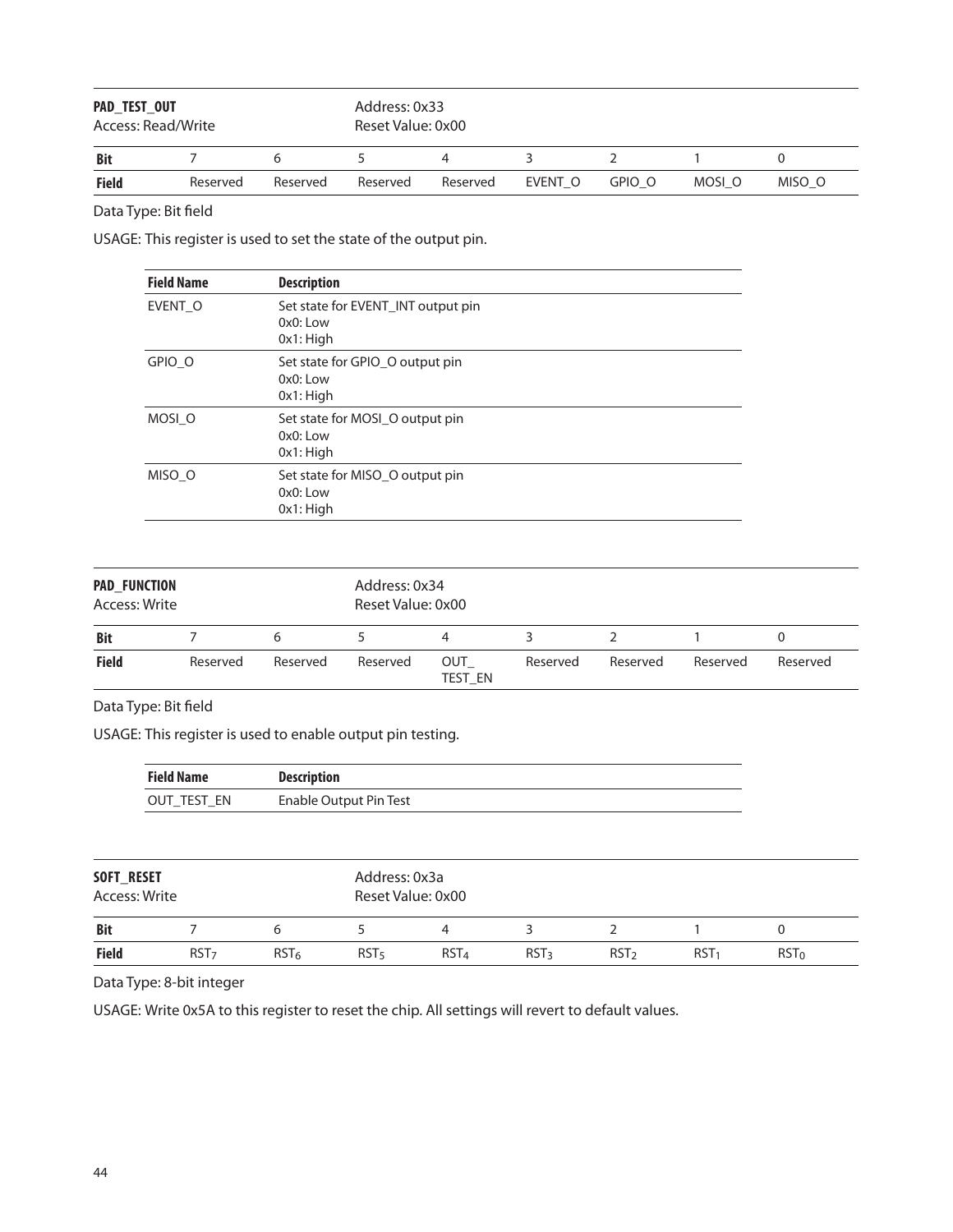| Shutter Max Hi<br>Access: Read/Write |                  |                  | Address: 0x3b<br>Reset Value: 0x0b |                  |                  |                  |                  |                  |  |
|--------------------------------------|------------------|------------------|------------------------------------|------------------|------------------|------------------|------------------|------------------|--|
| <b>Bit</b>                           |                  |                  |                                    |                  |                  |                  |                  |                  |  |
| <b>Field</b>                         | SMH <sub>7</sub> | SMH <sub>6</sub> | SMH <sub>5</sub>                   | SMH <sub>4</sub> | SMH <sub>3</sub> | SMH <sub>2</sub> | SMH <sub>1</sub> | SMH <sub>0</sub> |  |

Data Type: 8-Bit integer

USAGE: This value is the upper 8-bit of shutter maximum open time. Shutter value represents pixel array exposure time in multiples of internal clock cycles with maximum value at 2929 decimal.

| Shutter_Max_Lo<br>Access: Read/Write |                  |                  |                  | Address: 0x3c<br>Reset Value: 0x71 |                  |                  |                  |         |  |  |  |
|--------------------------------------|------------------|------------------|------------------|------------------------------------|------------------|------------------|------------------|---------|--|--|--|
| <b>Bit</b>                           |                  |                  |                  | 4                                  |                  |                  |                  |         |  |  |  |
| <b>Field</b>                         | SML <sub>7</sub> | SML <sub>6</sub> | SML <sub>5</sub> | <b>SML</b> <sub>4</sub>            | SML <sub>3</sub> | SML <sub>2</sub> | SML <sub>1</sub> | $SML_0$ |  |  |  |

Data Type: 8-Bit integer

USAGE: This value is the lower 8-bit of shutter maximum open time. Shutter value represents pixel array exposure time in multiples of internal clock cycles.

| <b>Reserved</b>                            |                   |                   | Address: 0x3d                      |                   |              |                   |          |                   |
|--------------------------------------------|-------------------|-------------------|------------------------------------|-------------------|--------------|-------------------|----------|-------------------|
| <b>Inverse_Revision_ID</b><br>Access: Read |                   |                   | Address: 0x3e<br>Reset Value: 0xFF |                   |              |                   |          |                   |
| <b>Bit</b>                                 |                   | 6                 |                                    | 4                 | 3            | 2                 |          | 0                 |
| <b>Field</b>                               | NRID <sub>7</sub> | NRID <sub>6</sub> | NRID <sub>5</sub>                  | NRID <sub>4</sub> | <b>NRID3</b> | NRID <sub>2</sub> | $NRID_1$ | NRID <sub>0</sub> |

Data Type: Inverse 8-Bit unsigned integer

USAGE: This value is the inverse of the Revision\_ID. It can be used to test the SPI port.

| Inverse_Product_ID<br>Access: Read |                   |                   |                   | Address: 0x3f<br>Reset Value: 0x77 |                   |                   |                   |                   |  |  |  |
|------------------------------------|-------------------|-------------------|-------------------|------------------------------------|-------------------|-------------------|-------------------|-------------------|--|--|--|
| <b>Bit</b>                         |                   | h                 |                   |                                    |                   |                   |                   |                   |  |  |  |
| <b>Field</b>                       | NPID <sub>7</sub> | NPID <sub>6</sub> | NPID <sub>5</sub> | NPID <sub>4</sub>                  | NPID <sub>3</sub> | NPID <sub>2</sub> | NPID <sub>1</sub> | NPID <sub>0</sub> |  |  |  |

Data Type: Inverse 8-Bit unsigned integer

USAGE: This value is the inverse of the Product\_ID. It can be used to test the SPI port.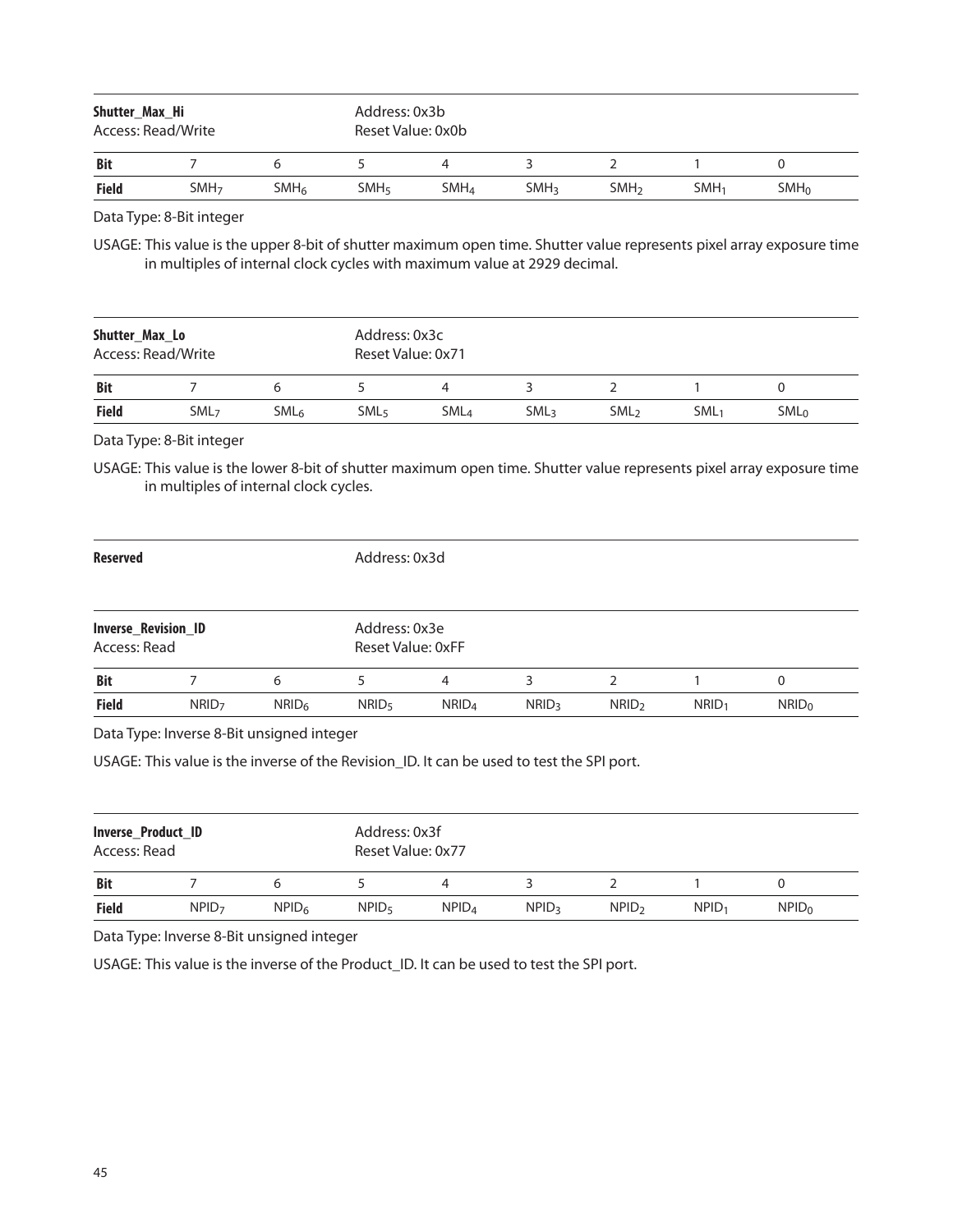#### **Reserved** Address: 0x40-0x5f

| OFN_Engine1<br>Access: Read/Write |        |       | Address: 0x60<br>Reset Value: 0x84 |            |            |        |          |            |  |  |
|-----------------------------------|--------|-------|------------------------------------|------------|------------|--------|----------|------------|--|--|
| <b>Bit</b>                        |        | 6     |                                    | 4          |            |        |          |            |  |  |
| <b>Field</b>                      | Engine | Speed | Assert/<br>Deassert                | <b>XYO</b> | Soft Click | FPD En | XY Scale | <b>PWM</b> |  |  |

Data Type: Bit field

USAGE: This register is used to set several properties of the sensor.

| <b>Field Name</b>      | <b>Description</b>                                                                                                                                                        |
|------------------------|---------------------------------------------------------------------------------------------------------------------------------------------------------------------------|
| Engine                 | Master control of OFN engine. Need to enable this bit to enable the rest of OFN<br>features and properties<br>$0 =$ Disable OFN properties<br>$1 =$ Enable OFN properties |
| Speed En               | Speed switching enable/disable bit<br>$0 =$ Disable speed switching<br>$1 =$ Enable speed switching                                                                       |
| <b>Assert/Deassert</b> | Assert/Deassert mode enable/disable bit<br>$0 = Disable Asset/Deasser$<br>$1 =$ Enable Assert/Deassert                                                                    |
| XY O                   | XY quantization enable/disable bit<br>$0 =$ Disable quantization<br>$1 =$ Enable quantization                                                                             |
| Soft Click             | Soft click enable/disable bit<br>$0 = Disable soft click$<br>$1 =$ Enable soft click                                                                                      |
| FPD En                 | Finger presence detection enable/disable bit<br>$0 =$ Disable finger presence detection<br>$1 =$ Enable finger presence detection                                         |
| XY Scale               | XY scaling factor enable/disable bit<br>$0 =$ Disable scaling<br>$1 =$ Enable scaling                                                                                     |
| <b>PWM</b>             | Pulse Width Modulation function enable/disable bit<br>$0 = Disable PWM$<br>1 = Enable PWM                                                                                 |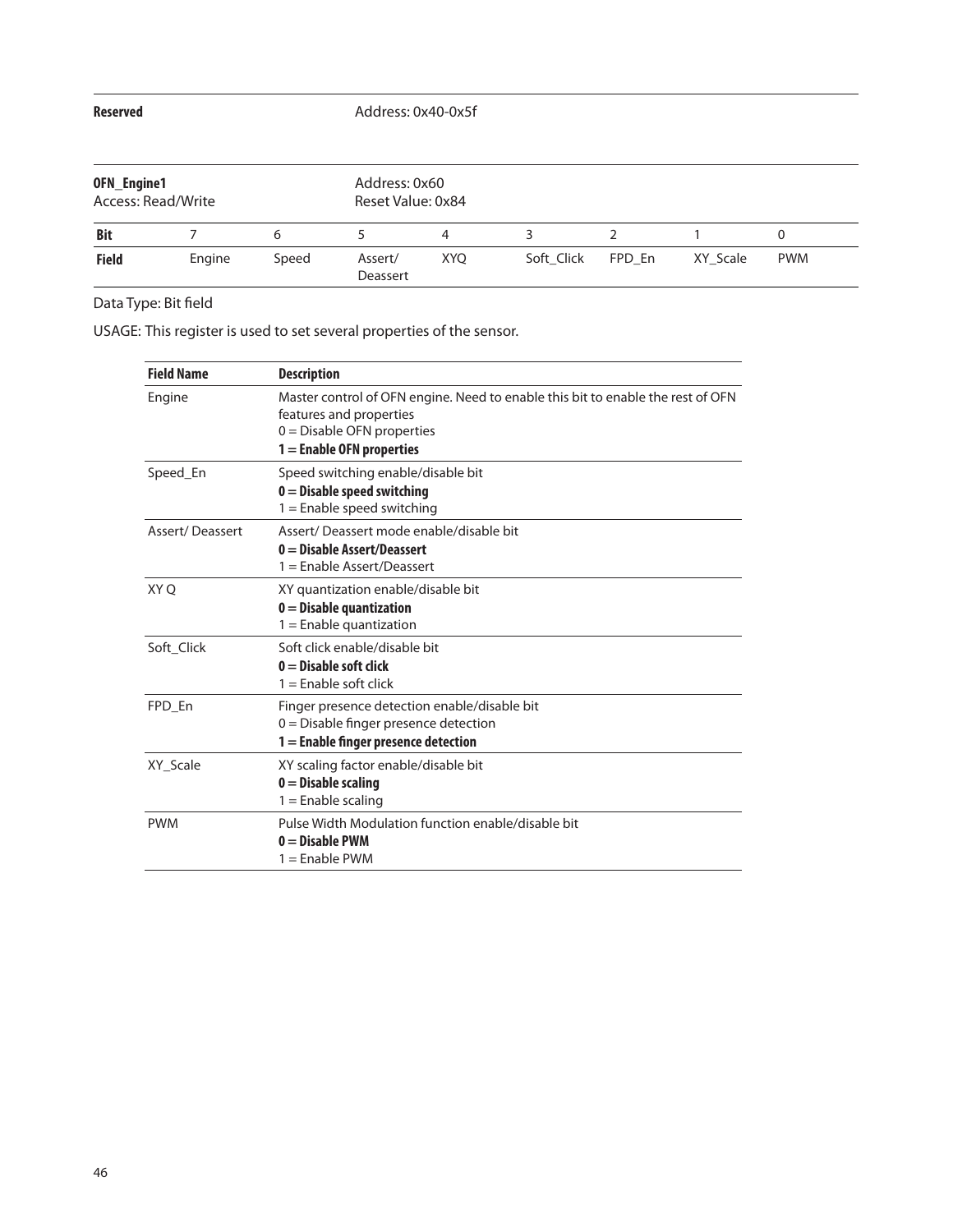| OFN_Engine2<br>Access: Read/Write |          |          | Address: 0x61<br>Reset Value: 0x89 |                   |                |          |                      |  |  |
|-----------------------------------|----------|----------|------------------------------------|-------------------|----------------|----------|----------------------|--|--|
| <b>Bit</b>                        |          |          |                                    | 4                 |                |          |                      |  |  |
| <b>Field</b>                      | Reserved | Reserved | FPD Rest<br>Wake1                  | FPD Rest<br>Wake0 | FPD Mot<br>Cut | Reserved | PAD Chk On FPD SQ EN |  |  |

USAGE: This register is used to set several properties of the sensor related to FPD function.

| <b>Field Name</b> | <b>Description</b>                                                                                                                                                                                                                                          |  |  |  |  |  |
|-------------------|-------------------------------------------------------------------------------------------------------------------------------------------------------------------------------------------------------------------------------------------------------------|--|--|--|--|--|
| FPD Rest Wake1:0  | Wakes up from rest with FPD<br>$0 =$ FPD rest wake up disabled<br>1 = Wake up when finger is present OR motion is detected<br>$2 =$ Wake up when finger is present AND motion is detected                                                                   |  |  |  |  |  |
| FPD Mot Cut       | In FPD enabled mode, cut off motion when finger is not detected and shutter is<br>below preset value.<br>Shutter preset value can configured by SHUT_CUTOFF_THRES in FPD_CTRL<br>(register 0x75).<br>$0 = Distance FPD_Mot_Cut$<br>$1 =$ Enable FPD Mot Cut |  |  |  |  |  |
| PAD Chk On        | Enable this bit for PAD_STATUS check                                                                                                                                                                                                                        |  |  |  |  |  |
| FPD SQ EN         | To improve FPD on low reflectance surface by comparing the instantaneous<br>Squal value with a threshold set in FPD SQUAL THRESH (register 0x78).<br>$0 = Disable FPD SQ EN$<br>$1 =$ Enable FPD SQ EN                                                      |  |  |  |  |  |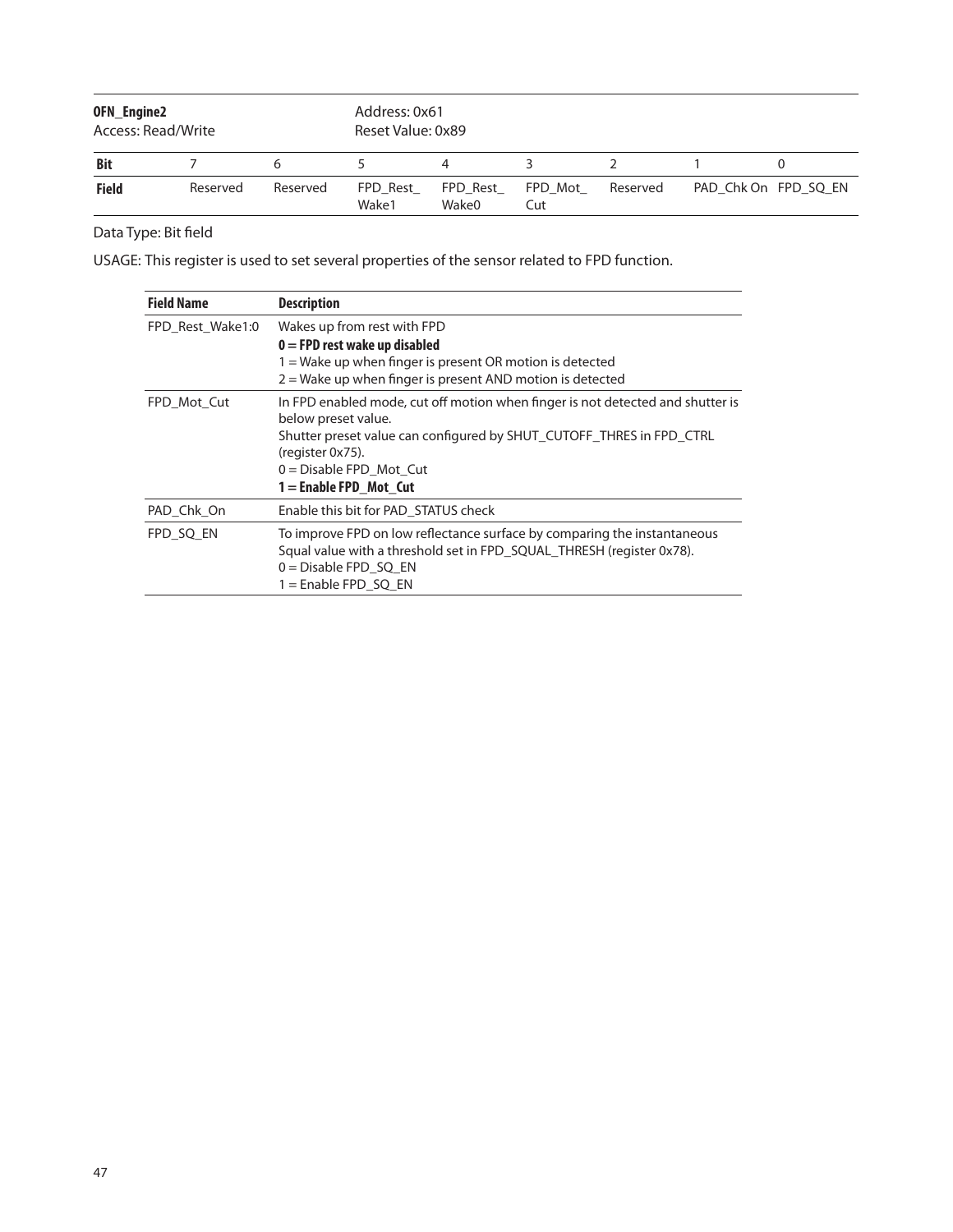| <b>Resolution</b><br>Access: Read/Write |                 |                      | Address: 0x62<br>Reset Value: 0x32 |          |             |                  |                  |            |  |
|-----------------------------------------|-----------------|----------------------|------------------------------------|----------|-------------|------------------|------------------|------------|--|
| Bit                                     |                 |                      |                                    |          |             |                  |                  |            |  |
| <b>Field</b>                            | <b>WakeRES3</b> | WakeRES <sub>2</sub> | WakeRES <sub>1</sub>               | WakeRESo | <b>RES3</b> | RES <sub>2</sub> | RES <sub>1</sub> | <b>RES</b> |  |

USAGE: This register is used to set several properties of the sensor.

| <b>Field Name</b>      | <b>Description</b>                                                                                                                                                                                                                                                                                                                                                                                                                                                                                                                                                                                                                                                                                   |
|------------------------|------------------------------------------------------------------------------------------------------------------------------------------------------------------------------------------------------------------------------------------------------------------------------------------------------------------------------------------------------------------------------------------------------------------------------------------------------------------------------------------------------------------------------------------------------------------------------------------------------------------------------------------------------------------------------------------------------|
| WakeRES <sub>3:0</sub> | Sets resolution when sensor wakes up from rest modes. Effective only when<br>speed switching is enabled.<br>0x00:125 cpi 0x05:1250 cpi<br>0x01:250 cpi<br>$0x02:500$ cpi<br>$0x03:750$ cpi<br>0x04:1000 cpi                                                                                                                                                                                                                                                                                                                                                                                                                                                                                          |
| RES <sub>3:0</sub>     | Sets resolution of sensor.<br>0x00:125 cpi 0x05:1250 cpi<br>0x01:250 cpi<br>0x02:500 cpi<br>0x03:750 cpi<br>0x04:1000 cpi                                                                                                                                                                                                                                                                                                                                                                                                                                                                                                                                                                            |
|                        | If speed switching is enabled and both LOW_DPI_ON and HIGH_DPI_ON bits in<br>register 0x63 are enabled or set to '1', resolution is automatically switched from<br>250-500-750-1000-1250.<br>Note: Reading this RES3:0 bit during speed switching mode provides readback<br>of the instantaneous resolution that corresponds to speed detected based on<br>the thresholds set in Speed_STXX. To test the presence of 5 levels switching<br>by reading RES3:0 of this register, first try reducing the Speed_STXX threshold<br>before setting it back to the desired speed threshold. If speed switching is dis-<br>abled, this register can be set to any of the available settings from 0x0 to 0x5. |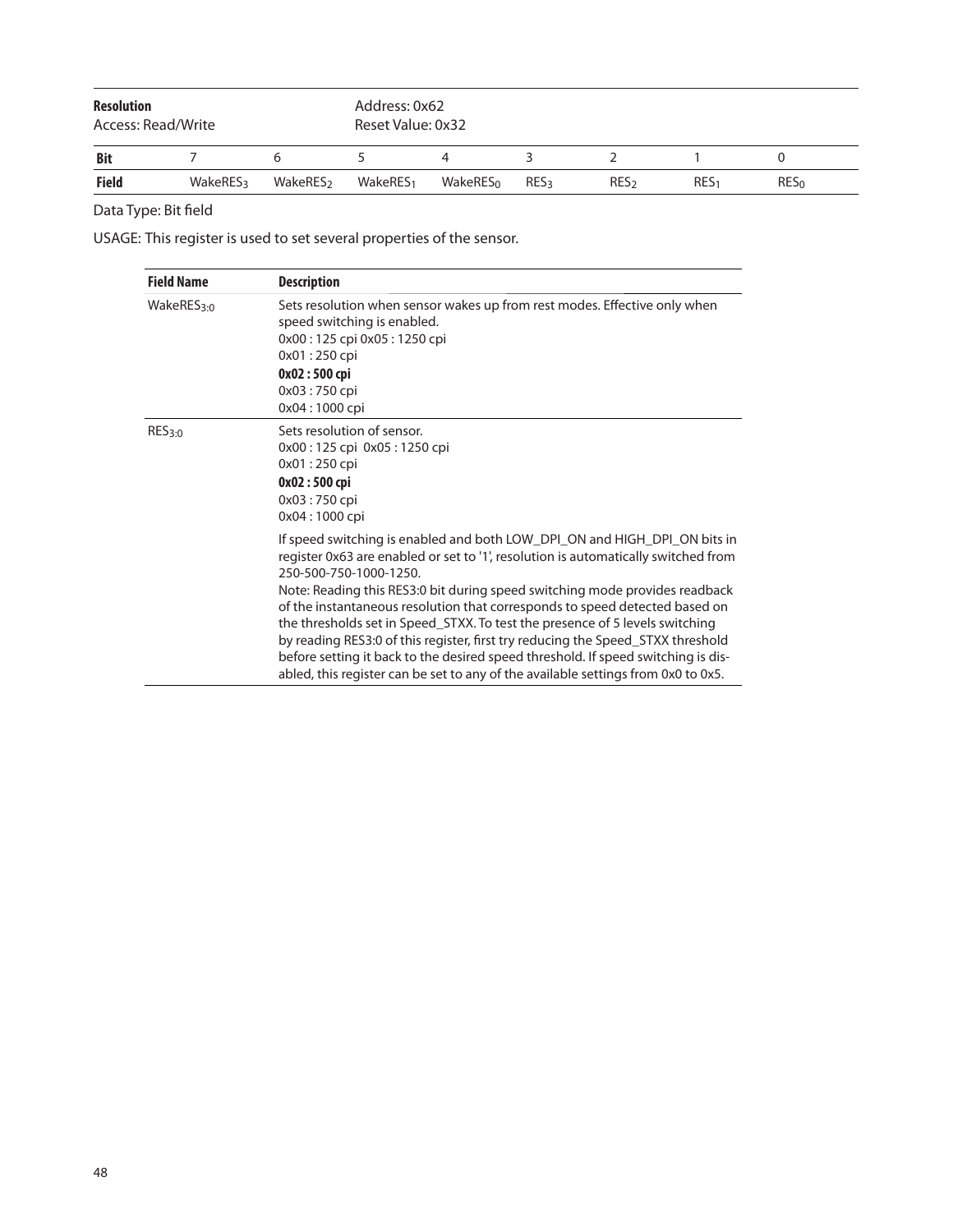| Speed_Ctrl<br>Access: Read/Write |        |   | Address: 0x63<br>Reset Value: 0x0E |   |  |                                                                |             |  |
|----------------------------------|--------|---|------------------------------------|---|--|----------------------------------------------------------------|-------------|--|
| <b>Bit</b>                       |        | h | 4                                  | 3 |  |                                                                |             |  |
| <b>Field</b>                     | SEL XY |   |                                    |   |  | XY scale2 XY scale1 XY scale0 SP IntVal1 SP IntVal0 LOW DPI ON | HIGH DPI ON |  |

USAGE: This register is used to set several properties of the sensor.

| <b>Field Name</b> | <b>Description</b>                                                                                                                      |
|-------------------|-----------------------------------------------------------------------------------------------------------------------------------------|
| Sel XY            | Select X or Y scale<br>$0 =$ Enable X scale<br>$1 =$ Enable Y scale                                                                     |
| XY scale 2:0      | Set scaling factor<br>$0 = 0\%$<br>$4 = 50%$<br>$1 = 12.5\%$ 5 = 62.5%<br>$2 = 25\%$ 6 = 75%<br>$3 = 37.5\%$ 7 = 87.5%                  |
| SPIntVal 1:0      | Speed switching checking interval<br>0x00:4ms<br>0x01:8ms<br>$0x02:12 \text{ ms}$<br>0x03:16 ms                                         |
| LOW DPI ON        | $0 = Disable extra low DPL$<br>1= Enable extra low DPI on top of 3-steps switching.<br>Default 3-step speed switching (low, mid, high). |
| HIGH DPI ON       | 0=Disable extra high DPI.<br>1= Enable extra high DPI on top of 3-steps switching.<br>Default 3-step speed switching (low, mid, high).  |

| Speed_ST12<br>Access: Read/Write |  |  | Address: 0x64<br>Reset Value: 0x08 |  |  |  |  |  |
|----------------------------------|--|--|------------------------------------|--|--|--|--|--|
| <b>Bit</b>                       |  |  |                                    |  |  |  |  |  |
| Field                            |  |  |                                    |  |  |  |  |  |

Data Type: Bit field

USAGE: This register is used to set several speed switching properties of the sensor.

| <b>Field Name</b> | <b>Description</b>                                                                                                                 |
|-------------------|------------------------------------------------------------------------------------------------------------------------------------|
| ST7:0             | Sets resolution switching from step 1 to 2. Write in hexadecimal value.<br>Formula (in decimal) = Velocity (inch per second) $* 8$ |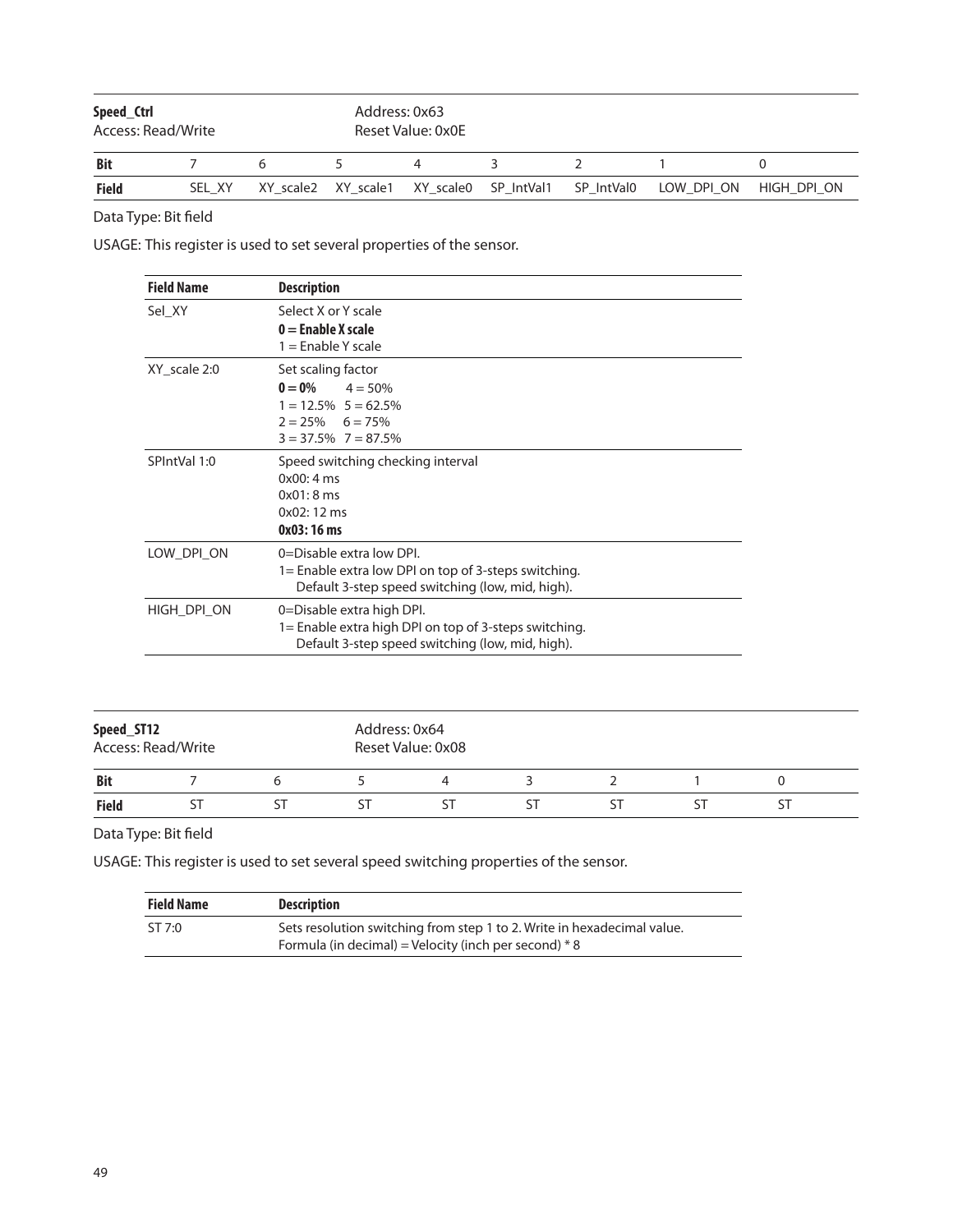| Speed_ST21<br>Access: Read/Write |  |  |    | Address: 0x65<br>Reset Value: 0x06 |  |  |  |  |  |  |
|----------------------------------|--|--|----|------------------------------------|--|--|--|--|--|--|
| <b>Bit</b>                       |  |  |    |                                    |  |  |  |  |  |  |
| Field                            |  |  | וכ |                                    |  |  |  |  |  |  |

USAGE: This register is used to set several speed switching properties of the sensor.

| <b>Field Name</b> | <b>Description</b>                                                      |
|-------------------|-------------------------------------------------------------------------|
| ST7:0             | Sets resolution switching from step 2 to 1. Write in hexadecimal value. |
|                   | Formula (in decimal) = Velocity (inch per second) $* 8$                 |

| Speed_ST23<br>Access: Read/Write |  |  | Address: 0x66<br>Reset Value: 0x40 |  |  |  |  |  |  |
|----------------------------------|--|--|------------------------------------|--|--|--|--|--|--|
| <b>Bit</b>                       |  |  |                                    |  |  |  |  |  |  |
| <b>Field</b>                     |  |  |                                    |  |  |  |  |  |  |

Data Type: Bit field

USAGE: This register is used to set several speed switching properties of the sensor.

| <b>Field Name</b> | <b>Description</b>                                                                                                                 |
|-------------------|------------------------------------------------------------------------------------------------------------------------------------|
| ST 7:0            | Sets resolution switching from step 2 to 3. Write in hexadecimal value.<br>Formula (in decimal) = Velocity (inch per second) $* 8$ |

| OFN_Speed_ST32<br>Access: Read/Write |  |  | Address: 0x67<br>Reset Value: 0x08 |  |  |  |  |  |  |
|--------------------------------------|--|--|------------------------------------|--|--|--|--|--|--|
| <b>Bit</b>                           |  |  |                                    |  |  |  |  |  |  |
| Field                                |  |  |                                    |  |  |  |  |  |  |

# Data Type: Bit field

USAGE: This register is used to set several speed switching properties of the sensor.

| <b>Field Name</b> | <b>Description</b>                                                                                                                 |
|-------------------|------------------------------------------------------------------------------------------------------------------------------------|
| STZ:0             | Sets resolution switching from step 3 to 2. Write in hexadecimal value.<br>Formula (in decimal) = Velocity (inch per second) $* 8$ |

| OFN_Speed_ST34<br>Access: Read/Write |  |  | Address: 0x68<br>Reset Value: 0x48 |  |  |  |  |  |  |
|--------------------------------------|--|--|------------------------------------|--|--|--|--|--|--|
| <b>Bit</b>                           |  |  |                                    |  |  |  |  |  |  |
| <b>Field</b>                         |  |  |                                    |  |  |  |  |  |  |

Data Type: Bit field

USAGE: This register is used to set several speed switching properties of the sensor.

| <b>Field Name</b> | <b>Description</b>                                                      |
|-------------------|-------------------------------------------------------------------------|
| STZ:0             | Sets resolution switching from step 3 to 4. Write in hexadecimal value. |
|                   | Formula (in decimal) = Velocity (inch per second) $* 8$                 |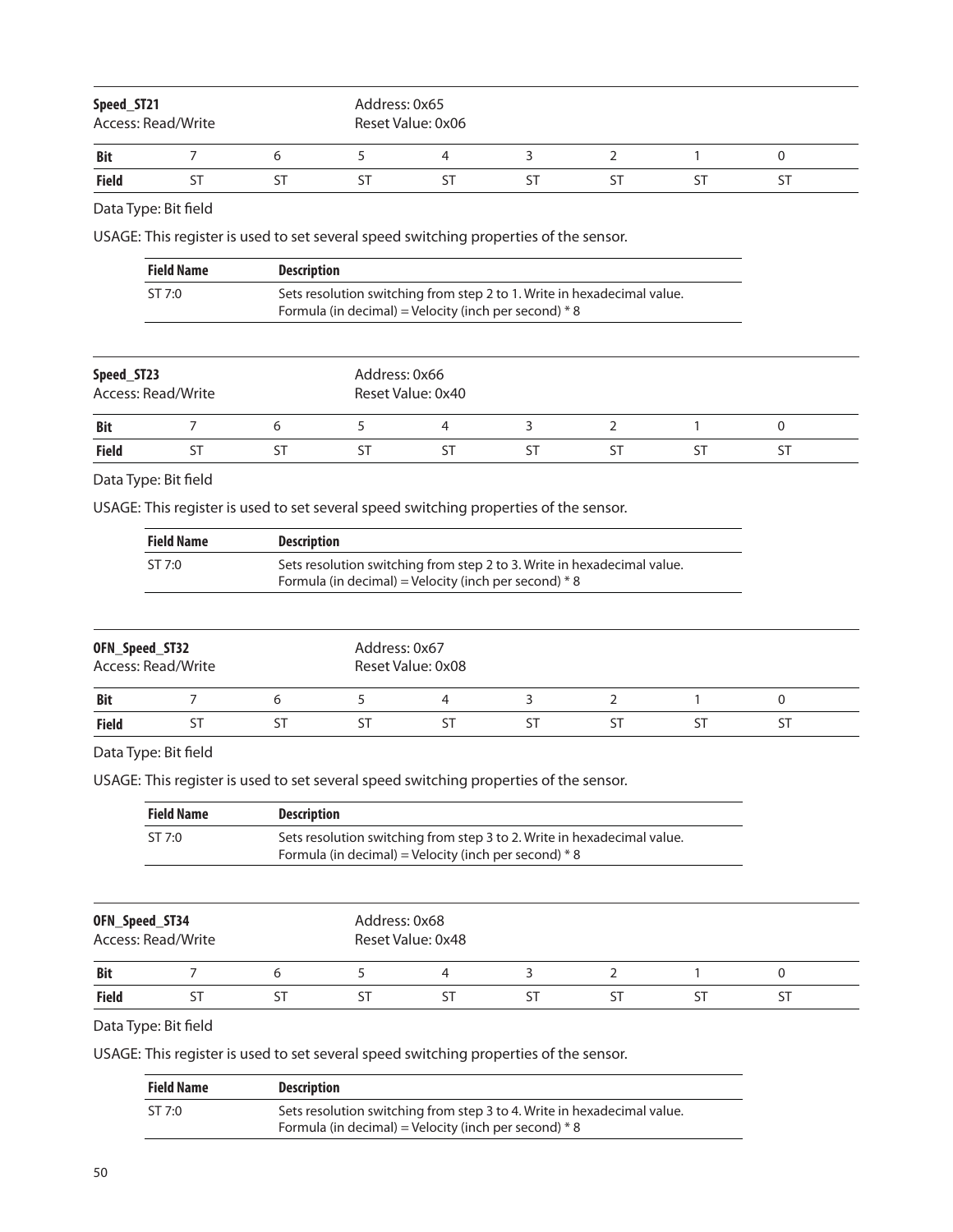| Speed_ST43<br>Access: Read/Write |  | Address: 0x69<br>Reset Value: 0x0a |  |  |  |  |  |  |
|----------------------------------|--|------------------------------------|--|--|--|--|--|--|
| <b>Bit</b>                       |  |                                    |  |  |  |  |  |  |
| <b>Field</b>                     |  |                                    |  |  |  |  |  |  |

USAGE: This register is used to set several speed switching properties of the sensor.

| <b>Field Name</b> | <b>Description</b>                                                                                                                 |
|-------------------|------------------------------------------------------------------------------------------------------------------------------------|
| ST 7:0            | Sets resolution switching from step 4 to 3. Write in hexadecimal value.<br>Formula (in decimal) = Velocity (inch per second) $* 8$ |

| Speed_ST45<br>Access: Read/Write |  |  | Address: 0x6a<br>Reset Value: 0x50 |  |  |  |  |  |  |
|----------------------------------|--|--|------------------------------------|--|--|--|--|--|--|
| <b>Bit</b>                       |  |  |                                    |  |  |  |  |  |  |
| <b>Field</b>                     |  |  |                                    |  |  |  |  |  |  |

Data Type: Bit field

USAGE: This register is used to set several speed switching properties of the sensor.

| <b>Field Name</b> | <b>Description</b>                                                                                                                 |
|-------------------|------------------------------------------------------------------------------------------------------------------------------------|
| ST 7:0            | Sets resolution switching from step 4 to 5. Write in hexadecimal value.<br>Formula (in decimal) = Velocity (inch per second) $* 8$ |

| Speed_ST54<br>Access: Read/Write |  |     | Address: 0x6b<br>Reset Value: 0x48 |  |  |  |  |  |  |  |
|----------------------------------|--|-----|------------------------------------|--|--|--|--|--|--|--|
| <b>Bit</b>                       |  |     |                                    |  |  |  |  |  |  |  |
| <b>Field</b>                     |  | \ I |                                    |  |  |  |  |  |  |  |

Data Type: Bit field

USAGE: This register is used to set several speed switching properties of the sensor.

| <b>Field Name</b> | <b>Description</b>                                                      |
|-------------------|-------------------------------------------------------------------------|
| ST 7:0            | Sets resolution switching from step 5 to 4. Write in hexadecimal value. |
|                   | Formula (in decimal) = Velocity (inch per second) $* 8$                 |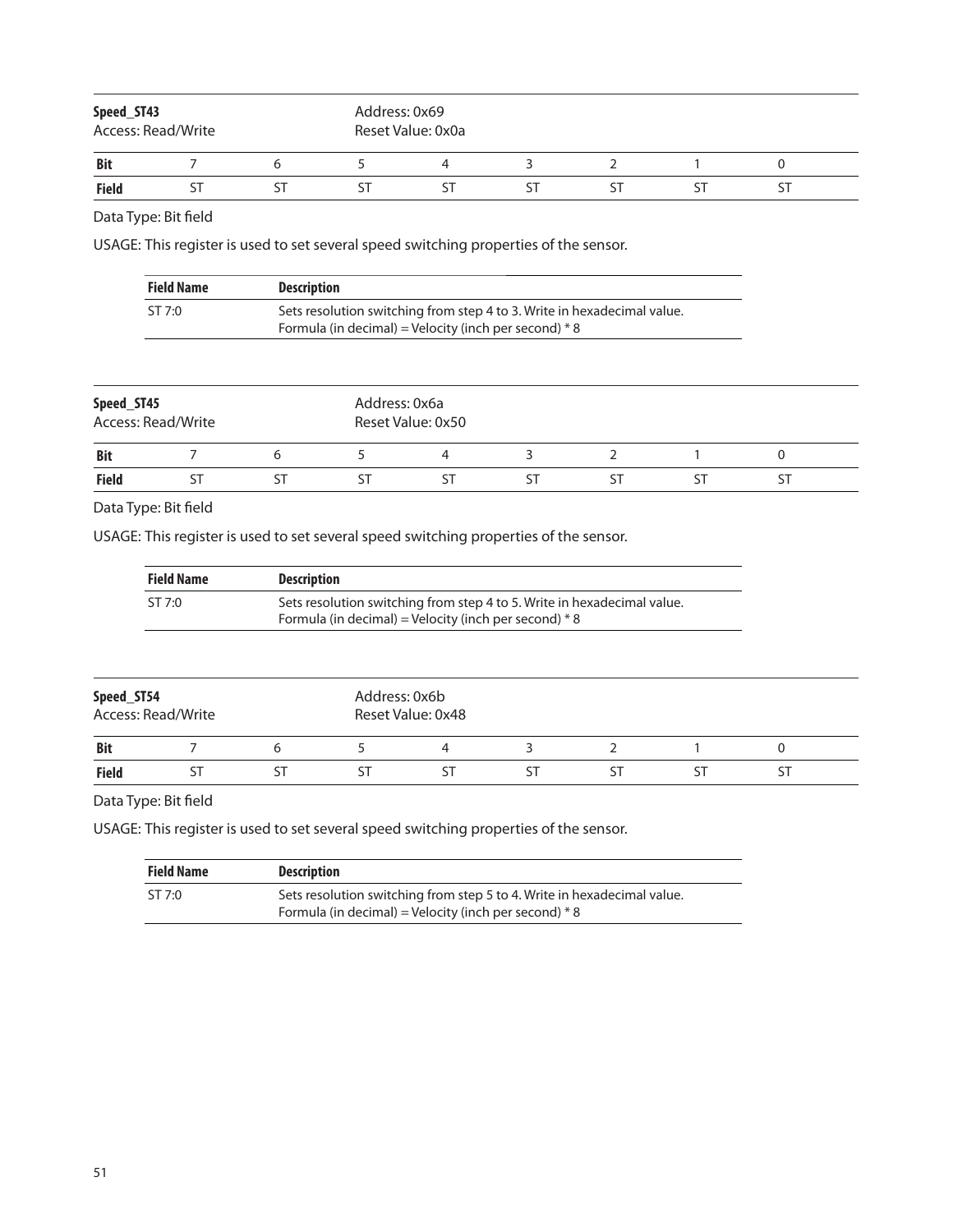| <b>GPIO CTRL</b><br>Access: Read/Write |                           |          | Address: 0x6c<br>Reset Value: 0x80 |               |               |                                  |          |          |  |
|----------------------------------------|---------------------------|----------|------------------------------------|---------------|---------------|----------------------------------|----------|----------|--|
| <b>Bit</b>                             |                           |          |                                    | 4             |               |                                  |          |          |  |
| <b>Field</b>                           | <b>GPIO</b><br>Active Set | Reserved | <b>GPIO</b><br>Mode <sub>5</sub>   | gpio<br>Mode4 | PWM<br>Thres3 | <b>PWM</b><br>Thres <sub>2</sub> | PWM Sel1 | PWM Sel0 |  |

USAGE: This register is used to set GPIO and PWM control.

| <b>Field Name</b> | <b>Description</b>                                                                                                                                                                       |
|-------------------|------------------------------------------------------------------------------------------------------------------------------------------------------------------------------------------|
| GPIO Active Set   | $0 =$ GPIO is active LOW output<br>$1 = 6P10$ is active HIGH output                                                                                                                      |
| GPIO Mode5:4      | $0 =$ Output FPD<br>$1 =$ Output PWM<br>$2$ = Mechanical button input                                                                                                                    |
| PWM_Thres3:2      | Start PWM only when Delta $X +$ Delta $Y$ is greater than threshold in Speed<br>mode (Speed bit below).<br>$0 =$ delta $> 0$<br>$1 =$ delta > 8<br>$2 =$ delta $> 16$<br>$3 =$ delta >24 |
| PWM Sel1:0        | $0 =$ Finger On/Off, light up in 1 sec<br>$1 =$ Finger On/Off, light up in 2 sec<br>$2 =$ Finger On/Off, light up in 3 sec<br>$3 = Speed$                                                |

| AD_CTRL<br>Access: Read/Write |  |  |          | Address: 0x6d<br>Reset Value: 0xc4 |                      |                      |                |                      |  |  |  |
|-------------------------------|--|--|----------|------------------------------------|----------------------|----------------------|----------------|----------------------|--|--|--|
| <b>Bit</b>                    |  |  |          | 4                                  |                      |                      |                |                      |  |  |  |
| <b>Field</b>                  |  |  | Reserved | Reserved                           | ST HIGH <sub>3</sub> | ST HIGH <sub>2</sub> | $ST$ HIGH $_1$ | ST HIGH <sub>0</sub> |  |  |  |

Data Type: Bit field

USAGE: This register is used to control Assert De-assert. Must write 1to bit 7 and 6.

| <b>Field Name</b>      | <b>Description</b>                                                          |
|------------------------|-----------------------------------------------------------------------------|
| ST HIGH <sub>3:0</sub> | High speed definition.                                                      |
|                        | Any steps equal to or above this setting will use high speed A/D threshold. |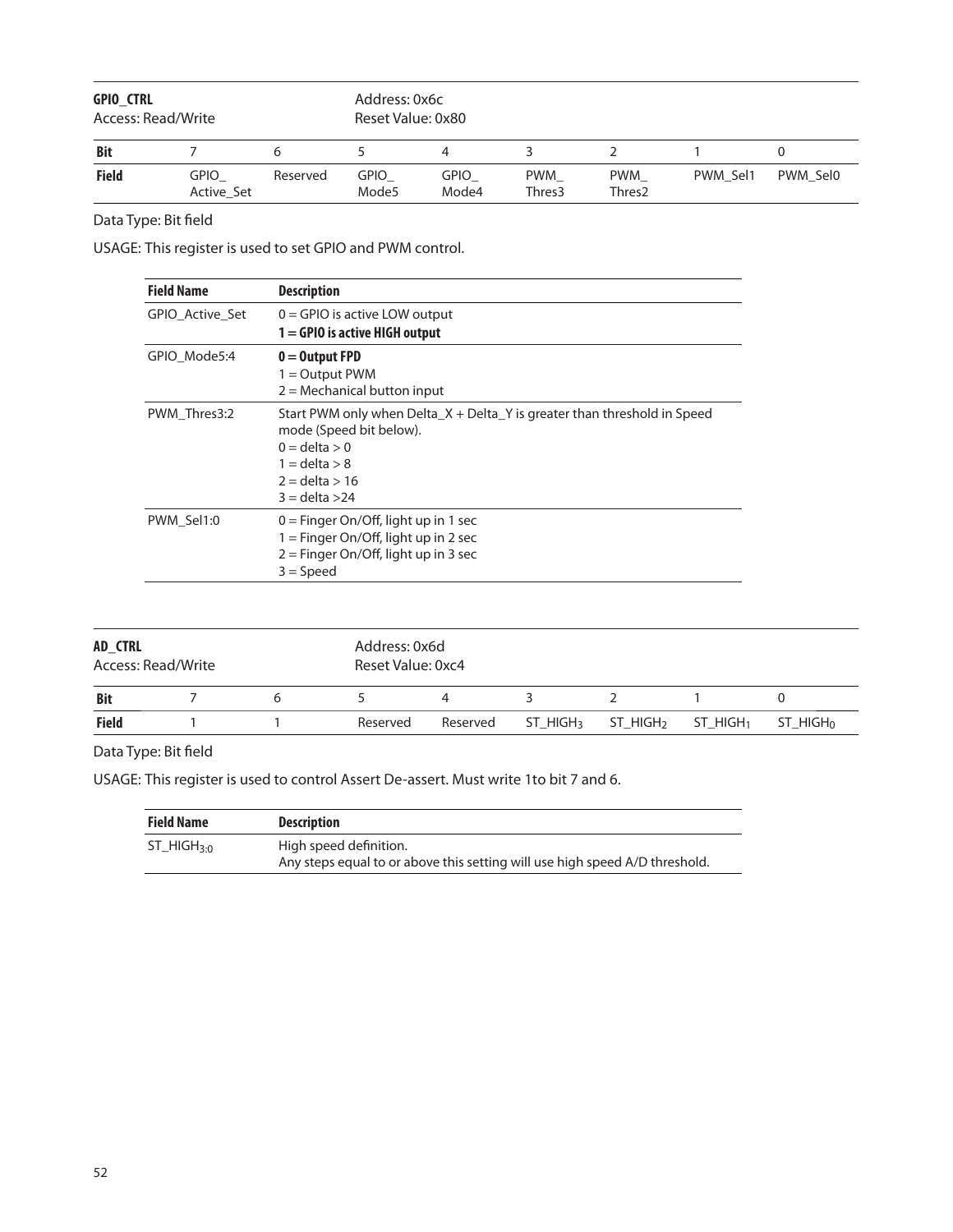| AD_ATH_HIGH<br>Access: Read/Write |       |       | Address: 0x6e<br>Reset Value: 0x3a |       |       |       |       |       |  |
|-----------------------------------|-------|-------|------------------------------------|-------|-------|-------|-------|-------|--|
| Bit                               |       | h     |                                    | 4     |       |       |       |       |  |
| <b>Field</b>                      | ATH H | ATH H | ATH H                              | ATH H | ATH H | ATH H | ATH H | ATH H |  |

USAGE: This register is used to set HIGH speed Assert shutter threshold.

| <b>Field Name</b> | <b>Description</b>                                                                                                                                                                                         |
|-------------------|------------------------------------------------------------------------------------------------------------------------------------------------------------------------------------------------------------|
| ATH H 7:0         | Sets HIGH speed assert threshold. Write in hexadecimal value.<br>Formula (in decimal) = Shutter value / 8.<br>It is recommended to have hysteresis of 60 to 100 between assert and<br>de-assert threshold. |

| AD_DTH_HIGH<br>Access: Read/Write |       |       | Address: 0x6f<br>Reset Value: 0x40 |       |       |       |       |       |  |
|-----------------------------------|-------|-------|------------------------------------|-------|-------|-------|-------|-------|--|
| <b>Bit</b>                        |       |       |                                    |       |       |       |       |       |  |
| <b>Field</b>                      | DTH H | DTH H | DTH H                              | DTH H | DTH H | DTH H | DTH H | DTH H |  |

# Data Type: Bit field

USAGE: This register is used to set HIGH speed De-assert shutter threshold.

| <b>Field Name</b><br><b>Description</b>                                        |                                                                                                                                          |
|--------------------------------------------------------------------------------|------------------------------------------------------------------------------------------------------------------------------------------|
| DTH H 7:0<br>Formula (in decimal) = Shutter value / 8.<br>de-assert threshold. | Sets HIGH speed de-assert threshold. Write in hexadecimal value.<br>It is recommended to have hysteresis of 60 to 100 between assert and |

| AD_ATH_LOW<br>Access: Read/Write |       |       | Address: 0x70<br>Reset Value: 0x35 |       |       |       |       |       |  |
|----------------------------------|-------|-------|------------------------------------|-------|-------|-------|-------|-------|--|
| <b>Bit</b>                       |       |       |                                    | 4     |       |       |       |       |  |
| <b>Field</b>                     | ATH L | ATH L | ATH L                              | ATH L | ATH L | ATH L | ATH L | ATH L |  |

Data Type: Bit field

USAGE: This register is used to set LOW speed Assert shutter threshold.

| <b>Field Name</b> | <b>Description</b>                                                                                                                                                                                        |
|-------------------|-----------------------------------------------------------------------------------------------------------------------------------------------------------------------------------------------------------|
| ATH L 7:0         | Sets LOW speed assert threshold. Write in hexadecimal value.<br>Formula (in decimal) = Shutter value / 8.<br>It is recommended to have hysteresis of 60 to 100 between assert and<br>de-assert threshold. |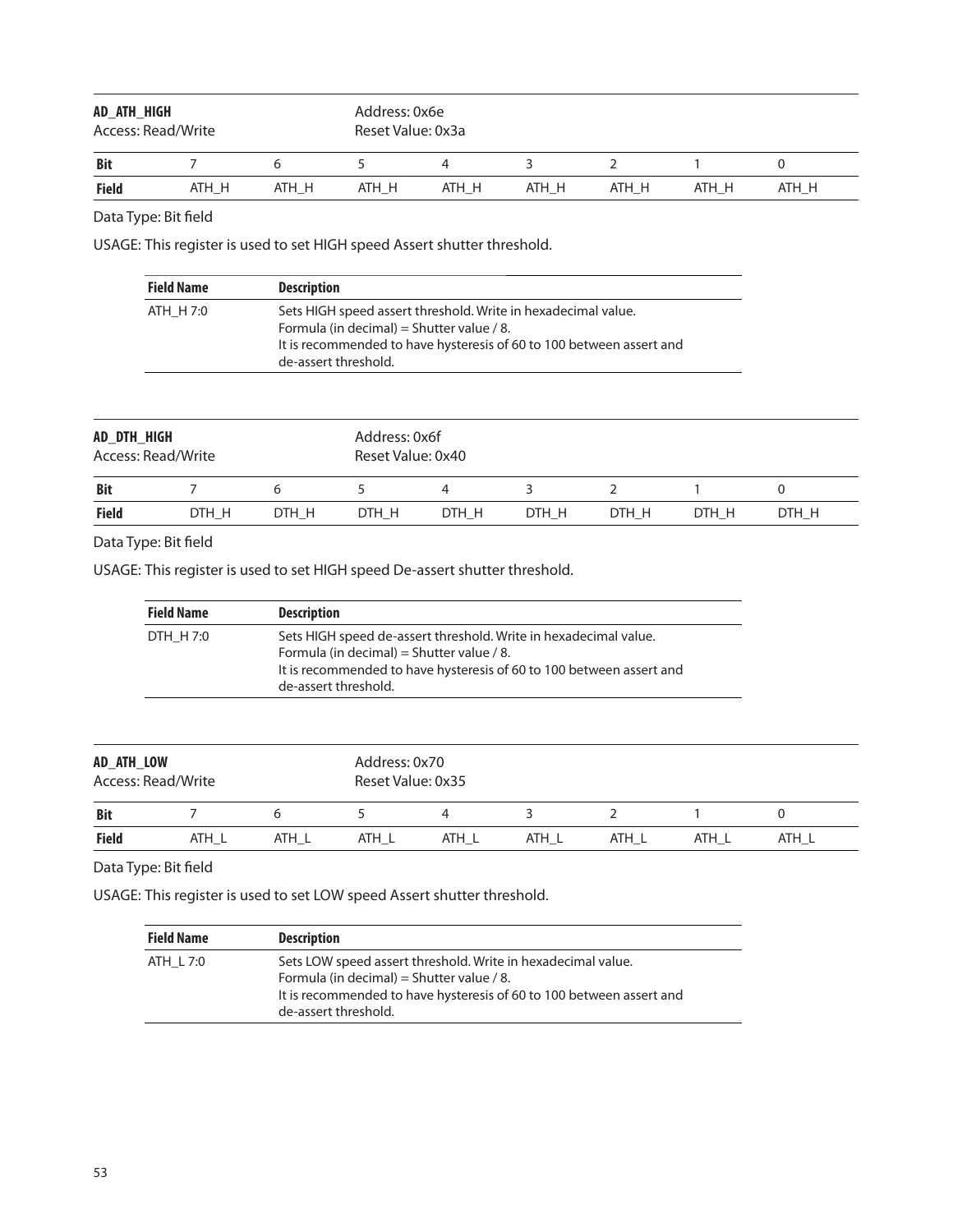| AD DTH LOW<br>Access: Read/Write |       |       | Address: 0x71<br>Reset Value: 0x3b |       |       |       |       |       |  |
|----------------------------------|-------|-------|------------------------------------|-------|-------|-------|-------|-------|--|
| <b>Bit</b>                       |       |       |                                    |       |       |       |       |       |  |
| <b>Field</b>                     | DTH L | DTH L | DTH L                              | DTH L | DTH L | DTH L | DTH L | DTH L |  |

USAGE: This register is used to set LOW speed De-assert shutter threshold.

| <b>Field Name</b> | <b>Description</b>                                                                                                                                                                   |
|-------------------|--------------------------------------------------------------------------------------------------------------------------------------------------------------------------------------|
| DTH L 7:0         | Sets LOW speed de-assert threshold. Write in hexadecimal value.<br>Formula (in decimal) = Shutter value / 8.<br>It is recommended to have hysteresis of 60 to 100 between assert and |
|                   | de-assert threshold.                                                                                                                                                                 |

| <b>QUANTIZE CTRL</b><br>Access: Read/Write |       |           | Address: 0x72<br>Reset Value: 0x99 |                     |       |                     |                       |                     |  |
|--------------------------------------------|-------|-----------|------------------------------------|---------------------|-------|---------------------|-----------------------|---------------------|--|
| <b>Bit</b>                                 |       |           |                                    | 4                   |       |                     |                       |                     |  |
| <b>Field</b>                               | YO ON | YQ $DIV6$ | YQ DIV <sub>5</sub>                | YQ DIV <sub>4</sub> | XQ ON | XQ DIV <sub>2</sub> | $XO$ DIV <sub>1</sub> | XO DIV <sub>0</sub> |  |

Data Type: Bit field

USAGE: This register is used to set quatization for Delta\_X and Delta\_Y. If both X and Y quantization modes are on, then only largest quantized X or Y will be reported.

| <b>Field Name</b>       | <b>Description</b>                                                   |
|-------------------------|----------------------------------------------------------------------|
| YO ON                   | $0 = Y$ quantization off<br>$1 = Y$ quantization On                  |
| YQ $DIV_{6:4}$          | Quantization factor $2^{YQ_DIV}$ . Reported YQ = DY / $2^{YQ_DIV}$   |
| XO ON                   | $0 = X$ quantization off<br>$1 = X$ quantization On                  |
| $XQ$ DIV <sub>2:0</sub> | Quantization factor $2^{XQ_DIV}$ . Reported $XQ = DX / 2^{XQ_DIV}$ . |

| <b>XYQ THRESH</b><br>Access: Read/Write |          |          | Address: 0x73<br>Reset Value: 0x02 |          |          |       |                    |             |  |
|-----------------------------------------|----------|----------|------------------------------------|----------|----------|-------|--------------------|-------------|--|
| <b>Bit</b>                              |          |          |                                    | 4        |          |       |                    |             |  |
| <b>Field</b>                            | Reserved | Reserved | Reserved                           | Reserved | Reserved | XYO M | XYQ C <sub>1</sub> | $XYQ$ $C_0$ |  |

#### Data Type: Bit field

USAGE: This register is used to set quatization gradient for DeltaX and DeltaY.

| <b>Field Name</b> | <b>Description</b>                                                |  |
|-------------------|-------------------------------------------------------------------|--|
| XYQ M             | Gradient of linear region<br>$0 =$ Gradient 1<br>$1 =$ Gradient 2 |  |
| $XYQ$ $C_{10}$    | Indicates the offset of linear region (max of $C = 3$ or 0x03)    |  |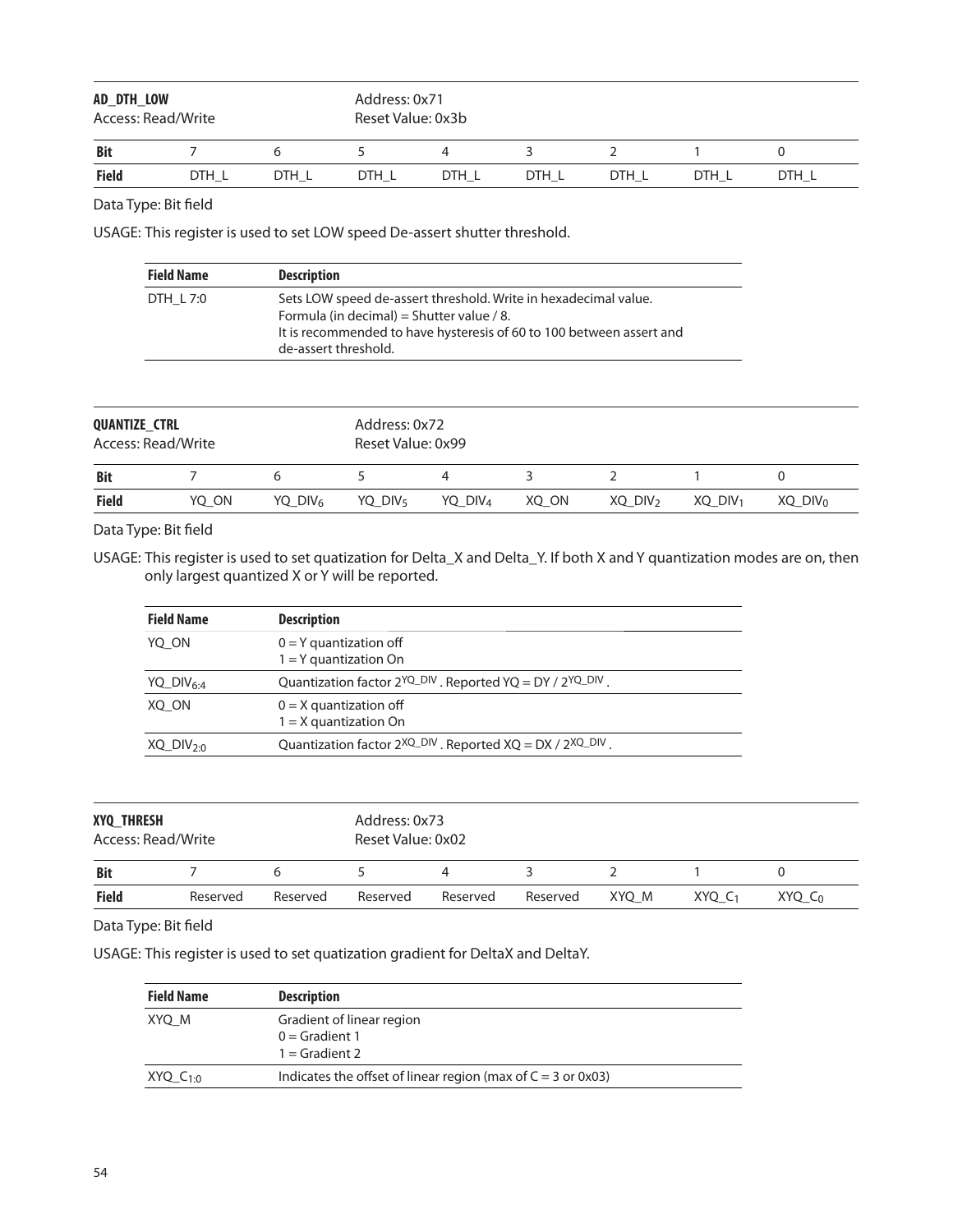| <b>MOTION CTRL</b><br>Access: Read/Write |          |          | Address: 0x74<br>Reset Value: 0x00 |          |          |                      |                      |                      |  |
|------------------------------------------|----------|----------|------------------------------------|----------|----------|----------------------|----------------------|----------------------|--|
| <b>Bit</b>                               |          |          |                                    | 4        |          |                      |                      |                      |  |
| <b>Field</b>                             | Reserved | Reserved | Reserved                           | Reserved | Reserved | Motion<br>Int Thres2 | Motion<br>Int Thres1 | Motion<br>Int Thres0 |  |

USAGE: This register is used to control Motion interrupt.

| <b>Field Name</b> | <b>Description</b>                                                 |
|-------------------|--------------------------------------------------------------------|
| Motion Int        | Motion interrupt threshold                                         |
| Thres2:0          | Only trigger Motion Interrupt if Delta $X +$ Delta $Y >$ Threshold |

| <b>FPD CTRL</b>    |                    |          | Address: 0x75     |          |                   |                   |         |                   |  |
|--------------------|--------------------|----------|-------------------|----------|-------------------|-------------------|---------|-------------------|--|
| Access: Read/Write |                    |          | Reset Value: 0xfa |          |                   |                   |         |                   |  |
| <b>Bit</b>         |                    |          |                   |          |                   |                   |         |                   |  |
| <b>Field</b>       | Shut Cut           | Shut Cut | Shut Cut          | Shut Cut | FPD On            | FPD On            | FPD Off | FPD Off           |  |
|                    | Thres <sub>7</sub> | Thres6   | Thres5            | Thres4   | Hyst <sub>3</sub> | Hyst <sub>2</sub> | Hyst1   | Hyst <sub>0</sub> |  |

#### Data Type: Bit field

USAGE: This register is used to set sensor FPD control.

| <b>Field Name</b> | <b>Description</b>                                                                                                                       |
|-------------------|------------------------------------------------------------------------------------------------------------------------------------------|
| Shut Cut Thres7:4 | Motion is cut off when shutter value is less than threshold. Valid only when<br>FPD Mot Cutoff is enabled.<br>Units are multiple of 256. |
| FPD On Hyst3:2    | Hysteresis counter for finger on                                                                                                         |
| FPD Off Hyst1:0   | Hysteresis counter for finger off                                                                                                        |

| <b>FPD THRESH</b><br>Access: Read/Write |       |       |       | Address: 0x76<br>Reset Value: 0x1c |       |       |       |       |  |  |
|-----------------------------------------|-------|-------|-------|------------------------------------|-------|-------|-------|-------|--|--|
| <b>Bit</b>                              |       |       |       |                                    |       |       |       |       |  |  |
| <b>Field</b>                            | FPD T | FPD T | FPD T | FPD T                              | FPD T | FPD T | FPD T | FPD T |  |  |

Data Type: Bit field

USAGE: This register is used to set the sensitivity of FPD. See OFN A350 Firmware Guide for more information on FPD operation and thresholds setting.

| <b>Field Name</b> | <b>Description</b>                  |
|-------------------|-------------------------------------|
| FPD T7:0          | Threshold to compare with FPD Value |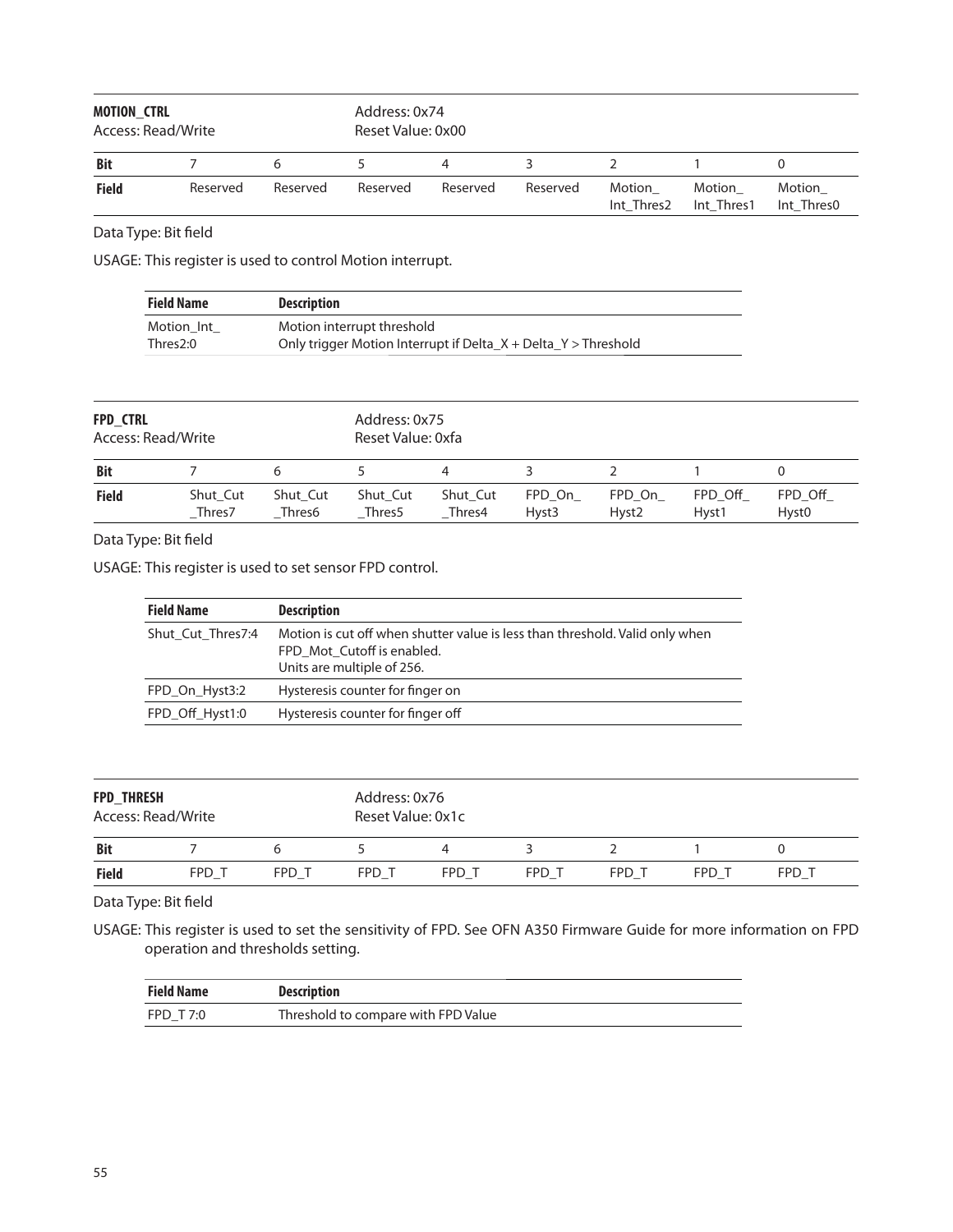| ORIENT_CTRL<br>Access: Read/Write |         | Address: 0x77<br>Reset Value: 0x00 |       |          |          |          |          |          |
|-----------------------------------|---------|------------------------------------|-------|----------|----------|----------|----------|----------|
| <b>Bit</b>                        |         | h                                  |       | 4        |          |          |          |          |
| <b>Field</b>                      | XY SWAP | Y INV                              | X INV | Reserved | Reserved | Reserved | Reserved | Reserved |

USAGE: This register is used to configure Delta\_X and Delta\_Y reporting direction with respect to sensor orientation

| <b>Field Name</b> | <b>Description</b>                                                                                                          |
|-------------------|-----------------------------------------------------------------------------------------------------------------------------|
| XY SWAP           | $0 =$ Normal sensor reporting of Delta X, Delta Y. (default)<br>1 = Swap data of Delta_X to Delta_Y and Delta_Y to Delta_X. |
| Y INV             | $0 =$ Normal sensor reporting of Delta Y. (default)<br>$1 =$ Invert data of Delta Y only.                                   |
| X INV             | $0 =$ Normal sensor reporting of Delta X. (default)<br>$1 =$ Invert data of Delta_X only.                                   |

| <b>FPD SQUAL THRESH</b><br>Access: Read/Write |         |         | Address: 0x78<br>Reset Value: 0x40 |         |         |         |         |         |  |
|-----------------------------------------------|---------|---------|------------------------------------|---------|---------|---------|---------|---------|--|
| <b>Bit</b>                                    |         |         |                                    |         |         |         |         |         |  |
| <b>Field</b>                                  | FPD S T | FPD S T | FPD S T                            | FPD S T | FPD S T | FPD S T | FPD S T | FPD S T |  |

Data Type: Bit field

USAGE: This register is to set the FPD Squal Threshold. It is used when bit 0 (FPD\_SQ\_EN bit) of OFN\_Engine2 (0x61) is enabled for low reflectance surface navigation.

| Field Name | <b>Description</b>                               |
|------------|--------------------------------------------------|
| FPD S T    | Squal FPD Threshold to compare with Squal values |

| <b>FPD VALUE</b><br>Access: Read/Write |        |        | Address: 0x79<br>Reset Value: 0x00 |        |        |        |        |        |  |
|----------------------------------------|--------|--------|------------------------------------|--------|--------|--------|--------|--------|--|
| <b>Bit</b>                             |        |        |                                    | 4      |        |        |        |        |  |
| <b>Field</b>                           | SC Dou | SC Dou | SC Dou                             | SC Dou | SC Dou | SC Dou | SC Dou | SC Dou |  |

Data Type: Bit field

USAGE: This register stores the FPD value that indicates surface reflectivity. Higher FPD value means higher finger or surface reflectivity.

| <b>Field Name</b> | <b>Description</b> |
|-------------------|--------------------|
| FPD VALUE 7:0     | <b>FPD Value</b>   |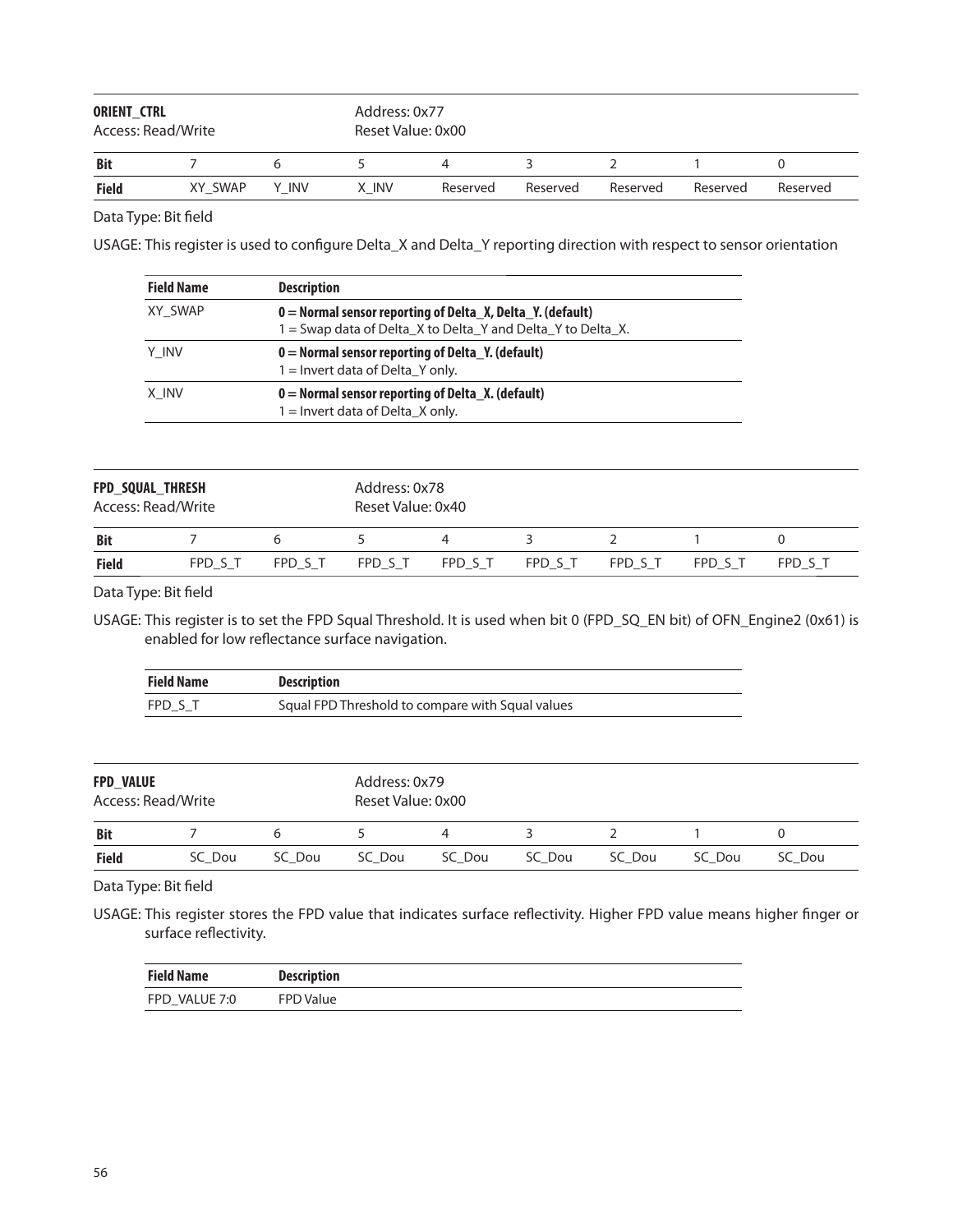| <b>FPD STATUS</b><br>Access: Read |           |   | Address: 0x7a<br>Reset Value: 0x00 |   |                             |                             |                 |        |
|-----------------------------------|-----------|---|------------------------------------|---|-----------------------------|-----------------------------|-----------------|--------|
| <b>Bit</b>                        |           | 6 |                                    | 4 |                             |                             |                 |        |
| <b>Field</b>                      | FPD Hyst7 |   | FPD_Hyst6 FPD_Hyst5 FPD_Hyst4      |   | FPD_SQ<br>Hyst <sub>3</sub> | FPD_SQ<br>Hyst <sub>2</sub> | FPD SQ<br>Hyst1 | FPD On |

USAGE: This register is used to confirm FPD flag and to set FPD hysteresis threshold.

| <b>Field Name</b> | <b>Description</b>                                                                                    |
|-------------------|-------------------------------------------------------------------------------------------------------|
| FPD Hyst7:4       | FPD hysteresis threshold boundary.<br>Actual FPD Hysteresis Threshold = 8 x [FPD_Hyst7:4]             |
| FPD SQ Hyst3:1    | FPD Squal hysteresis threshold boundary.<br>Actual FPD SQ Hysteresis Threshold = 4 x [FPD_SQ_Hyst3:1] |
| FPD On            | $0 =$ finger is not present<br>$1 =$ finger is present                                                |

| SC CTRL<br>Access: Read/Write |          | Address: 0x7b<br>Reset Value: 0x25 |                |                |          |                  |                    |                     |
|-------------------------------|----------|------------------------------------|----------------|----------------|----------|------------------|--------------------|---------------------|
| <b>Bit</b>                    |          |                                    |                | 4              |          |                  |                    | 0                   |
| <b>Field</b>                  | Reserved | TIM Res<br>Th6                     | TIM Res<br>Th5 | TIM Res<br>Th4 | Reserved | Tap+N<br>Hold En | Double<br>Click En | Single_<br>Click En |

Data Type: Bit field

USAGE: This register is used to set sensor soft click.

| <b>Field Name</b> | <b>Description</b>                                      |
|-------------------|---------------------------------------------------------|
| TIM Res Th6:4     | Tap and Hold timer reset threshold                      |
| Tap_N_Hold_En     | $0 =$ Disable Tap and Hold<br>$1 =$ Enable Tap and Hold |
| Double Click En   | $0 = Disable Double$ Click<br>$1 =$ Enable Double Click |
| Single Click En   | $0 =$ Disable Single Click<br>$1 =$ Enable Single Click |

| SC T TAPNHOLD<br>Access: Read/Write |        | Address: 0x7c<br>Reset Value: 0x45 |        |        |        |        |        |        |
|-------------------------------------|--------|------------------------------------|--------|--------|--------|--------|--------|--------|
| <b>Bit</b>                          |        |                                    |        | 4      |        |        |        |        |
| <b>Field</b>                        | SC Dou | SC Dou                             | SC Dou | SC Dou | SC Dou | SC Dou | SC Dou | SC Dou |

Data Type: Bit field

USAGE: This register is used to set the minimum time before Tap N Hold is triggered.

| <b>Field Name</b> | <b>Description</b>                         |
|-------------------|--------------------------------------------|
| SC Dou 7:0        | Sets waiting time to activate Tap and Hold |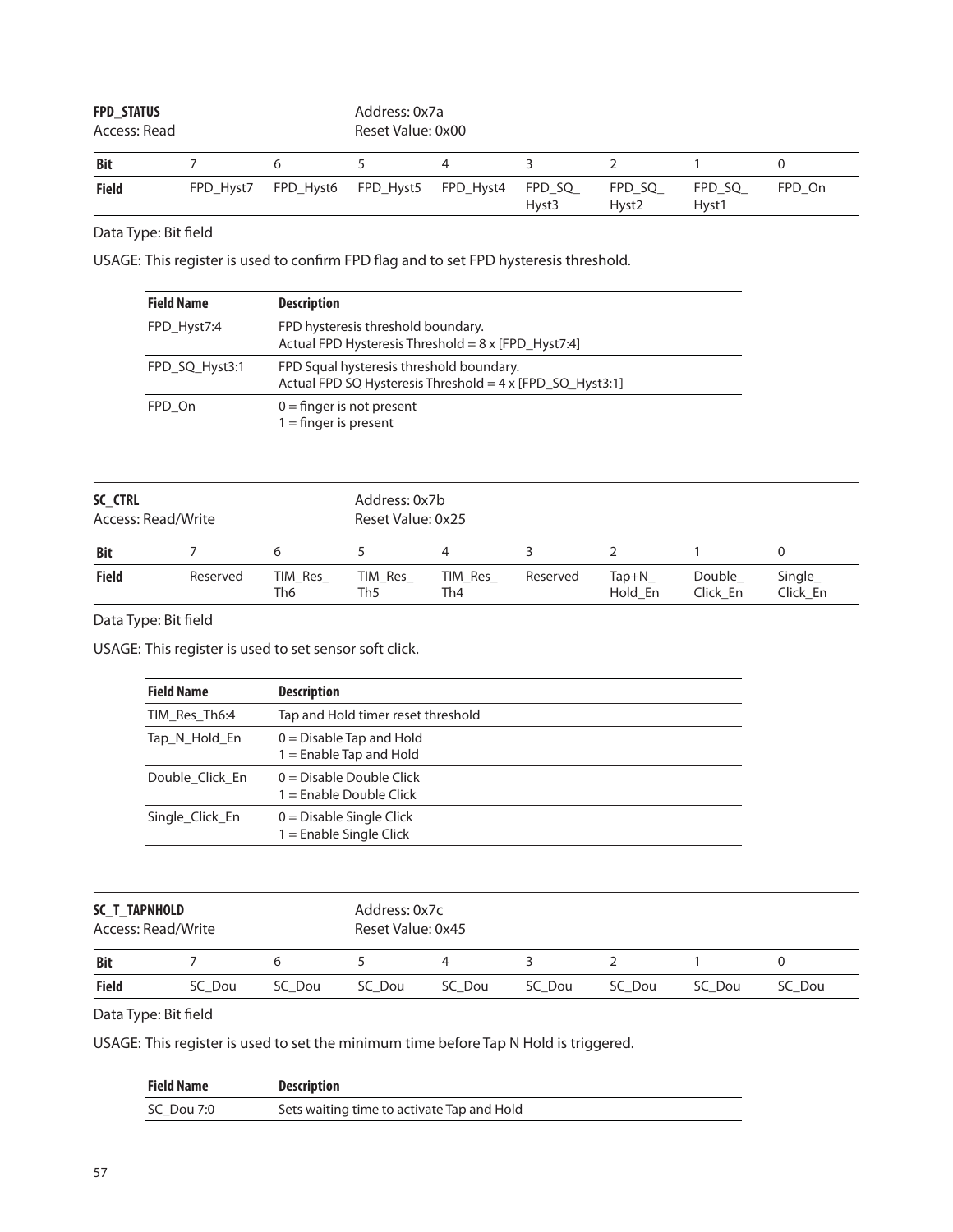| SC_T_DOUBLE<br>Access: Read/Write |        | Address: 0x7d<br>Reset Value: 0x1e |        |        |        |        |        |        |
|-----------------------------------|--------|------------------------------------|--------|--------|--------|--------|--------|--------|
| <b>Bit</b>                        |        | h                                  | $\sim$ | 4      |        |        |        |        |
| <b>Field</b>                      | SC Dou | SC Dou                             | SC Dou | SC Dou | SC Dou | SC Dou | SC Dou | SC Dou |

USAGE: This register is used to set time between first click and second click to trigger double click. Any second successive click within this time will be considered a double click.

| <b>Field Name</b> | <b>Description</b>                                              |
|-------------------|-----------------------------------------------------------------|
| SC Dou 7:0        | Sets waiting time after single click for double click to happen |

| SC DELTA THRESH<br>Access: Read/Write |          | Address: 0x7e<br>Reset Value: 0x19 |          |          |          |          |          |          |
|---------------------------------------|----------|------------------------------------|----------|----------|----------|----------|----------|----------|
| <b>Bit</b>                            |          |                                    |          | 4        |          |          |          |          |
| <b>Field</b>                          | SC Delta | SC Delta                           | SC Delta | SC Delta | SC Delta | SC Delta | SC Delta | SC Delta |

## Data Type: Bit field

USAGE: This register is used to set sensor single click threshold.

| <b>Field Name</b> | <b>Description</b>                                                                                                                                        |
|-------------------|-----------------------------------------------------------------------------------------------------------------------------------------------------------|
| SC Delta 7:0      | Threshold to validate single click. Single click is only valid if motion delta sum<br>(Delta $X +$ Delta Y) is less than threshold. Units are in 500 cpi. |

| SC STATUS<br>Access: Read/Write |          | Address: 0x7f<br>Reset Value: 0x00 |          |          |          |                 |                 |                  |
|---------------------------------|----------|------------------------------------|----------|----------|----------|-----------------|-----------------|------------------|
| <b>Bit</b>                      |          | 6                                  |          | 4        |          |                 |                 |                  |
| <b>Field</b>                    | Reserved | Reserved                           | Reserved | Reserved | Reserved | $Tap+N$<br>Hold | Double<br>Click | Single_<br>Click |

Data Type: Bit field

USAGE: This register is used to confirm which soft click has been triggered when there is a soft click interrupt being triggered.

| <b>Field Name</b> | <b>Description</b>                                             |
|-------------------|----------------------------------------------------------------|
| Tap N Hold        | $0 =$ Tap and Hold not detected<br>$1 =$ Tap and Hold detected |
| Double Click      | $0 =$ Double click not detected<br>$1 =$ Double click detected |
| Single Click      | $0 =$ Single click not detected<br>$1 =$ Single click detected |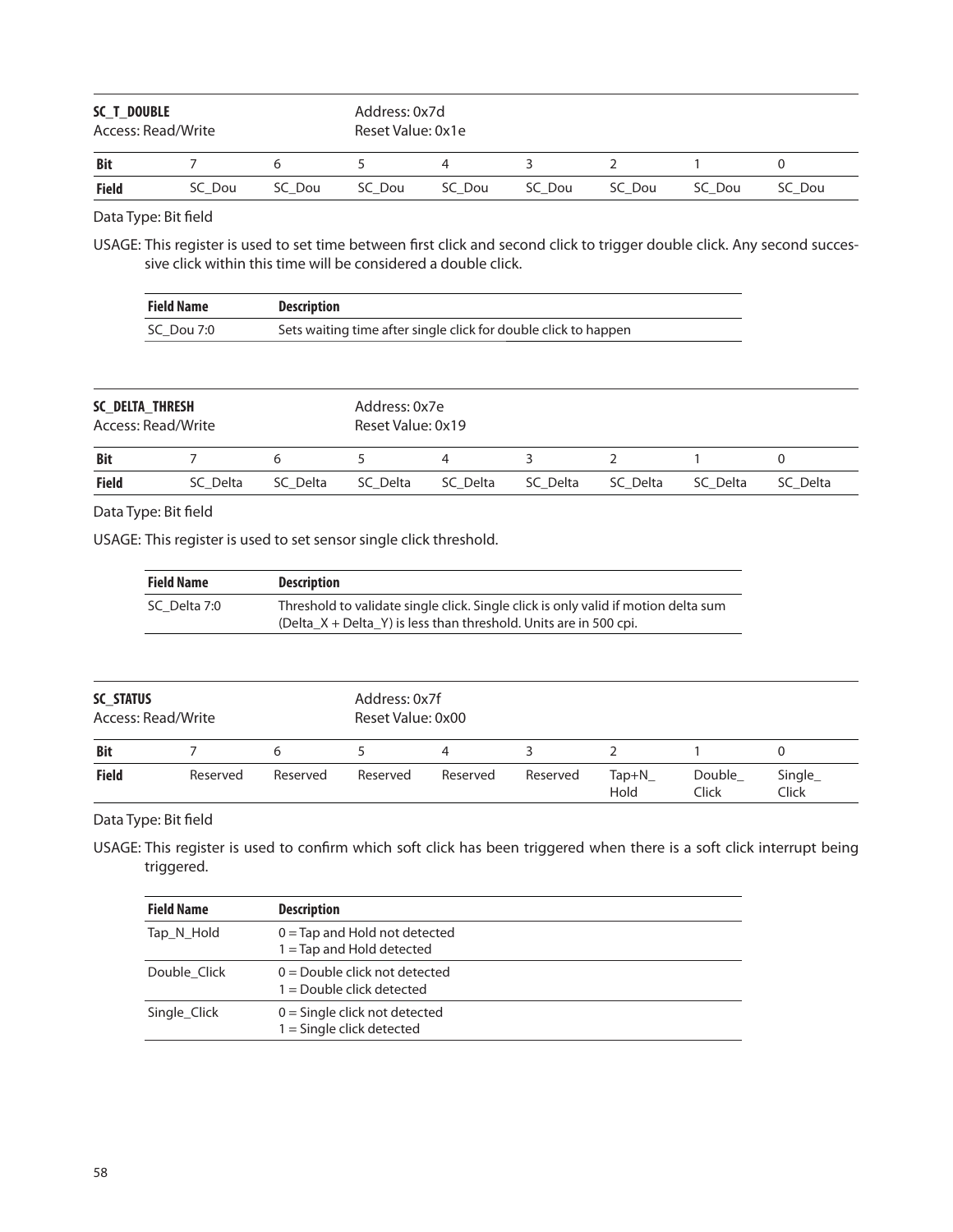## **Packing information**

Packaging tape, reel and packing information.